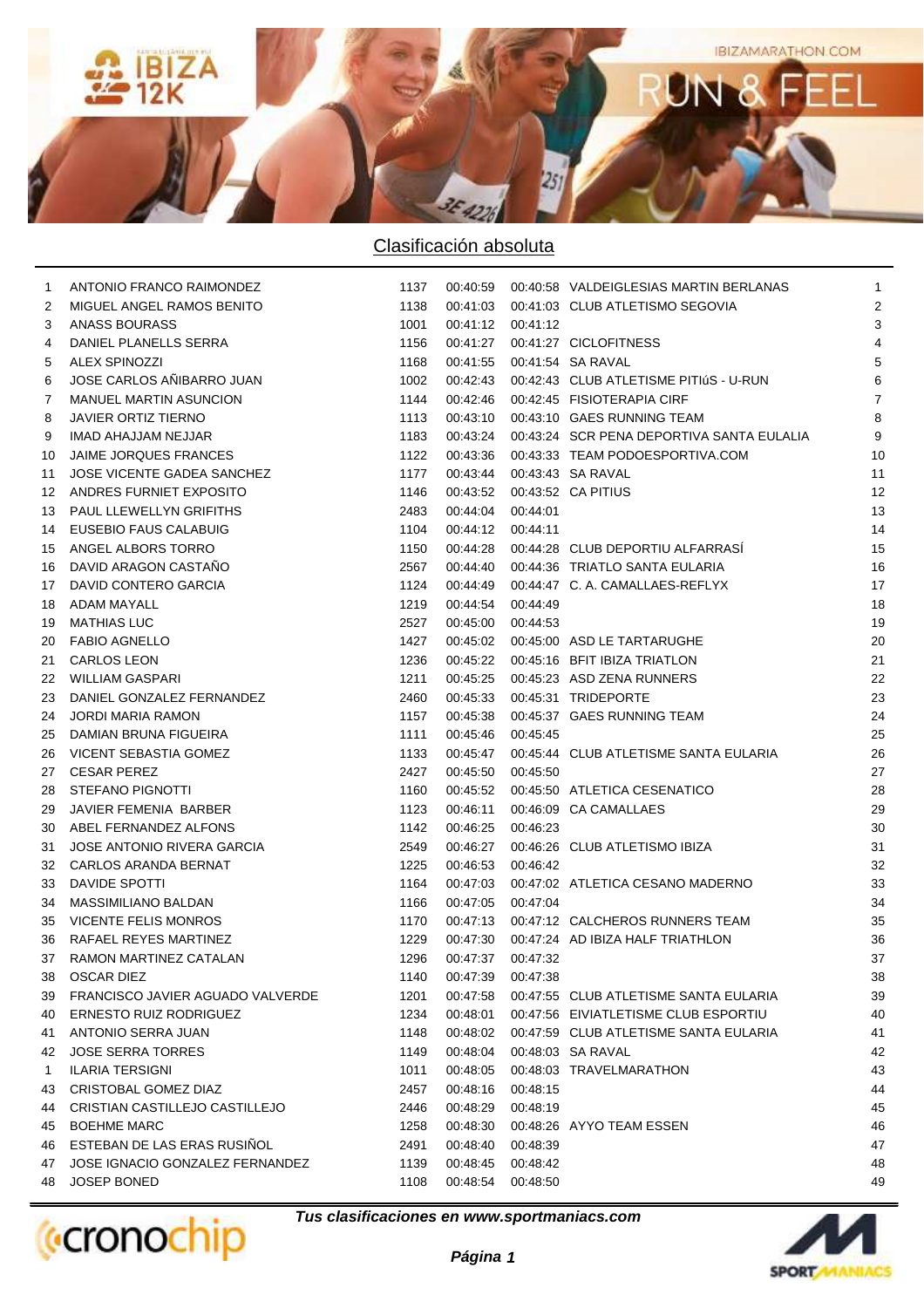

| 49 | CRISTOBAL GOMEZ GONZALEZ       | 2456 | 00:48:54 00:48:53 |                 |                                          | 50 |
|----|--------------------------------|------|-------------------|-----------------|------------------------------------------|----|
| 2  | AMELIA MARTIN MARTINEZ         | 1233 | 00:48:54          |                 | 00:48:43 CA GAES                         | 51 |
| 50 | JESUS MANUEL SANCHEZ BREA      | 1246 | 00:49:01          |                 | 00:48:41 IBIZA RUNNERS TRIDEPORTE        | 52 |
| 51 | <b>SERGIO MAZA CRESPO</b>      | 1186 | 00:49:01          | 00:49:00        |                                          | 53 |
| 52 | JESUS DAVID MACHUCA VILLEGAS   | 1212 | 00:49:07          | 00:48:47        |                                          | 54 |
| 53 | TONI TORRES PLANELLS           | 1192 | 00:49:08          |                 | 00:49:02 TRIATLO SANTA EULARIA           | 55 |
| 54 | ROCCO PARISI                   | 1222 | 00:49:08          |                 | 00:49:07 POLISPORTIVA CIOCIARA A. FAVA   | 56 |
| 55 | ANTONIO DI ROLLO               | 1107 | 00:49:09          | 00:49:07        |                                          | 57 |
| 56 | VICENTE JUAN RIERA             | 2585 | 00:49:18          | 00:49:04        |                                          | 58 |
| 3  | <b>ISABEL SIXTO TATO</b>       | 1110 | 00:49:18          |                 | 00:49:17 KUKURRUSTU KIROL KLUBA          | 59 |
| 4  | <b>CHIARA NASH</b>             | 1303 | 00:49:19          |                 | 00:49:16 ASD RUN                         | 60 |
| 57 | <b>JORDI NAGER DUCH</b>        | 1198 | 00:49:40          |                 | 00:49:36 ATHLETIC TRACK TARRAGONA        | 61 |
| 58 | DANIEL LOPEZ RIBAS             | 1459 | 00:49:52          |                 | 00:49:47 EIVIATLETISME CLUB ESPORTIU     | 62 |
| 59 | JOSE MARIA TOLEDO GOMEZ        | 1348 | 00:49:58          |                 | 00:49:46 CLUB ATLETISMO PARETS           | 63 |
| 60 | <b>CARLOS MERINO LLUY</b>      | 1346 | 00:50:04          |                 | 00:49:58 GD PRESUNTOS TRIATLETAS         | 64 |
| 61 | RAMON RABADAN HORCAJADA        | 1364 | 00:50:06          |                 | 00:49:59 BENI-CORRE POC A POC            | 65 |
| 62 | ALEJANDRO RODRIGUEZ BALBAS     | 1145 | 00:50:16          |                 | 00:50:10 ECOCLEAN IBIZA                  | 66 |
| 63 | <b>ANDREA FRAIOLI</b>          | 1221 | 00:50:18          |                 | 00:50:17 POLISPORTIVA CIOCIARA A. FAVA   | 67 |
| 64 | ROCCO ANTONELLI                | 1171 | 00:50:21          |                 | 00:50:19 POLISPORTIVA CIOCIARA A. FAVA   | 68 |
| 65 | ANDRES BENITEZ BARRIOS         | 2465 | 00:50:22          | 00:50:12        |                                          | 69 |
| 66 | ROBERTO SEBASTIA MELERO        | 1224 | 00:50:29          |                 | 00:50:25 CLUB ATLETISME SANTA EULARIA    | 70 |
| 67 | <b>JORGE JIMENEZ MORALES</b>   | 1325 | 00:50:33          |                 | 00:50:29 ES CAMI VELL                    | 71 |
| 68 | AURELIO DIAZ TERCERO           | 1284 | 00:50:34          |                 | 00:50:31 CLUB ATLETISME SANTA EULARIA    | 72 |
| 69 | <b>ANTONIO FERRER</b>          | 1247 | 00:50:36          |                 | 00:50:33 TRIATLO SANTA EULARIA           | 73 |
| 70 | IÑAKI HUELAMO RAUSELL          | 1260 | 00:50:38          |                 | 00:50:27 RESISTENTIA                     | 74 |
| 71 | <b>OSCAR TUR GUASCH</b>        | 1178 | 00:50:39          |                 | 00:50:36 PALANGRES EIXUTS                | 75 |
| 72 | ANTONIO SUÑER TORRES           | 1235 | 00:50:44          |                 | 00:50:30 CLUB ATLETISME PITIÚS           | 76 |
| 73 | ANTONIO VELASCO BECERRA        | 1285 | 00:50:46          |                 | 00:50:31 CLUB ATLETISME SANTA EULARIA    | 77 |
| 74 | ELIAS WIEDEN VERDU             | 1306 | 00:50:49          | 00:50:43        |                                          | 78 |
| 5  | <b>ESTER SANZ</b>              | 2430 | 00:50:51          | 00:50:51        |                                          | 79 |
| 75 | <b>ENRICO MALANDRINO</b>       | 1340 | 00:51:00          |                 | 00:50:57 G.S. BANCARI ROMANI             | 80 |
| 76 | CHEMA MARTINEZ                 | 1311 | 00:51:02          | 00:51:00        |                                          | 81 |
| 77 | LUCA GIULIO GIAI               | 1292 | 00:51:10          |                 | 00:50:59 ATLETICA SUSA ADRIANO ASCHIERIS | 82 |
| 78 | <b>GERMAN SERRATO ORTIZ</b>    | 1220 | 00:51:11          |                 | 00:50:36 SESTAO TRIATLOI TALDEA          | 83 |
| 79 | DANIEL FIGUEROLA NAVARRO       | 1351 | 00:51:12          |                 | 00:51:08 ATHLETIC TRACK TARRAGONA        | 84 |
| 80 | <b>JORDI REIZ LLAMAS</b>       | 1266 | 00:51:15          |                 | 00:50:45 RUNNERS ESPANYOL                | 85 |
| 81 | ANGEL PASCUAL FERNANDEZ        | 1450 | 00:51:21          |                 | 00:51:09 AD IBIZA HALF TRIATHLON         | 86 |
| 6  | YOLANDA BERGADA TORTAJADA      | 1392 | 00:51:30          |                 | 00:51:26 ATHLETIC TRACK TARRAGONA        | 87 |
| 82 | ALFONSO MORIANA HERNANDEZ      | 1112 | 00:51:31          |                 | 00:51:28 ATHLETIC TRACK TARRAGONA        | 88 |
| 83 | PEDRO JUAN TORRES              | 2500 | 00:51:31          | 00:51:26        |                                          | 89 |
| 84 | SALVA MONTSERRAT LAMEIRO       | 1354 | 00:51:41          |                 | 00:51:37 ATHLETIC TRACK TARRAGONA        | 90 |
| 85 | <b>FERNANDO ESTEVE NICASIO</b> | 1813 | 00:51:42          |                 | 00:51:12 CLUB ATLETISMO AVAPACE CORRE    | 91 |
| 86 | <b>IVO CARRION RAMIREZ</b>     | 2426 | 00:51:46          |                 | 00:51:06 ON MENU                         | 92 |
| 87 | <b>GERMAN NOGUERA</b>          | 1415 | 00:51:47          | 00:51:32        |                                          | 93 |
| 88 | ALEX CALIN                     | 1121 | 00:51:51          |                 | 00:51:49 GD PRESUNTOS TRIATLETAS         | 94 |
| 89 | <b>MICHEL FRANSEN</b>          | 2470 | 00:51:57          | 00:51:17        |                                          | 95 |
| 90 | CARLOS COSTA                   | 1353 | 00:51:58          |                 | 00:51:55 CLUB ATLETISME SANTA EULARIA    | 96 |
| 91 | ANTONIO CARREÑO POLEY          | 1281 | 00:52:01          |                 | 00:51:47 CLUB ATLETISME SANTA EULARIA    | 97 |
| 92 | TONI MARTINEZ ROMERO           | 1488 | 00:52:05          | 00:51:54 TRI IT |                                          | 98 |
|    |                                |      |                   |                 |                                          |    |



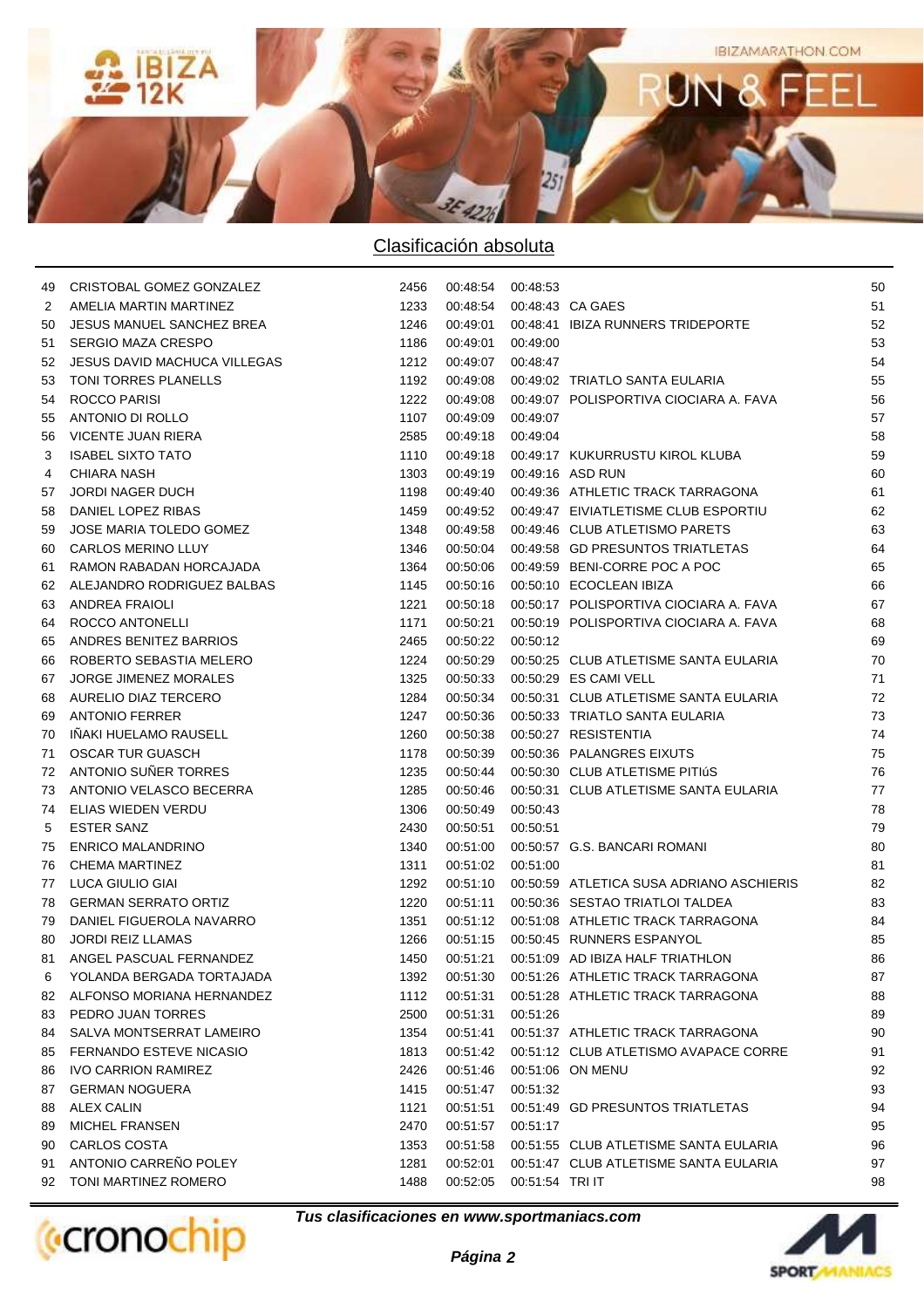

| 93  | MIGUEL ANGEL VALLEJO PROL            | 1616 |                   |                             |                                                | 99  |
|-----|--------------------------------------|------|-------------------|-----------------------------|------------------------------------------------|-----|
| 94  | EDURADO ANTONIO PEREZ ESTEBAN        | 1287 | 00:52:15          |                             | 00:51:59 CLUB ATLETISME SANTA EULARIA          | 100 |
| 95  | ROBERTO LOPEZ ORTEGA                 | 1147 |                   |                             | 00:52:18 00:52:15 SA RAVAL                     | 101 |
| 96  | <b>IGNACIO RIBAS IBORRA</b>          | 1695 | 00:52:21          | 00:52:05                    |                                                | 102 |
| 7   | <b>GIULIA VETTOR</b>                 | 1344 | 00:52:31          | 00:52:21                    |                                                | 103 |
| 97  | <b>SAM BLOM</b>                      | 1209 | 00:52:33          |                             | 00:52:23 RUN2FORTY2                            | 104 |
| 98  | <b>BARTOLOME RIBAS ORVAY</b>         | 1446 | 00:52:36 00:52:24 |                             |                                                | 105 |
| 99  | SALVADOR ROZALEN RAGA                | 1367 | 00:52:39          |                             | 00:52:32 BENI-CORRE POC A POC                  | 106 |
| 100 | TONI MARI TUR                        | 1343 |                   | 00:52:42  00:52:31  ES PUIG |                                                | 107 |
| 101 | <b>RICHARD BURKINSHAW</b>            | 1382 | 00:52:44          | 00:52:33                    |                                                | 108 |
|     | 102 GENNARO MASSA                    | 1428 | 00:52:48          |                             | 00:52:36 ASD LE TARTARUGHE                     | 109 |
|     | 103 TOM LLOYD                        | 1438 | 00:52:51          | 00:52:19                    |                                                | 110 |
|     | 104 ALBERT CASTAÑEDA TISCAR          | 1295 | 00:52:59          |                             | 00:52:47 ATLETISME PARETS                      | 111 |
|     | 105 JOSE MARIA CORDERO CORPAS        | 1844 | 00:52:59          | 00:52:43                    |                                                | 112 |
|     | 106 JESÚS PÉREZ BUZÓN                | 2597 | 00:53:06 00:52:29 |                             |                                                | 113 |
| 8   | MONTANERA CARLOTTA                   | 2419 | 00:53:13 00:53:03 |                             |                                                | 114 |
|     | 107 RICARDO PELAEZ AMIEVA            | 1169 | 00:53:13 00:52:48 |                             |                                                | 115 |
|     | 108 JESUS DAMIAN RODRIGUEZ ORTEGA    | 1227 |                   |                             | 00:53:17   00:53:04   TRAININGREY TELLO        | 116 |
|     | 109 DAVID MERINO                     | 1161 | 00:53:23 00:53:00 |                             |                                                | 117 |
|     | 110 JESUS LANCHAS SAMPABLO           | 1406 | 00:53:23          | 00:52:59                    |                                                | 118 |
|     | 111 TONI PRIEGO MARCO                | 1254 | 00:53:24          |                             | 00:53:08 ESCUELA DEL CORREDOR DE ALMANSA       | 119 |
| 9   | CRISTINA GUIRAL GIMENEZ              | 1280 |                   |                             | 00:53:28 00:53:14 CLUB ATLETISME SANTA EULARIA | 120 |
|     | 112 JORGE COSTA TORRES               | 2438 | 00:53:31          |                             | 00:52:58 CLUB ATLETISMO IBIZA                  | 121 |
|     | 113 XEVI JIMENEZ AVILA               | 1627 | 00:53:34          |                             | 00:53:27 SA RAVAL                              | 122 |
|     | 114 CARLOS TORRES TUR                | 1448 | 00:53:36          | 00:53:04 U-RUN              |                                                | 123 |
| 10  | REBECA LUISA HERNANDEZ FRY           | 1330 | 00:53:38          |                             | 00:53:24 CLUB ATLETISME SANTA EULARIA          | 124 |
|     | 115 JOSE ORTUÑO TORRES               | 2188 | 00:53:40          |                             | 00:52:38 CA LLEBEIG XABIA                      | 125 |
|     | 116 GERMAN DE DIOS CARREÑO GUTIERREZ | 1223 | 00:53:40          |                             | 00:53:25 CLUB ATLETISME SANTA EULARIA          | 126 |
|     | 117 LOIC STEUKERS                    | 1642 | 00:53:43          | 00:53:31                    |                                                | 127 |
| 11  | EVA GARCIA VIDAL                     | 1511 | 00:53:44          |                             | 00:53:14 HELP & RUN                            | 128 |
|     | 12 CAROLINA GAMEZ BUSTOS             | 1200 | 00:53:46          |                             | 00:53:32 CLUB ATLETISME SANTA EULARIA          | 129 |
|     | 118 JOSE PARRA ZAMBRANA              | 1457 |                   |                             | 00:53:52    00:53:43    PERSONALIMITS          | 130 |
|     | 119 ALEX VILADIU                     | 1181 | 00:53:54          | 00:53:49                    |                                                | 131 |
|     | 120 JOSE ALBERTO GARCIA PABLOS       | 1434 | 00:54:19          |                             | 00:54:04 CLUB ATLETISME SANTA EULARIA          | 132 |
|     | 121 PATRICIUS BOOTS                  | 1409 |                   |                             | 00:54:22  00:54:12  RUN2FORTY2                 | 133 |
|     | 13 LYDIA YERN ALLEN                  | 1690 |                   |                             | 00:54:24  00:54:13  TRIJASA                    | 134 |
|     | 122 KIKE VALIENTE LOPEZ              | 1136 |                   |                             | 00:54:30 00:54:27 ATHLETIC TRACK TARRAGONA     | 135 |
|     | 123 ALEX MORIANA BETRAN              | 1135 | 00:54:31          |                             | 00:54:27 ATHLETIC TRACK TARRAGONA              | 136 |
|     | 124 DIEGO PONCE COSTA                | 1471 | 00:54:32          | 00:54:27                    |                                                | 137 |
|     | 125 JORDI BONET TORRES               | 1176 | 00:54:39          |                             | 00:54:36 GD PRESUNTOS TRIATLETAS               | 138 |
|     | 126 GONZALO GIMENO CASANOVA          | 1621 | 00:54:39          | 00:54:32                    |                                                | 139 |
|     | 127 OLIVER BERNAL PIKE               | 1199 | 00:54:44          |                             | 00:54:28 CLUB ATLETISME SANTA EULARIA          | 140 |
|     | 128 DAVID LOPEZ                      | 1968 | 00:54:45          | 00:54:27                    |                                                | 141 |
|     | 129 STEVE MACKIE                     | 1612 | 00:54:45          | 00:53:57                    |                                                | 142 |
|     | 14 ALICIA BERGADA TORTAJADA          | 1134 | 00:54:52          |                             | 00:54:48 ATHLETIC TRACK TARRAGONA              | 143 |
|     | 130 OSCAR MARTINEZ COLOMAR           | 1244 | 00:54:52          |                             | 00:54:36 CLUB ATLETISME SANTA EULARIA          | 144 |
|     | 131 JORGE GONZALEZ DE OTTO           | 1302 | 00:54:54          | 00:54:44                    |                                                | 145 |
|     | 132 JORGE LEON VIVANCOS              | 1317 | 00:54:57          |                             | 00:54:47 HISPANOS TEAM                         | 146 |
|     | 133 RAFAEL IBAÑEZ BONET              | 1684 | 00:54:58          |                             | 00:54:49 GREEN MILE RUNNERS                    | 147 |
|     |                                      |      |                   |                             |                                                |     |



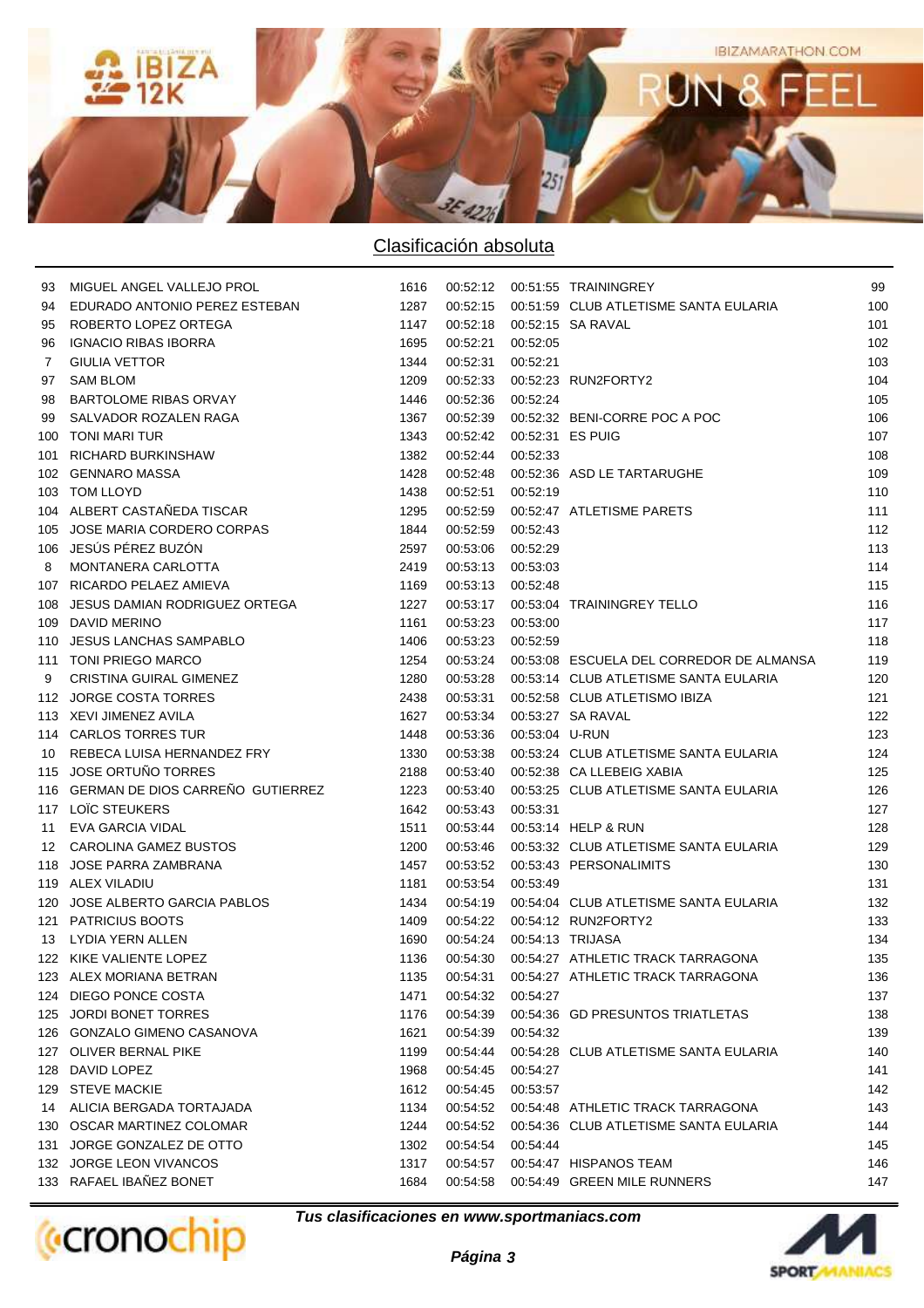

|     | 15 SONIA SANCHEZ MARTIN          | 1131 |          |          | 00:55:02  00:54:59  C.A. CAMALLAES              | 148 |
|-----|----------------------------------|------|----------|----------|-------------------------------------------------|-----|
| 134 | DIEGO GUTIERREZ SILVA            | 1384 | 00:55:10 | 00:54:11 |                                                 | 149 |
|     | 135 DAVID GUERRERO GUTIERREZ     | 2208 | 00:55:10 | 00:53:59 |                                                 | 150 |
| 136 | RALF MENIKHEIM                   | 2503 | 00:55:10 | 00:54:55 |                                                 | 151 |
| 137 | <b>BARTOSZ KOPER</b>             | 2561 | 00:55:10 | 00:53:20 |                                                 | 152 |
| 138 | JOSE MARIA MOVILLA CUBERO        | 1665 | 00:55:12 | 00:53:17 |                                                 | 153 |
| 139 | JOSE RAMON BLANQUEZ VICO         | 1270 | 00:55:18 |          | 00:55:12 GD PRESUNTOS TRIATLETAS                | 154 |
| 16  | ELENA PRATS SALA                 | 1143 | 00:55:20 |          | 00:55:16 GD PRESUNTOS TRIATLETAS                | 155 |
| 17  | KONING CHRISTIEN                 | 1314 | 00:55:20 | 00:55:17 |                                                 | 156 |
|     | 140 GUSTAVO FRANCH TAVARA        | 2014 | 00:55:31 | 00:54:53 |                                                 | 157 |
|     | 141 SCOTT-BLUE CASWELL           | 1127 | 00:55:36 |          | 00:55:31 READING ROADRUNNERS                    | 158 |
|     | 142 BARTRUM JAMES TIBBLES        | 2475 | 00:55:40 | 00:55:19 |                                                 | 159 |
| 18  | <b>CHIARA BARDON</b>             | 1300 | 00:55:42 | 00:55:38 |                                                 | 160 |
| 143 | MAGNO ROBERTO PARISI             | 1328 | 00:55:44 |          | 00:55:04 POLISPORTIVA CIOCIARA A. FAVA          | 161 |
|     | 144 JOSE MIGUEL PADIAL RODRIGUEZ | 1329 | 00:55:46 |          | 00:55:05 CLUB ATLETISME SANTA EULARIA           | 162 |
|     | 19 ESTHER MARTINEZ RODRIGUEZ     | 1172 | 00:55:47 | 00:55:28 |                                                 | 163 |
|     | 145 FRANCESCO GIUSEPPE FACCHI    | 1647 | 00:55:49 |          | 00:55:42 G.T.A. CREMA                           | 164 |
|     | 146 JOSE LUIS BELLVER REDONDO    | 1366 | 00:55:50 |          | 00:55:43 BENI-CORRE POC A POC                   | 165 |
|     | 147 DANIELE FIORENTE             | 1634 | 00:55:50 |          | 00:55:39 ASD LE TARTARUGHE                      | 166 |
|     | 148 TONI TUR GUASCH              | 2468 | 00:55:55 |          | 00:54:24 PALANGRES EIXUTS                       | 167 |
|     | 149 JOAN SERRA CARDONA           | 1524 | 00:55:57 |          | 00:55:51 GD PRESUNTOS TRIATLETAS                | 168 |
|     | 150 JOSE FRANCISCO LOPEZ LOPEZ   | 1691 | 00:55:58 | 00:55:22 |                                                 | 169 |
| 20  | CAROLINA DAMICO                  | 2489 | 00:56:02 | 00:55:55 |                                                 | 170 |
|     | 151 JAVIER LOPEZ LOPEZ           | 2493 | 00:56:03 | 00:55:39 |                                                 | 171 |
|     | 152 ANTONIO BLAS ANDUJAR ANDUJAR | 2123 | 00:56:06 | 00:55:41 |                                                 | 172 |
| 153 | JOSE ELOY RAMOS PIERNAGORDA      | 1269 | 00:56:08 |          | 00:56:05 ATLETISMO VALDEIGLESIAS MARTIN BERLANA | 173 |
|     | 154 DAMIAN PAEZ TORRENT          | 2395 | 00:56:08 | 00:54:49 |                                                 | 174 |
| 155 | JAVIER RIVAS MARI                | 2510 | 00:56:12 | 00:55:57 |                                                 | 175 |
|     | 156 VICTOR PIERRE LIPSZYC        | 2230 | 00:56:13 | 00:55:26 |                                                 | 176 |
|     | 157 JAVIER RODRIGUEZ NEVADO      | 1297 | 00:56:14 |          | 00:56:01 ATLETISME PARETS                       | 177 |
|     | 158 ALDO BRUNO                   | 1858 | 00:56:17 | 00:55:46 |                                                 | 178 |
|     | 159 CARLOS RIERA GUASCH          | 1356 | 00:56:18 |          | 00:55:58 FISIOEIVISSA.COM                       | 179 |
|     | 21 GLORIA TEJADO CORBACHO        | 1705 |          |          | 00:56:18  00:55:58  CRAZYRUNNER CáCERES         | 180 |
|     | 160 RAUL SERRANO TAPIA           | 1420 | 00:56:18 |          | 00:55:58 MACHURUNNERS                           | 181 |
|     | 22 LAURA HIDALGO SANCHEZ         | 1421 | 00:56:18 |          | 00:55:59 MACHURUNNERS                           | 182 |
|     | 161 DIEGO SERRECCHIA             | 2198 | 00:56:21 |          | 00:55:41 RUNCARD                                | 183 |
|     | 162 OSCAR CARPIO ESPARZA         | 1401 |          |          | 00:56:22  00:56:08  GAES RUNNING TEAM           | 184 |
|     | 163 JUAN MARCHAN BRAVO           | 1316 | 00:56:25 |          | 00:56:20 PCT PICANYA                            | 185 |
|     | 164 XAVI SANCHEZ BLASCO          | 260  | 00:56:37 | 00:56:12 |                                                 | 186 |
|     | 165 DANIEL ROSA MOLDES           | 1324 | 00:56:37 | 00:56:13 |                                                 | 187 |
|     | 166 MATTEO MAZZOLI               | 2486 | 00:56:38 | 00:56:17 |                                                 | 188 |
|     | 167 ANDRES MATEOS                | 1633 | 00:56:42 | 00:55:38 |                                                 | 189 |
|     | 168 FERDINAND AKER               | 1294 | 00:56:43 |          | 00:56:33 RUN2FORTY2                             | 190 |
|     | 169 ALEJANDRO SAMPIO SANZ        | 1368 | 00:56:44 |          | 00:56:41 CLUB DEPORTIU ALFARRASI                | 191 |
| 23  | <b>MARIA JOSE BONED</b>          | 1231 | 00:56:45 |          | 00:56:36 SA RAVAL                               | 192 |
|     | 170 NEIL BEECHEY                 | 1249 | 00:56:45 |          | 00:55:24 COMMANDO FIT IBIZA                     | 193 |
| 24  | Mº LUCRECIA MARI                 | 1232 | 00:56:46 |          | 00:56:38 SA RAVAL                               | 194 |
| 171 | ROLANDO GUSTAVO ALVAREZ LIMA     | 1679 | 00:56:46 | 00:56:31 |                                                 | 195 |
|     | 172 JOSE LUIS CALDERON AMOR      | 1375 | 00:56:49 | 00:56:17 |                                                 | 196 |
|     |                                  |      |          |          |                                                 |     |



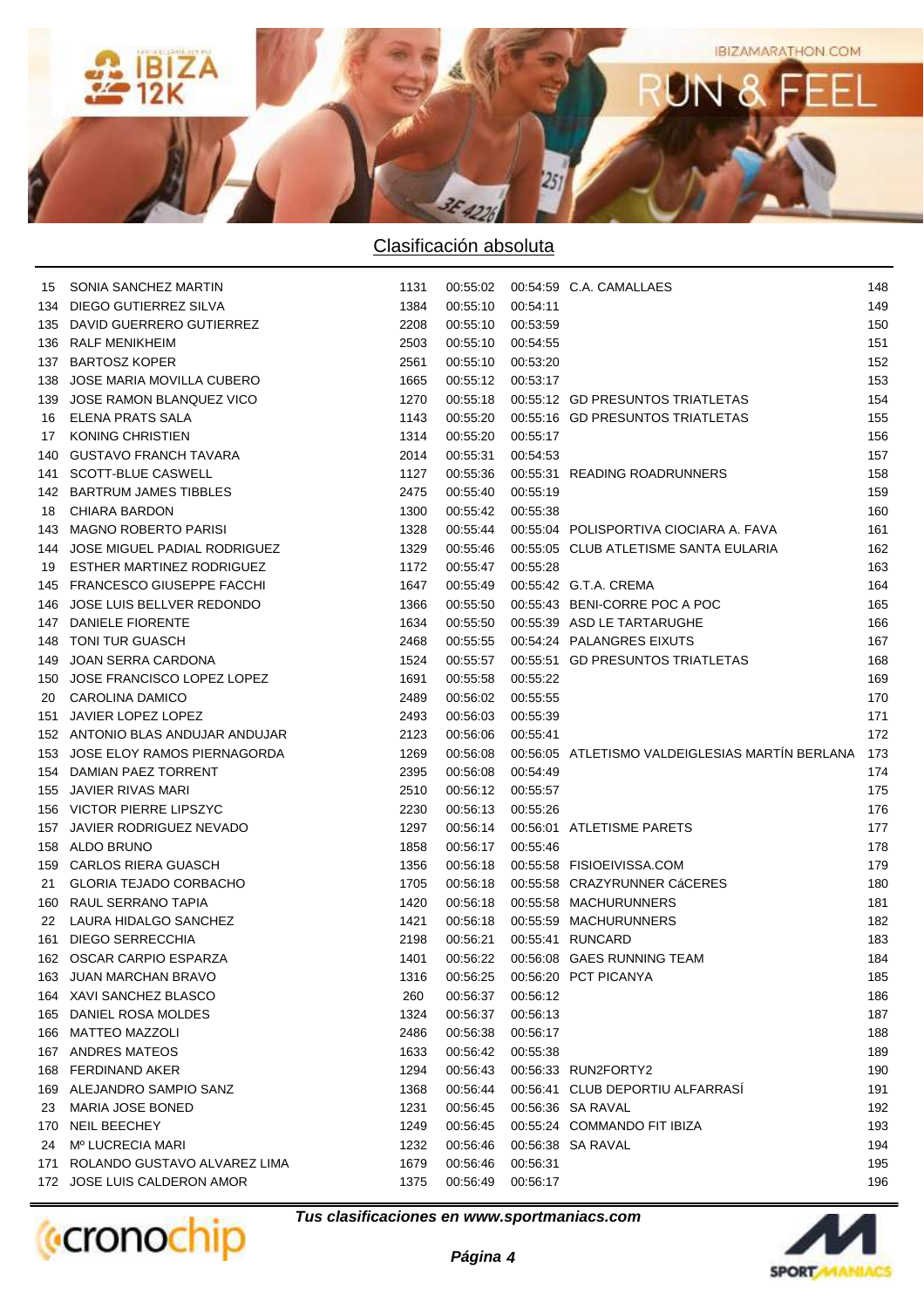

|     | 173 ALEJANDRO JULIA PUIG         | 1402 |                   |                  | 00:56:55  00:56:43  GAES RUNNING TEAM        | 197 |
|-----|----------------------------------|------|-------------------|------------------|----------------------------------------------|-----|
| 25  | BRUGGENKAMP BERTHA               | 1315 | 00:56:57          | 00:56:53         |                                              | 198 |
|     | 174 ANTONIO MIGUEL CEBRIAN POLES | 1706 | 00:56:58          |                  | 00:56:41 CLUB ATLETISME SANTA EULARIA        | 199 |
|     | 175 JOSE MANUEL GREGORI PUERTAS  | 1437 | 00:56:58          |                  | 00:56:51 LA FONT DE LES RUNNERS              | 200 |
|     | 176 MARCO DI FILIPPO             | 1214 | 00:56:59          | 00:56:27         |                                              | 201 |
| 177 | <b>RICARDO VARGAS</b>            | 1581 | 00:56:59          | 00:56:45         |                                              | 202 |
| 178 | <b>SEAN CAHILL</b>               | 1565 | 00:57:01          | 00:56:08         |                                              | 203 |
| 179 | JOSE MANUEL VIDAL VIDAL          | 1431 | 00:57:02 00:56:47 |                  |                                              | 204 |
|     | 180 LUIS JAVIER ABECIA TOJAL     | 2406 | 00:57:06          | 00:56:28         |                                              | 205 |
|     | 181 GRAHAM KANE                  | 1454 | 00:57:06          | 00:56:35         |                                              | 206 |
|     | 182 JESUS OROZCO BARCHIN         | 1312 | 00:57:07          | 00:55:25         |                                              | 207 |
|     | 183 PAULO PINTO                  | 2587 | 00:57:12 00:57:12 |                  |                                              | 208 |
| 26  | ISABEL RODRIGUEZ. MENDIOLA       | 1390 | 00:57:14 00:56:45 |                  |                                              | 209 |
|     | 184 VICENT CARDONA COSTA         | 1424 |                   |                  | 00:57:15  00:57:00  VERROS DE SES SALINES    | 210 |
|     | 185 JUANJO CLAPES COSTA          | 1440 |                   |                  | 00:57:15  00:56:59  VERROS DE SES SALINES    | 211 |
|     | 186 EUGENIO SENTI CLAPES         | 1631 |                   |                  | 00:57:15  00:56:59  ES VERROS DE SES SALINES | 212 |
|     | 187 MIGUEL ANGEL MANZANAL GARCIA | 1533 | 00:57:15 00:56:22 |                  |                                              | 213 |
|     | 188 JORIS HUANG                  | 2525 | 00:57:16          | 00:56:48         |                                              | 214 |
|     | 189 MARC NUÑEZ GUASCH            | 2366 | 00:57:21          | 00:56:44         |                                              | 215 |
|     | 190 JUAN ANTONIO PRIETO COSTA    | 2450 | 00:57:21          |                  | 00:56:51 ORIGIN IBIZA                        | 216 |
|     | 191 JAIME ANDREU GUASCH          | 1654 | 00:57:23          | 00:57:19         |                                              | 217 |
|     | 192 JANCARLOS SALDARRIAGA RAVELO | 1632 | 00:57:27          | 00:57:05         |                                              | 218 |
|     | 193 GABRIEL BOIXADER SANCHEZ     | 1426 | 00:57:27          | 00:57:04         |                                              | 219 |
|     | 194 DOROTEO SESMERO FERNANDEZ    | 1692 | 00:57:28          | 00:56:52         |                                              | 220 |
| 27  | <b>SERENA PISONI</b>             | 1906 | 00:57:28          | 00:56:13         |                                              | 221 |
|     | 195 ALEX MORENO TORRES           | 1522 | 00:57:30          | 00:57:14         |                                              | 222 |
|     | 196 ALEX TRIAS BETORZ            | 2442 | 00:57:40          | 00:56:40         |                                              | 223 |
|     | 197 MARC DURA MERCADO            | 1373 | 00:57:41          | 00:57:35         |                                              | 224 |
|     | 198 BLAI MARTINEZ SANCHEZ        | 1153 | 00:57:44          |                  | 00:57:09 TROTALLUNATICS                      | 225 |
|     | 199 ENRIQUE BELLIDO RIBERA       | 1534 | 00:57:47          | 00:57:21         |                                              | 226 |
|     | 200 FLORIS VANDEN BROUCKE        | 1385 | 00:57:50          |                  | 00:57:40 PELIKAANRUNNERS                     | 227 |
|     | 201 MILAN LATEUR                 | 1542 | 00:57:50          | 00:57:40         |                                              | 228 |
|     | 202 ROEL DE BOCK                 | 1541 | 00:57:50          | 00:57:40         |                                              | 229 |
| 28  | <b>IDA BARONE</b>                | 1400 | 00:57:52 00:57:15 |                  |                                              | 230 |
|     | 203 ALEX GRAU ORTS               | 1230 | 00:57:53 00:57:44 |                  |                                              | 231 |
|     | 204 MIGUEL ANGEL GARCIA REBOLLO  | 2207 | 00:57:53 00:56:43 |                  |                                              | 232 |
|     | 205 BENJI CASAS ALEMANY          | 2125 | 00:57:57 00:57:00 |                  |                                              | 233 |
| 29  | <b>ESTHER VILLALBA ESPIGARES</b> | 1388 | 00:57:59          |                  | 00:57:48 CLUB ATLETISME SANTA EULARIA        | 234 |
|     | 206 MAURO BOSCOLO NATA           | 1167 | 00:57:59          | 00:57:58         |                                              | 235 |
| 207 | FERMIN CABEZUELO ORTIZ           | 1357 | 00:58:00          |                  | 00:57:18 CLUB ATLETISME SANTA EULARIA        | 236 |
| 208 | <b>SERGI MOREU SOLER</b>         | 1277 | 00:58:04          | 00:57:04         |                                              | 237 |
| 209 | TOMMASO TREVISI                  | 1822 | 00:58:09          | 00:57:38         |                                              | 238 |
| 210 | GONZALO SAINZ-PARDO CASADO       | 1453 | 00:58:10          | 00:57:56         |                                              | 239 |
|     | 211 TONI GOMEZ MONTERO           | 1345 | 00:58:12          | 00:57:58 CASAB   |                                              | 240 |
| 30  | VANESA LOBO GUERRA               | 1175 | 00:58:12          | 00:57:58 INFINIT |                                              | 241 |
| 31  | ESMERALDA MARI GALIANO           | 1245 | 00:58:13          |                  | 00:57:50 TRIATLO SANTA EULARIA               | 242 |
|     | 212 JUAN ANTONIO COSTA BERMUDO   | 1699 | 00:58:16          | 00:58:06         |                                              | 243 |
|     | 213 COSMI NOGUERA TORRES         | 1704 | 00:58:19          | 00:56:50         |                                              | 244 |
|     | 214 JUAN IGNACIO CARRO ARBELO    | 1912 | 00:58:21          | 00:56:53         |                                              | 245 |
|     |                                  |      |                   |                  |                                              |     |



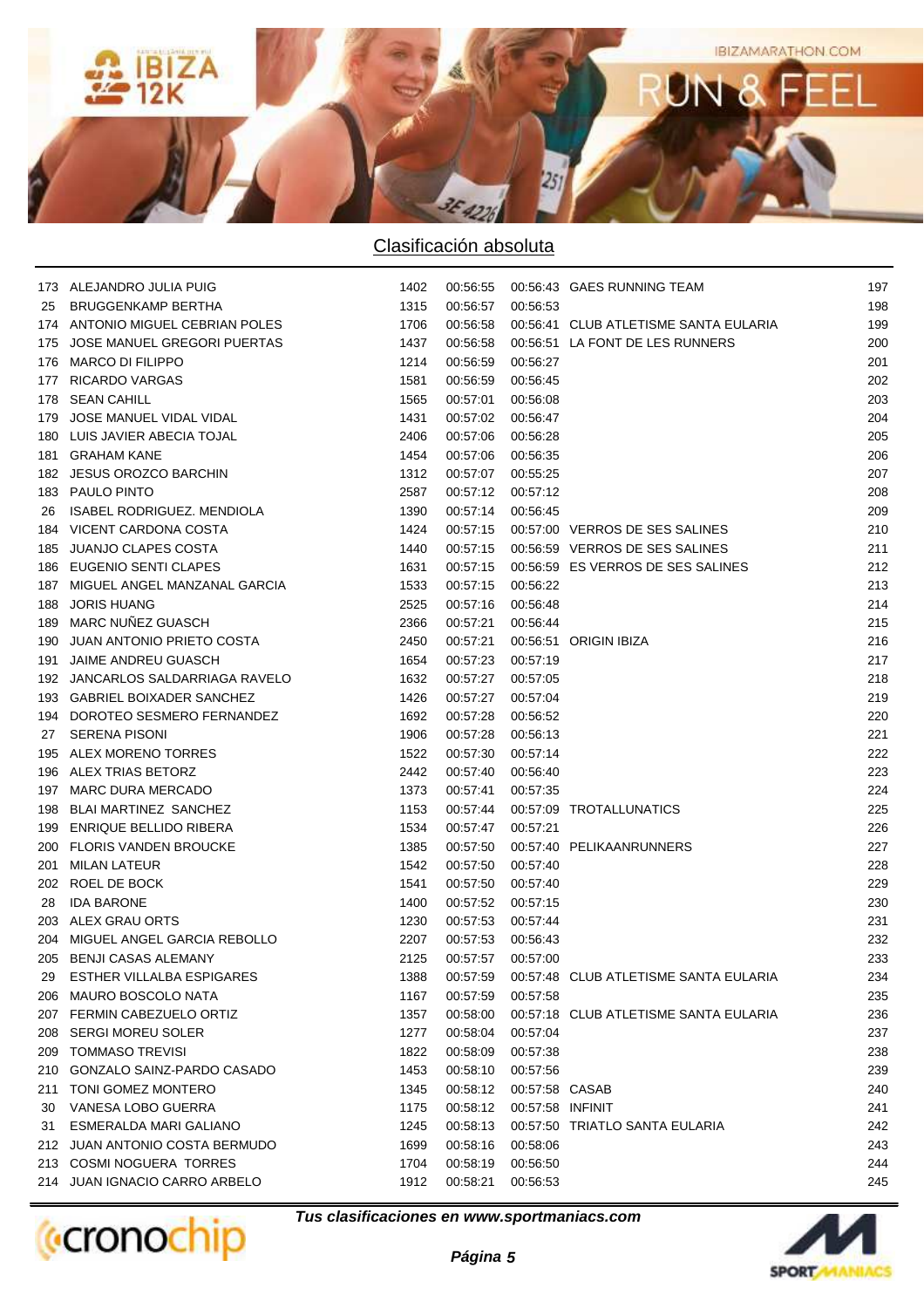

|     | 215 JUAN CARLOS MARTINEZ CATALAN   | 2434 | 00:58:25 00:57:32 |                 |                                                 | 246 |
|-----|------------------------------------|------|-------------------|-----------------|-------------------------------------------------|-----|
|     | 216 VICTOR PARRILLA HERRERO        | 2258 | 00:58:27          | 00:57:10        |                                                 | 247 |
|     | 32 SANDRA MICOT FERNANDEZ          | 1435 | 00:58:34          | 00:58:24        |                                                 | 248 |
| 33  | WILMA VAN WOUW                     | 2118 | 00:58:35          | 00:58:19        |                                                 | 249 |
|     | 217 JORGE ALFARO MARTINEZ          | 1174 | 00:58:37          | 00:58:30 2XTRI  |                                                 | 250 |
|     | 218 JOSE LUIS MARTINEZ ESCUDERO    | 1472 | 00:58:38          |                 | 00:58:31 BENI-CORRE POC A POC                   | 251 |
|     | 34 ADELINA DIAZ PINTO              | 1288 | 00:58:39          |                 | 00:58:05 CLUB ATLETISMO IBIZA                   | 252 |
| 35  | <b>CLAUDIA TORRES MARTIN</b>       | 1449 | 00:58:39          |                 | 00:58:05 CLUB ATLETISMO IBIZA                   | 253 |
|     | 219 ANTONIO NAVARRO MARTINEZ       | 1365 | 00:58:39          |                 | 00:58:31 BENI-CORRE POC A POC                   | 254 |
|     | 220 JUAN CARLOS GARCIA IBAÑEZ      | 1433 | 00:58:41          | 00:58:15        |                                                 | 255 |
|     | 221 RAMON SANCHEZ GOMEZ            | 1452 | 00:58:42          |                 | 00:58:16 OUTDOOR PERSONAL TRAINER               | 256 |
|     | 222 JUAN JAEN SANCHEZ              | 1432 | 00:58:42          | 00:58:15        |                                                 | 257 |
|     | 223 LUCIANO LUCARINI               | 1550 | 00:58:48          | 00:57:49        |                                                 | 258 |
|     | 224 VICENT MARI ROIG               | 2439 | 00:58:48          | 00:57:42        |                                                 | 259 |
| 36  | CATALINA VASILACHE                 | 1182 | 00:58:49          |                 | 00:58:46 GD PRESUNTOS TRIATLETAS                | 260 |
| 37  | STEFANIA QUAINI                    | 1619 | 00:58:50          |                 | 00:58:07 GRUPPO PODISTICO S.PIO X               | 261 |
| 38  | <b>JILL MACKIE</b>                 | 1613 | 00:58:50          | 00:58:02        |                                                 | 262 |
|     | 225 ADRIAN BOYLAN                  | 1188 | 00:58:53          | 00:58:07        |                                                 | 263 |
| 39  | NOELIA DAVO ANON                   | 1571 |                   |                 | 00:58:54  00:58:42  GAES RUNNING TEAM           | 264 |
| 40  | GEORGIA CALONGE DE LA GUIA         | 1589 |                   |                 | 00:58:55  00:58:06  TIGERS RUNNING CLUB         | 265 |
|     | 226 GAETANO FIORELLI               | 2197 |                   |                 | 00:58:55 00:58:48 POLISPORTIVA CIOCIARA A. FAVA | 266 |
| 41  | MAYTE GIMENEZ ALFONSO              | 2302 | 00:58:57          | 00:58:24        |                                                 | 267 |
| 227 | JOSEP MICO FERRER                  | 2303 | 00:58:57          | 00:58:24        |                                                 | 268 |
|     | 228 ANDY MEYVAERT                  | 2428 | 00:58:59          | 00:58:15        |                                                 | 269 |
|     | 229 CESAR DIAZ                     | 2354 | 00:59:05 00:57:56 |                 |                                                 | 270 |
|     | 230 DAVID ESTEVE BERNUS            | 1242 | 00:59:07          |                 | 00:58:58 CLUB ATLETISMO ONDA                    | 271 |
|     | 231 ANTONIO SUAREZ FERNANDEZ       | 1677 | 00:59:13          | 00:58:22        |                                                 | 272 |
|     | 232 LORENZO SANS VILLALONGA        | 1698 | 00:59:13          | 00:58:22        |                                                 | 273 |
|     | 233 EDWIN VAN AMSTEL               | 2600 | 00:59:14          | 00:57:43        |                                                 | 274 |
|     | 234 JOSE VICENTE ANADON SOLER      | 1203 | 00:59:15          |                 | 00:58:24 CA POBLA DE VALLBONA                   | 275 |
|     | 235 JUAN PEREYRA TUR               | 1283 | 00:59:19          |                 | 00:58:37 CLUB ATLETISME SANTA EULARIA           | 276 |
|     | 236 GORDON ASTLEY COOPER           | 2306 | 00:59:20          | 00:58:00        |                                                 | 277 |
|     | 237 VICTOR QUILIS SANCHEZ          | 1416 | 00:59:21          | 00:59:14        |                                                 | 278 |
|     | 238 SERGIO ALONSO CASTANO          | 1512 | 00:59:24          |                 | 00:59:00 CLUB CORREDORES                        | 279 |
|     | 239 LENNART FOSSE                  | 1530 | 00:59:24          | 00:59:10        |                                                 | 280 |
|     | 240 VICENTE TUR FERRER             | 2372 | 00:59:31          |                 | 00:59:09 GD PRESUNTOS TRIATLETAS                | 281 |
|     | 241 FERMIN GAYA ROSELLO            | 1649 | 00:59:34          |                 | 00:58:31 XIRIMIRUNNERS                          | 282 |
|     | 242 FRANCISCO JAVIER MOLINA BLANCO | 1394 | 00:59:34          | 00:59:16        |                                                 | 283 |
|     | 243 MIGUEL ANGEL MARTIN            | 1693 | 00:59:35          |                 | 00:59:19 VERROS DE SES SALINED                  | 284 |
|     | 42 VICTORIA GARCIA PALOMO          | 2126 | 00:59:35          | 00:58:32        |                                                 | 285 |
|     | 244 DANIELE BERTA                  | 1228 | 00:59:35          | 00:59:28 A.S.D. |                                                 | 286 |
|     | 245 RAUL PEREZ MOHEDANO            | 1570 | 00:59:39          | 00:59:02        |                                                 | 287 |
|     | 246 LOKI SHAYAN KRAKOWER RILEY     | 2231 | 00:59:44          | 00:58:54        |                                                 | 288 |
|     | 247 PABLO PRATMARSO                | 2584 | 00:59:45          | 00:58:45        |                                                 | 289 |
|     | 248 FRANCISCO RIERA BUFORN         | 2350 | 00:59:45          |                 | 00:58:33 VERROS DE SES SALINES                  | 290 |
|     | 249 RAUL AGUAYO ALVAREZ            | 2373 | 00:59:46          | 00:58:37        |                                                 | 291 |
|     | 250 ANTONIO PALAZON VILLENA        | 1391 | 00:59:49          | 00:59:20        |                                                 | 292 |
| 43  | NUALA KENNEDY                      | 1964 | 00:59:51          | 00:59:21        |                                                 | 293 |
|     | 251 MATEO DAVID GARCIA SOSA        | 1118 | 00:59:55          | 00:59:53        |                                                 | 294 |
|     |                                    |      |                   |                 |                                                 |     |



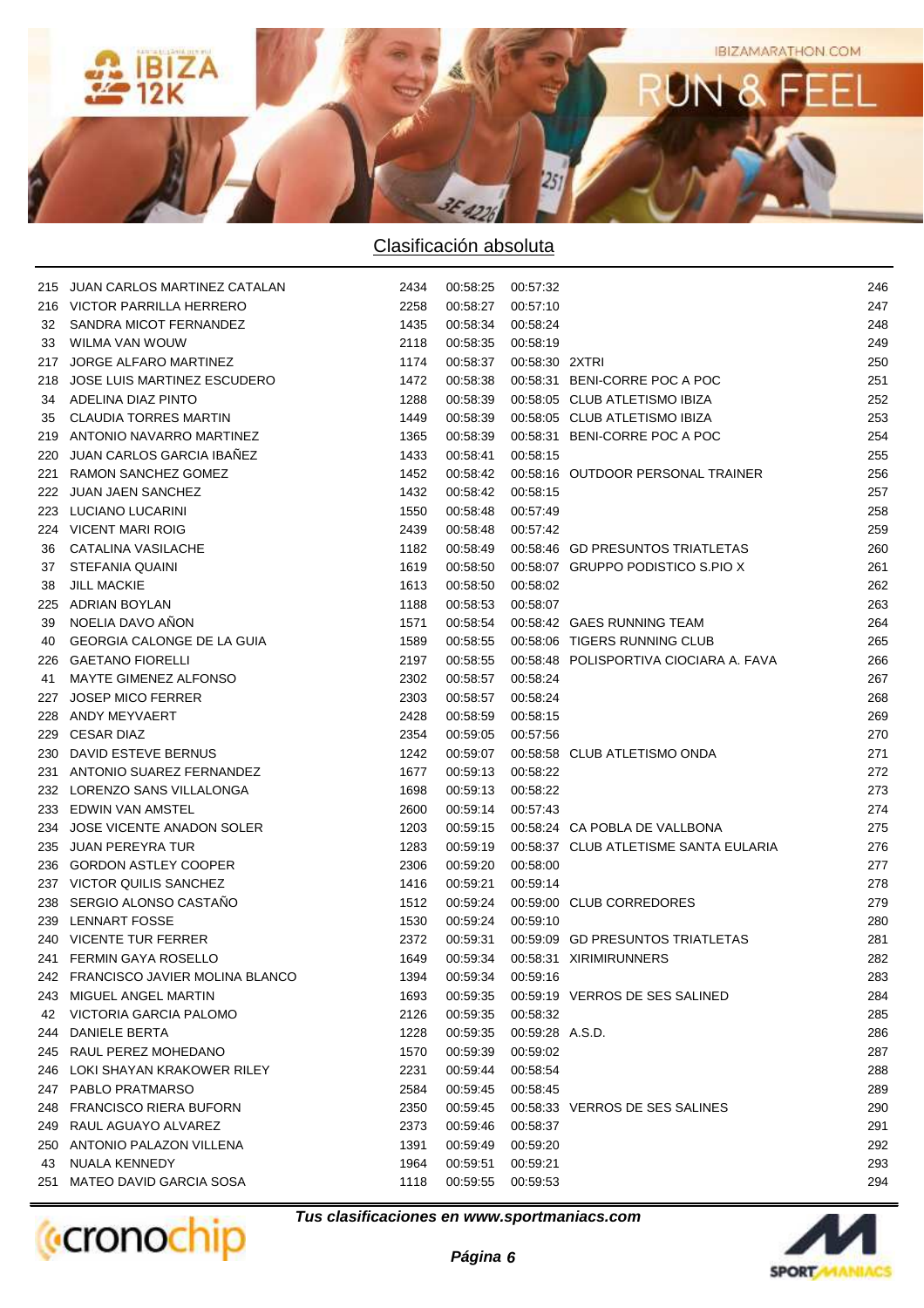

|     | 252 DANNY O'SULLIVAN                     | 1291 | 00:59:56 00:59:38        |          |                                                                  | 295 |
|-----|------------------------------------------|------|--------------------------|----------|------------------------------------------------------------------|-----|
| 44  | <b>ESTHER TRILLO GARCIA</b>              | 1694 | 00:59:58 00:59:41        |          |                                                                  | 296 |
| 253 | <b>GEORG HAGMEIER</b>                    | 2369 | 01:00:00 00:58:32        |          |                                                                  | 297 |
| 254 | VINCENZO VIOLA                           | 1671 |                          |          | 01:00:03  00:59:58  POLISPORTIVA CIOCIARA A. FAVA                | 298 |
| 255 | <b>GARIKOITZ FERNANDEZ RUIZ</b>          | 1267 | 01:00:05                 | 00:59:38 |                                                                  | 299 |
| 256 | ANTONIO MARTINEZ LARA                    | 1469 | 01:00:06                 | 00:59:03 |                                                                  | 300 |
| 257 | <b>JUAN TEJERA PACHECO</b>               | 1468 | 01:00:08 01:00:02        |          |                                                                  | 301 |
| 45  | CARMEN BALBASTRE CANO                    | 1207 |                          |          | 01:00:10  00:59:57  SANUS VITAE TEAM                             | 302 |
| 258 | FRANCISCO JOSE HORTAL CASTILLO           | 1635 | 01:00:11                 | 00:58:27 |                                                                  | 303 |
| 259 | ALEJANDRO RAMIREZ MARTEL                 | 1191 | 01:00:12  01:00:06  UAVA |          |                                                                  | 304 |
| 260 | <b>TOMMASO FIORELLI</b>                  | 2199 |                          |          | 01:00:12  00:59:32  POLISPORTIVA CIOCIARA A. FAVA                | 305 |
| 261 | <b>ADRIANO TIBERIA</b>                   | 1215 |                          |          | 01:00:12  00:59:30  ENDURANCE TRAINING                           | 306 |
| 46  | <b>GAIA FEDERICA MORELLO</b>             | 1599 |                          |          | 01:00:13  01:00:03  ATLETICA SUSA ADRIANO ASCHIERIS              | 307 |
|     | 262 OSCAR VELASCO MACIAS                 | 1702 | 01:00:17 00:59:47        |          |                                                                  | 308 |
| 47  | SABINA MARTIN ALBIÑANA                   | 1308 |                          |          | 01:00:17  01:00:04  SANUS VITAE TEAM                             | 309 |
| 263 | <b>GONZALO BRAVO MENA</b>                | 1152 |                          |          | 01:00:18  01:00:16  CLUB ATLETISMO VALDEIGLESIAS MARTIN BEF  310 |     |
| 264 | <b>JHON FREDDY PALACIOS</b>              | 2502 | 01:00:22 00:59:48        |          |                                                                  | 311 |
| 265 | ANTONIO PELLIN CARCELEN                  | 1913 | 01:00:24 00:59:08        |          |                                                                  | 312 |
| 48  | ALEXANDRA RAMAK                          | 1456 | 01:00:33 01:00:02        |          |                                                                  | 313 |
| 266 | <b>FRAN SANTOS</b>                       | 1703 |                          |          | 01:00:37  00:59:57  EIVIATLETISME CLUB ESPORTIU                  | 314 |
| 267 | <b>IGNACIO MANUEL MURILLO PIQUER</b>     | 1319 | 01:00:39 00:59:16        |          |                                                                  | 315 |
| 49  | ANA GARCIA PUERTAS                       | 1318 | 01:00:39 00:59:17        |          |                                                                  | 316 |
| 268 | JAVIER MIRAVET GINER                     | 1243 | 01:00:41 01:00:31        |          |                                                                  | 317 |
| 269 | <b>JORDI GARCIA MARTINEZ</b>             | 1389 | 01:00:46 01:00:33        |          |                                                                  | 318 |
| 270 | CARLOS GUERRERO LOPEZ                    | 1386 | 01:00:50 01:00:05        |          |                                                                  | 319 |
| 271 | <b>JUAN ANTONIO FERRER MARI</b>          | 1544 |                          |          | 01:00:52  01:00:36  CLUB ATLETISME SANTA EULARIA                 | 320 |
|     | 272 GARY RUIZ ESCOBAR                    | 1710 | 01:00:54 01:00:23        |          |                                                                  | 321 |
|     | 273 ANTONIO ALFANO                       | 1662 | 01:00:55                 |          | 01:00:50 POLISPORTIVA CIOCIARA A. FAVA                           | 322 |
|     | 274 CARLOS MARI HERNANDEZ                | 1663 | 01:00:58                 |          | 01:00:40 ES CAMI VELL                                            | 323 |
|     | 275 VICTOR ESCAÑO DE LA ESCALERA         | 2262 | 01:00:58 00:59:24        |          |                                                                  | 324 |
|     | 276 ALVARO DIAZ BULLON                   | 1624 | 01:00:58                 |          | 01:00:46 CD VULCANO                                              | 325 |
|     | 277 HECTOR PAREDES SUAEZ                 | 2424 | 01:01:00                 | 00:59:40 |                                                                  | 326 |
|     | 278 ANGEL ALVAREZ TORRES                 | 2505 | 01:01:01 00:59:28        |          |                                                                  | 327 |
|     | 279 DAVID RODRIGUEZ SIBAJA               | 2506 | 01:01:01 00:59:28        |          |                                                                  | 328 |
| 50  | <b>JESS MCMICKING</b>                    | 1650 | 01:01:02 01:00:09        |          |                                                                  | 329 |
| 51  | ESTER COLLADO REINA                      | 2216 | 01:01:03 01:00:16        |          |                                                                  | 330 |
|     | 280 UGO BELLAN                           | 1982 | 01:01:03 01:00:42        |          |                                                                  | 331 |
| 281 | JOSE FUENTES DE GEA                      | 1636 | 01:01:03                 | 01:00:46 |                                                                  | 332 |
|     | 282 LUIS ALBERTO RUIZ DEL ARBOL TRUJILLO | 1592 | 01:01:05                 | 01:00:58 |                                                                  | 333 |
|     | 283 MARTA GONZALEZ BONET                 | 2394 | 01:01:06                 | 01:00:31 |                                                                  | 334 |
| 52  | <b>CRIS CAYETANO</b>                     | 2393 | 01:01:06                 | 01:00:31 |                                                                  | 335 |
|     | 284 JUAN JOSE GARCIA SAUGAR              | 1483 | 01:01:08                 | 01:00:38 |                                                                  | 336 |
|     | 285 CESAR MUÑOZ ROMO                     | 1578 | 01:01:08                 | 01:00:38 |                                                                  | 337 |
|     | 286 ANDREU BERTOMEU PICO                 | 1757 | 01:01:11                 |          | 01:00:09 CA LLEBEIG XABIA                                        | 338 |
| 53  | CELESTE ROYO SANCHEZ                     | 1666 | 01:01:11                 | 00:59:16 |                                                                  | 339 |
| 287 | MANUEL LOPEZ MAS                         | 1747 | 01:01:13                 |          | 01:00:02 BENI-CORRE POC A POC                                    | 340 |
| 54  | NOEMI MINGUELLA COLL                     | 1423 | 01:01:13                 | 01:01:04 |                                                                  | 341 |
|     | 288 ANDRES FERRER ARNANDIS               | 1994 | 01:01:16                 | 01:00:43 |                                                                  | 342 |
| 55  | CRISTINA GARCES BEJERANO                 | 1993 | 01:01:17                 |          | 01:00:44 RUNNERS CIUTAT DE VALENCIA                              | 343 |



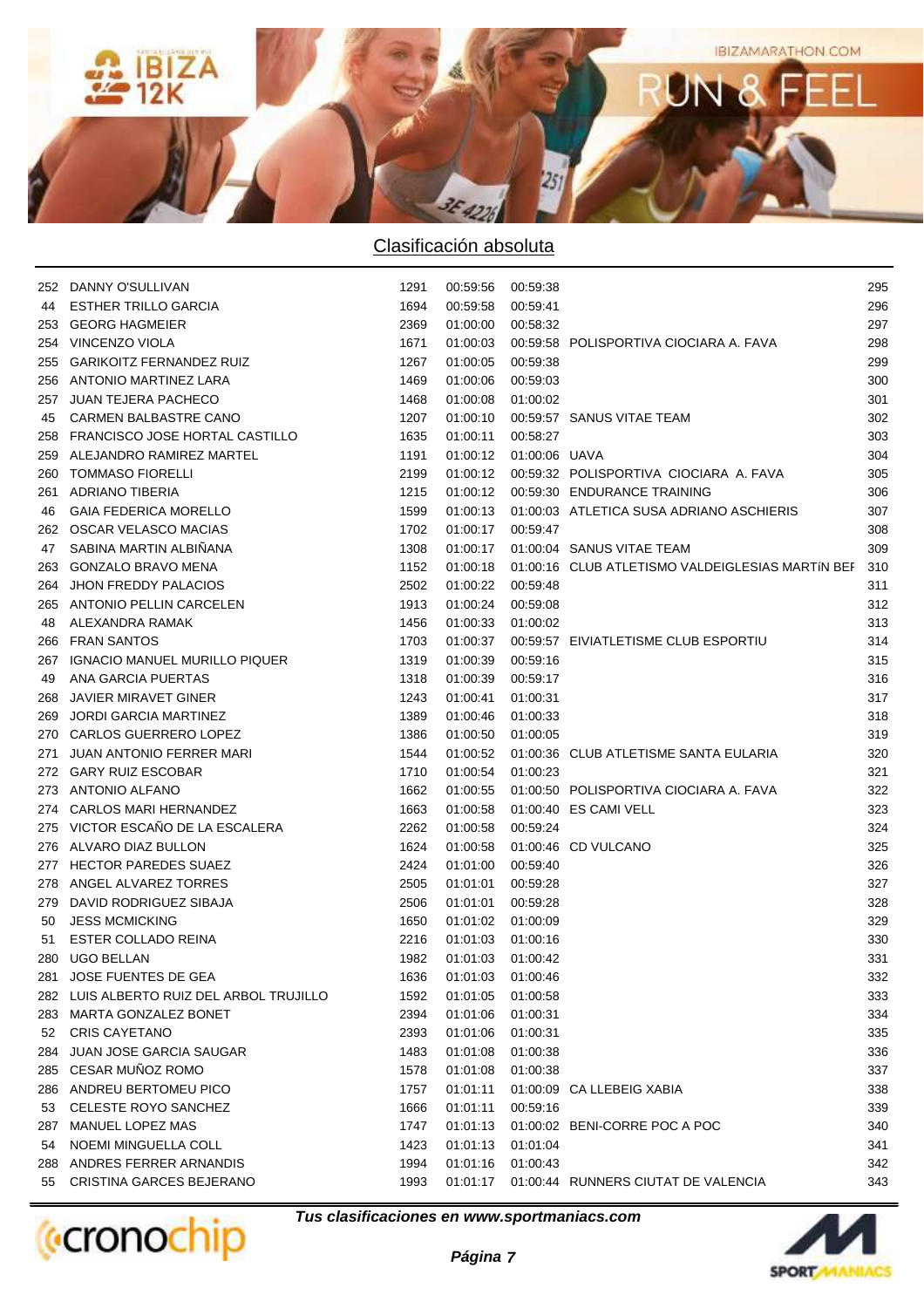

|     | 56 LUCIA RODRIGUEZ RAVELO        | 1130 | 01:01:18  01:01:13  UAVA |               |                                                   | 344 |
|-----|----------------------------------|------|--------------------------|---------------|---------------------------------------------------|-----|
| 289 | JOSE FRANCISCO RIOS SANCHEZ      | 1129 | 01:01:18                 | 01:01:13 UAVA |                                                   | 345 |
| 290 | LORENZO RANCATI                  | 2556 | 01:01:18                 | 01:00:00      |                                                   | 346 |
| 291 | <b>ANTONI MARTI FUSTE</b>        | 2415 | 01:01:20                 | 01:00:37      |                                                   | 347 |
| 292 | ANTONIO CANOVAS LEON             | 1659 | 01:01:21                 | 01:00:36      |                                                   | 348 |
| 293 | <b>OWEN MOSS</b>                 | 1349 | 01:01:22 00:59:56        |               |                                                   | 349 |
|     | 294 FABIO RIGAMONTI              | 1537 | 01:01:23                 | 01:01:00      |                                                   | 350 |
| 295 | <b>WAYNE PREECE</b>              | 2396 | 01:01:23                 |               | 01:00:34 YR HEN BLWYF                             | 351 |
| 296 | ARTURO GONZALEZ LAGO             | 2374 |                          |               | 01:01:24  01:00:01  CA MARJANA CHIVA              | 352 |
| 297 | <b>TERENZIO FRAIOLI</b>          | 1667 |                          |               | 01:01:27  01:01:22  POLISPORTIVA CIOCIARA A. FAVA | 353 |
| 298 | MASSIMO CAMPANA                  | 2244 | 01:01:27 01:00:12        |               |                                                   | 354 |
| 57  | <b>MARIA VICTORIA ABRATE</b>     | 2488 | 01:01:29                 | 01:01:20      |                                                   | 355 |
| 299 | RAUL PEREZ HERNANDEZ             | 1273 | 01:01:30                 | 01:00:50      |                                                   | 356 |
| 300 | CARLOS REY DE VIÑAS HARRAS       | 2552 | 01:01:32                 | 01:00:07      |                                                   | 357 |
|     | 301 IVAN PEREZ                   | 1653 | 01:01:33                 | 01:00:01      |                                                   | 358 |
| 58  | ANA FERNANDEZ MONJE              | 1520 | 01:01:40                 |               | 01:00:09 CLUB DE ATLETISMO VALDEIGLESIAS MARTÍN   | 359 |
| 59  | <b>GABRIELA MOJER OSPINO</b>     | 1374 | 01:01:41                 | 01:01:12      |                                                   | 360 |
| 302 | LUCAS MORAN COSTA                | 1465 |                          |               | 01:01:42  01:01:27  ES VERROS DE SES SALINES      | 361 |
| 303 | <b>BRUNO MAZUELAS MARTIN</b>     | 1587 | 01:01:42 01:01:15        |               |                                                   | 362 |
|     | 304 HERNAN LOPEZ ACEDO           | 1451 | 01:01:47 01:01:02        |               |                                                   | 363 |
| 305 | SERGIO LOPEZ LAPEÑA              | 1179 | 01:01:47 01:01:04        |               |                                                   | 364 |
| 60  | MARTA CASTRILLO JIMENEZ          | 1646 | 01:01:51                 | 01:01:18      |                                                   | 365 |
| 306 | <b>JORGE GARCIA MARTINEZ</b>     | 1321 | 01:01:51                 | 01:01:17      |                                                   | 366 |
| 61  | MARIA ELENA AMOROS GUASCH        | 1683 | 01:01:54                 | 01:01:05      |                                                   | 367 |
| 307 | NICOLAS ROMERO CARO              | 2341 | 01:01:54                 | 01:01:05      |                                                   | 368 |
| 308 | <b>FRANCESCO AMBROSIO</b>        | 1310 | 01:01:54                 |               | 01:01:42 ASD LE TARTARUGHE                        | 369 |
| 62  | <b>GALA MORA GUTIERREZ</b>       | 1875 | 01:01:54                 | 01:01:11      |                                                   | 370 |
| 309 | ADRIAN GARCIA LLAMAS             | 2440 | 01:01:55                 | 01:00:49      |                                                   | 371 |
| 310 | <b>VREBOSCH BART</b>             | 1429 | 01:01:58                 | 01:01:10      |                                                   | 372 |
| 311 | <b>JOSE CARLOS FUNES JIMENEZ</b> | 1444 | 01:02:01                 | 01:01:26      |                                                   | 373 |
|     | 312 LUIGI CORALLO                | 1617 | 01:02:01                 |               | 01:00:43 PARMARATHON ASD                          | 374 |
| 63  | MARISKA WALEVELD                 | 1577 | 01:02:03                 | 01:01:44      |                                                   | 375 |
| 64  | CARMEN PASAMAN MARQUEZ           | 2473 | 01:02:05                 | 01:01:41      |                                                   | 376 |
|     | 313 RAUL GARCIA                  | 1371 | 01:02:08                 | 01:01:00      |                                                   | 377 |
|     | 314 FERNANDO GOMEZ MUÑOZ         | 2000 | 01:02:09                 |               | 01:01:00 CORRECAMINS                              | 378 |
| 315 | IGNACIO SEQUEIRA AYMAR           | 1937 | 01:02:10                 | 01:01:09      |                                                   | 379 |
|     | 316 GUIDO GERRITSEN              | 2050 |                          |               | 01:02:14    01:01:02    RUN2FORTY2                | 380 |
|     | 317 VICENTE OLMOS                | 1408 | 01:02:18                 | 01:01:56      |                                                   | 381 |
| 318 | RICARDO GOMEZ BUGEDA             | 1407 | 01:02:18                 | 01:01:56      |                                                   | 382 |
| 65  | DAMARIS SEGURA ALARCON           | 1680 | 01:02:19                 | 01:01:52      |                                                   | 383 |
| 66  | LEIRE RODRIGUEZ ALVAREZ          | 2245 | 01:02:23                 | 01:01:47      |                                                   | 384 |
| 319 | <b>JESUS CARRERAS PONS</b>       | 2018 | 01:02:27                 | 01:01:44      |                                                   | 385 |
| 320 | <b>BOANERGES RUIZ VILLAMAR</b>   | 1711 | 01:02:27                 | 01:01:55      |                                                   | 386 |
| 67  | LAURA MOLINA VIDAL               | 2378 | 01:02:28                 | 01:01:59      |                                                   | 387 |
| 321 | DANIEL DELGADO MARIN             | 2104 | 01:02:28                 |               | 01:02:03 ENJOY UP                                 | 388 |
| 322 | <b>ENRIQUE BELDA FERRI</b>       | 2316 | 01:02:29                 | 01:01:13      |                                                   | 389 |
| 323 | PEDRO VIEITES ORDONEZ            | 1583 | 01:02:33                 | 01:02:17      |                                                   | 390 |
| 324 | <b>OSCAR LUIS RAMIS MARI</b>     | 2422 | 01:02:36                 | 01:01:15      |                                                   | 391 |
| 325 | ELIAS CANALES BARBOZA            | 1701 | 01:02:37                 | 01:01:32      |                                                   | 392 |
|     |                                  |      |                          |               |                                                   |     |

**(**cronochip

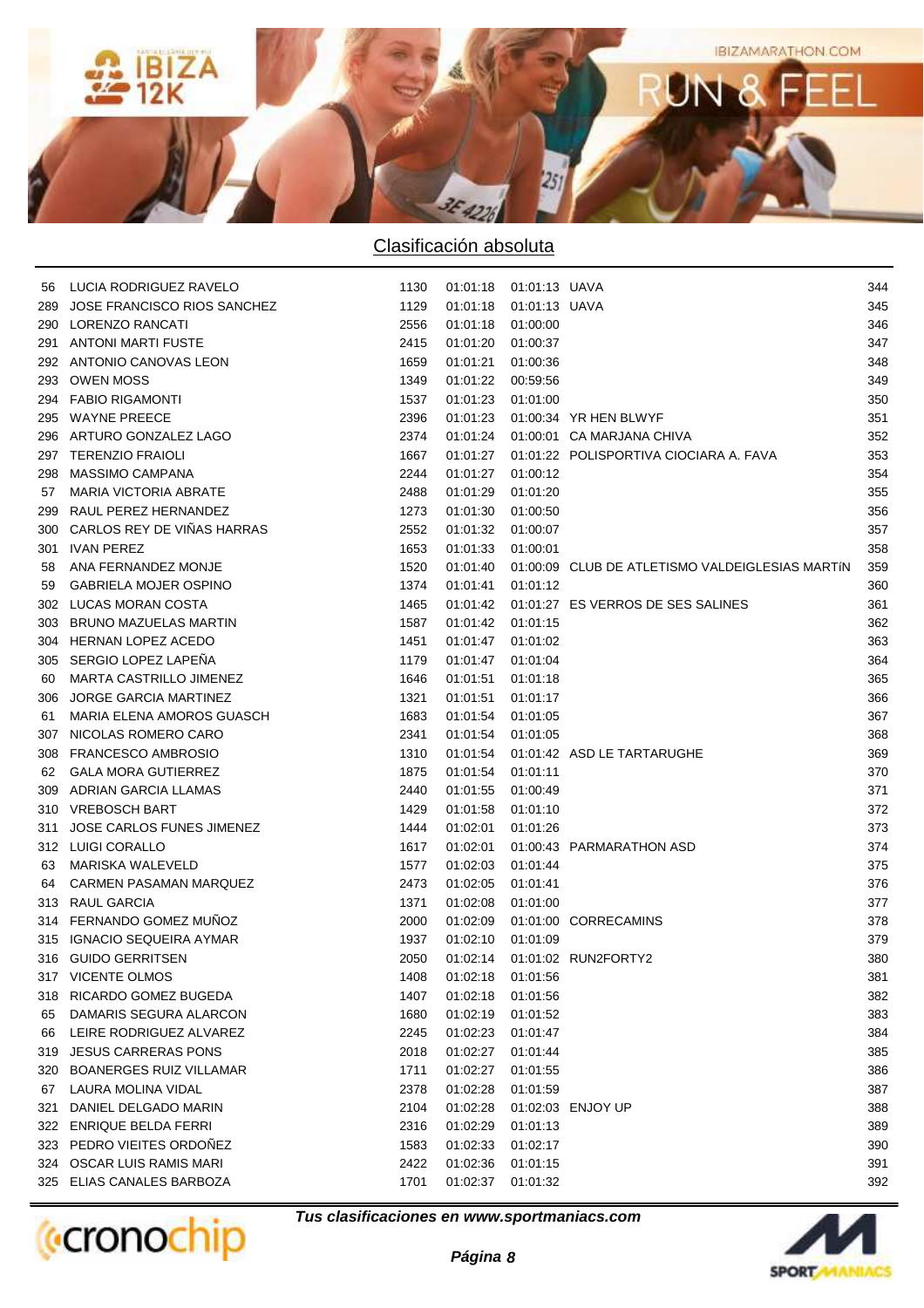

| 68 | LUDMILA REINER TSCHISKOWSKY            | 1397 |                   |                | 01:02:49  01:01:58  ALAMEDA TRAINING              | 393 |
|----|----------------------------------------|------|-------------------|----------------|---------------------------------------------------|-----|
|    | 69 RAS MARJOLEIN                       | 1806 | 01:02:50 01:01:43 |                |                                                   | 394 |
|    | 70 EVA AYLLON BERLANGA                 | 1553 |                   |                | 01:02:50  01:01:59  ALAMEDA TRAINING              | 395 |
|    | 326 JOSE ELICAIR FERNANDEZ BRICENO     | 2349 | 01:02:50 01:01:59 |                |                                                   | 396 |
|    | 71 SANDRA OLMOS MARCHANTE              | 1554 |                   |                | 01:02:50  01:01:59  ALAMEDA TRAINING              | 397 |
|    | 327 BARRY DE GROOT                     | 1809 |                   |                | 01:02:50  01:01:43  DINAMI RUNNING                | 398 |
|    | 328 MAURO ZINELLI                      | 2039 | 01:02:51 01:02:30 |                |                                                   | 399 |
|    | 329 JACK ANDERSON                      | 2235 | 01:02:52 01:02:05 |                |                                                   | 400 |
|    | 72 ANAÏS BADIA VICENT                  | 1387 | 01:02:53 01:02:06 |                |                                                   | 401 |
|    | 330 ALESSANDRO ABRAMO                  | 2083 | 01:02:53 01:01:26 |                |                                                   | 402 |
|    | 331 MIGUEL ANTONIO FANEGO VELA         | 1885 | 01:02:53 01:01:18 |                |                                                   | 403 |
|    | 73 PAZ MARTIN MARTINEZ                 | 2482 | 01:02:54 01:02:08 |                |                                                   | 404 |
|    | 332 DANIEL VALENCIA GONZALEZ           | 1326 | 01:02:54 01:01:53 |                |                                                   | 405 |
|    | 333 PEPE VILA                          | 1963 | 01:02:55 01:01:48 |                |                                                   | 406 |
|    | 334 PABLO VILA VIVES                   | 1962 | 01:02:56 01:01:48 |                |                                                   | 407 |
|    | 74 MARIAN VAL                          | 1919 | 01:02:58 01:02:17 |                |                                                   | 408 |
|    | 335 SIMON LAAN                         | 2116 | 01:03:02 01:02:46 |                |                                                   | 409 |
|    | 336 IVAN ANDREU ROS                    | 2164 | 01:03:04 01:02:09 |                |                                                   | 410 |
|    | 337 ANDREA LUSARDI                     | 2400 | 01:03:06 01:01:44 |                |                                                   | 411 |
|    | 338 JONATHAN PULIDO ASENSIO            | 1490 |                   |                | 01:03:11  01:02:02  RESISTENTIA                   | 412 |
|    | 339 GABRIEL DAURA CLAPES               | 2206 | 01:03:11 01:02:42 |                |                                                   | 413 |
|    | 75 SILVIA GENOVA                       | 2156 | 01:03:11 01:02:14 |                |                                                   | 414 |
|    | 340 BERNABE SANCHEZ - MINGUET MARTINEZ | 2157 | 01:03:11 01:02:15 |                |                                                   | 415 |
|    | 76 IVANA MAIURI                        | 1668 |                   |                | 01:03:18  01:03:12  POLISPORTIVA CIOCIARA A. FAVA | 416 |
|    | 341 XAVI PORTA ALONSO                  | 1538 | 01:03:21 01:02:20 |                |                                                   | 417 |
|    | 342 ALFREDO GRAVAGNONE                 | 1660 |                   |                | 01:03:21  01:03:15  ATLETICA ARCE                 | 418 |
|    | 343 FERMIN LEAL MOYA                   | 1755 |                   |                | 01:03:21  01:02:10  BENI-CORRE POC A POC          | 419 |
|    | 344 FRANCISCO PRAT FARRERAS            | 1275 | 01:03:24 01:02:24 |                |                                                   | 420 |
|    | 77 CRISTINA SANCHEZ RODRIGUEZ          | 1688 |                   |                | 01:03:33  01:02:11  PORTINATX CYCLING TEAM        | 421 |
|    | 78 NATALIA ZAFRA MENDEZ                | 1640 | 01:03:37 01:03:28 |                |                                                   | 422 |
|    | 345 JAVIER ZARAGUETA                   | 2583 | 01:03:41          | 01:02:05       |                                                   | 423 |
|    | 346 SERGI COLOM FEIXAS                 | 1293 | 01:03:43 01:02:37 |                |                                                   | 424 |
|    | 347 JOSE ACERO CARPINTERO              | 2015 | 01:03:44 01:03:18 |                |                                                   | 425 |
|    | 348 SANDRO DIAZZI                      | 2013 | 01:03:52 01:03:09 |                |                                                   | 426 |
| 79 | DESIREE HERRANZ PUCHADES               | 1861 | 01:04:00 01:03:28 |                |                                                   | 427 |
| 80 | NADINE LANGER                          | 1486 |                   |                | 01:04:04  01:03:55  SANWALD LAUFTEAM              | 428 |
| 81 | SANDRA APARICIO LOZANO                 | 1641 | 01:04:07 01:03:09 |                |                                                   | 429 |
|    | 82 ITZIAR PEREZ TEROL                  | 1901 | 01:04:11          |                | 01:03:00 SALVAJES TRENCACUDOLS                    | 430 |
|    | 349 ENRIC REVERTER VALLS               | 1403 | 01:04:12          | 01:04:06       |                                                   | 431 |
|    | 350 BENJAMIN VELA ALGUACIL             | 1430 | 01:04:17          | 01:03:32 U-RUN |                                                   | 432 |
|    | 351 CARLOS SEGURA ESPINOSA             | 1445 | 01:04:17          | 01:03:55       |                                                   | 433 |
|    | 352 BENITO BAUDET JIMENEZ              | 1689 | 01:04:18          |                | 01:04:09 SIN CLUB                                 | 434 |
|    | 353 JUAN GALLEGO RAMIREZ               | 1213 | 01:04:19          |                | 01:02:56 MARIA-TONIANOS                           | 435 |
| 83 | ELENA MARTIN DEL POTRO                 | 1606 | 01:04:19          |                | 01:02:57 MARIA TONIANOS                           | 436 |
|    | 354 GUIGUI BENJAMIN                    | 2364 | 01:04:19          | 01:03:25       |                                                   | 437 |
| 84 | <b>FABRIZIA BOLLATI</b>                | 2347 | 01:04:28          | 01:04:10       |                                                   | 438 |
|    | 355 RAYMOND JANSMA                     | 1574 | 01:04:28          | 01:04:10       |                                                   | 439 |
|    | 356 JOSE LUIS RIBAS MARI               | 1741 | 01:04:32          | 01:04:02       |                                                   | 440 |
|    | 357 JAVIER HERRERO RODRIGO             | 2564 | 01:04:34          | 01:03:04       |                                                   | 441 |
|    |                                        |      |                   |                |                                                   |     |



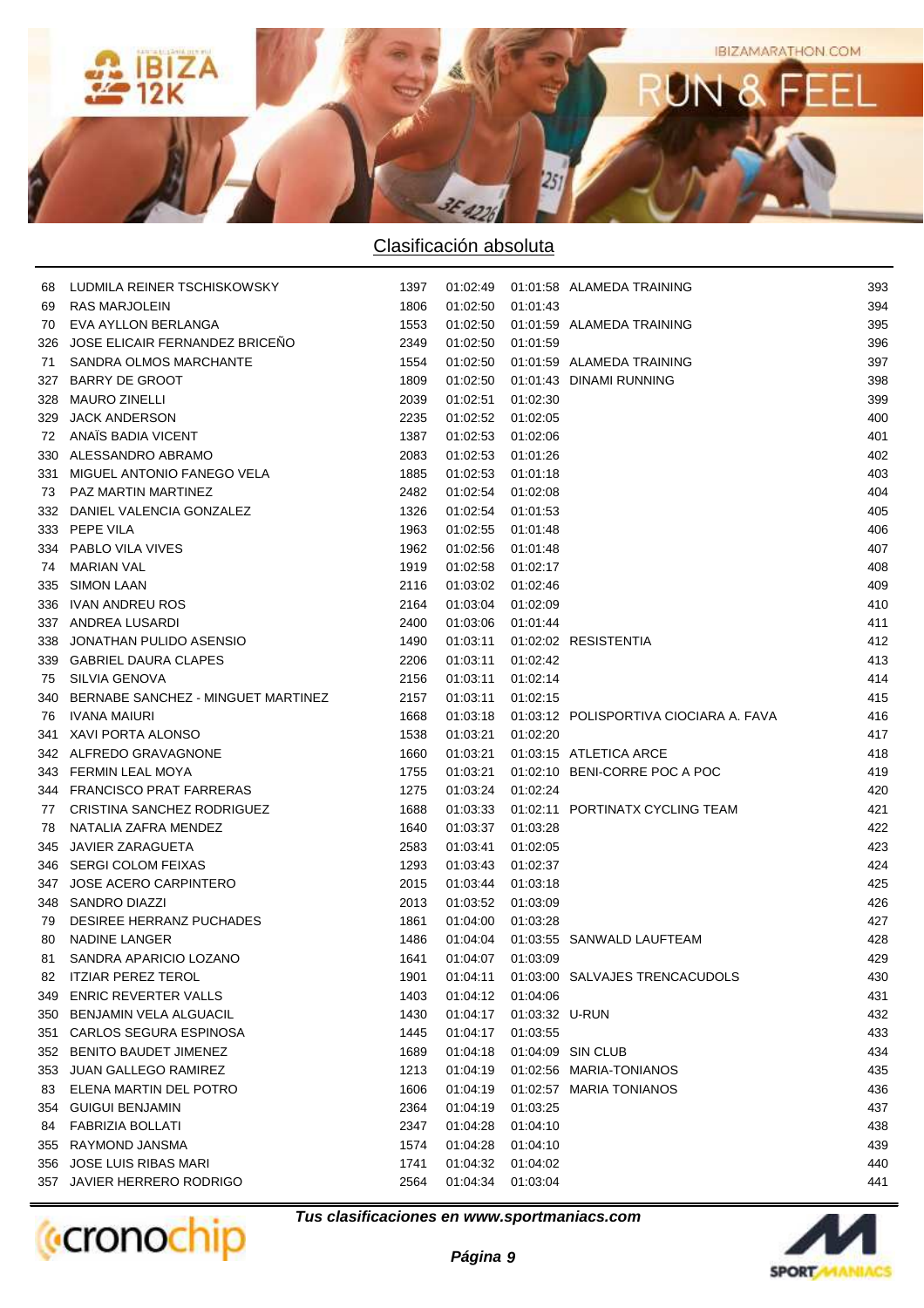

|     | 358 XULIO NEL FUEYO                   | 1216 |                   |                           | 01:04:36  01:03:46  CA POBLA DE VALLBONA | 442 |
|-----|---------------------------------------|------|-------------------|---------------------------|------------------------------------------|-----|
| 85  | MILA MORENO MONTORO                   | 1764 |                   |                           | 01:04:36  01:03:43  CA POBLA DE VALLBONA | 443 |
|     | 359 FABRIZIO COTTAFAVA                | 1540 | 01:04:41          | 01:04:21                  |                                          | 444 |
|     | 360 MARCO SANTOS                      | 1817 | 01:04:47          | 01:03:40                  |                                          | 445 |
|     | 361 YAIRO GABRIEL BENTANCURT VIERA    | 2023 | 01:04:48          | 01:04:06                  |                                          | 446 |
|     | 362 JORDI QUEROL VIVES                | 2263 | 01:04:48          |                           | 01:04:30 100X100 FONDISTES DE TARREGA    | 447 |
| 86  | <b>MARTA MONTACCHINI</b>              | 2138 | 01:04:49          |                           | 01:04:07 ASD ZENA RUNNERS                | 448 |
|     | 363 OLIVER ELLISON                    | 1669 | 01:04:52 01:03:08 |                           |                                          | 449 |
| 87  | TATIANA DELTELL GRANJA                | 1477 | 01:04:54          | 01:04:34                  |                                          | 450 |
|     | 364 VICENTE SANCHEZ ANTON             | 1478 | 01:04:55          | 01:04:35                  |                                          | 451 |
| 88  | NEREA RODRIGUEZ PEDRAZA               | 1521 |                   |                           | 01:04:55  01:04:47  ATLETISMO EN VENA    | 452 |
| 89  | ROSA MARIA CILLAN ESTEBAN             | 2418 |                   | 01:04:55  01:03:25  U-RUN |                                          | 453 |
| 365 | JESUS ALBERTO DOMENECH GUTIERREZ      | 2137 |                   |                           | 01:04:55  01:03:59  RATATLETES ALBERIC   | 454 |
| 90  | MONTSE GEA GARCIA                     | 2464 |                   |                           | 01:04:56  01:04:22  CLUB ATLETISMO IBIZA | 455 |
| 366 | PAU TUDELA DOMENECH                   | 1983 | 01:04:57 01:04:08 |                           |                                          | 456 |
|     | 367 CHRIS TAYLOR                      | 2027 | 01:04:58 01:04:30 |                           |                                          | 457 |
|     | 368 WYERS JAN                         | 1860 | 01:04:59 01:04:14 |                           |                                          | 458 |
| 91  | <b>ANTONIA PIZA VIDAL</b>             | 1643 | 01:05:01          | 01:04:36                  |                                          | 459 |
| 92  | <b>MAJOR JACQUELINE</b>               | 1598 | 01:05:02 01:03:29 |                           |                                          | 460 |
| 93  | TATIANA DE PAUW                       | 2324 | 01:05:03 01:03:26 |                           |                                          | 461 |
| 369 | VICTOR MANUEL MORENO ESPINOSA         | 1899 | 01:05:09 01:04:10 |                           |                                          | 462 |
| 94  | <b>ISABEL MORA OLIVER</b>             | 1952 | 01:05:14 01:04:33 |                           |                                          | 463 |
| 95  | <b>MARIA POLO ROMERO</b>              | 1350 | 01:05:15 01:04:46 |                           |                                          | 464 |
| 96  | CRISTINA DEARLE JOHNSON               | 2210 |                   |                           | 01:05:16  01:04:56  ULTRA TRAIL HUELVA   | 465 |
|     | 370 HENDRIK DE VRIES                  | 2111 | 01:05:18 01:04:25 |                           |                                          | 466 |
| 371 | JOSEP MARIA ROIG ROVIRA               | 2328 | 01:05:19          | 01:03:51                  |                                          | 467 |
| 97  | MARINA VIÑAS GAZA                     | 1370 | 01:05:22          | 01:03:59                  |                                          | 468 |
|     | 372 SANDRA BLANCO BLANCO              | 2304 | 01:05:22          | 01:04:19                  |                                          | 469 |
|     | 373 GIANLUCA VINASSA                  | 1555 | 01:05:26 01:05:14 |                           |                                          | 470 |
| 98  | <b>MARTINA BRUNA MEDICI</b>           | 2269 |                   |                           | 01:05:26  01:03:44  G.T.A. CREMA         | 471 |
|     | 374 ENNIO PILONI                      | 1648 |                   |                           | 01:05:28  01:05:20  G.T.A. CREMA         | 472 |
|     | 375 DAVE HUGHES                       | 2252 | 01:05:28          | 01:03:36                  |                                          | 473 |
|     | 376 JOSE PABLO VAZQUEZ PEREZ          | 1358 | 01:05:29          |                           | 01:04:34 SD CORRECAMINOS                 | 474 |
|     | 377 GREGORIO PASTOR ALVAREZ           | 1836 | 01:05:38          | 01:04:21                  |                                          | 475 |
| 99  | BEGOÑA ALFARO DESCALZO                | 1841 | 01:05:38          | 01:04:21                  |                                          | 476 |
|     | 378 SERGIO MANSO POZO                 | 1268 | 01:05:43          | 01:04:35                  |                                          | 477 |
|     | 379 LUIS GARCIA GONZALEZ              | 1515 |                   |                           | 01:05:46  01:04:36  ADGC ALBACETE        | 478 |
|     | 380 SOENKE STEINERT                   | 1618 | 01:05:46          | 01:04:28                  |                                          | 479 |
|     | 100 NIEVES RIERA SERRA                | 2449 | 01:05:48          | 01:05:02                  |                                          | 480 |
|     | 381 OSCAR JIMENEZ HERNANDEZ           | 2507 | 01:05:55          | 01:04:39                  |                                          | 481 |
|     | 101 PATRICIA RIOS                     | 1645 | 01:05:57          | 01:04:43                  |                                          | 482 |
|     | 102 SANDRA MESA                       | 1516 | 01:05:58          |                           | 01:04:38 I RUN WITH LEIVA                | 483 |
|     | 103 SILVIA MAÑANES CASTAÑO            | 1513 | 01:05:58          | 01:04:39                  |                                          | 484 |
|     | 382 ACHIM FUCHSHUBER ACHIM FUCHSHUBER | 1141 | 01:05:59          | 01:05:54 TRI+9            |                                          | 485 |
|     | 104 CRISTINA PEIRE RUIZ               | 1461 | 01:06:00          |                           | 01:05:37 CLUB ATLETISME SANTA EULARIA    | 486 |
|     | 383 JOSHUA JAMES JOACHIM RICE         | 2233 | 01:06:04          | 01:05:17                  |                                          | 487 |
|     | 105 LIANA RADICI                      | 2498 | 01:06:07          | 01:05:54                  |                                          | 488 |
|     | 106 ALICIA GUTIERREZ PASCUAL          | 2008 | 01:06:07          |                           | 01:04:43 GAES RUNNING TEAM               | 489 |
|     | 384 GERMAN GUTIERREZ GONZALEZ         | 2002 | 01:06:07          |                           | 01:04:44 GAES RUNNING TEAM               | 490 |
|     |                                       |      |                   |                           |                                          |     |

**(**cronochip

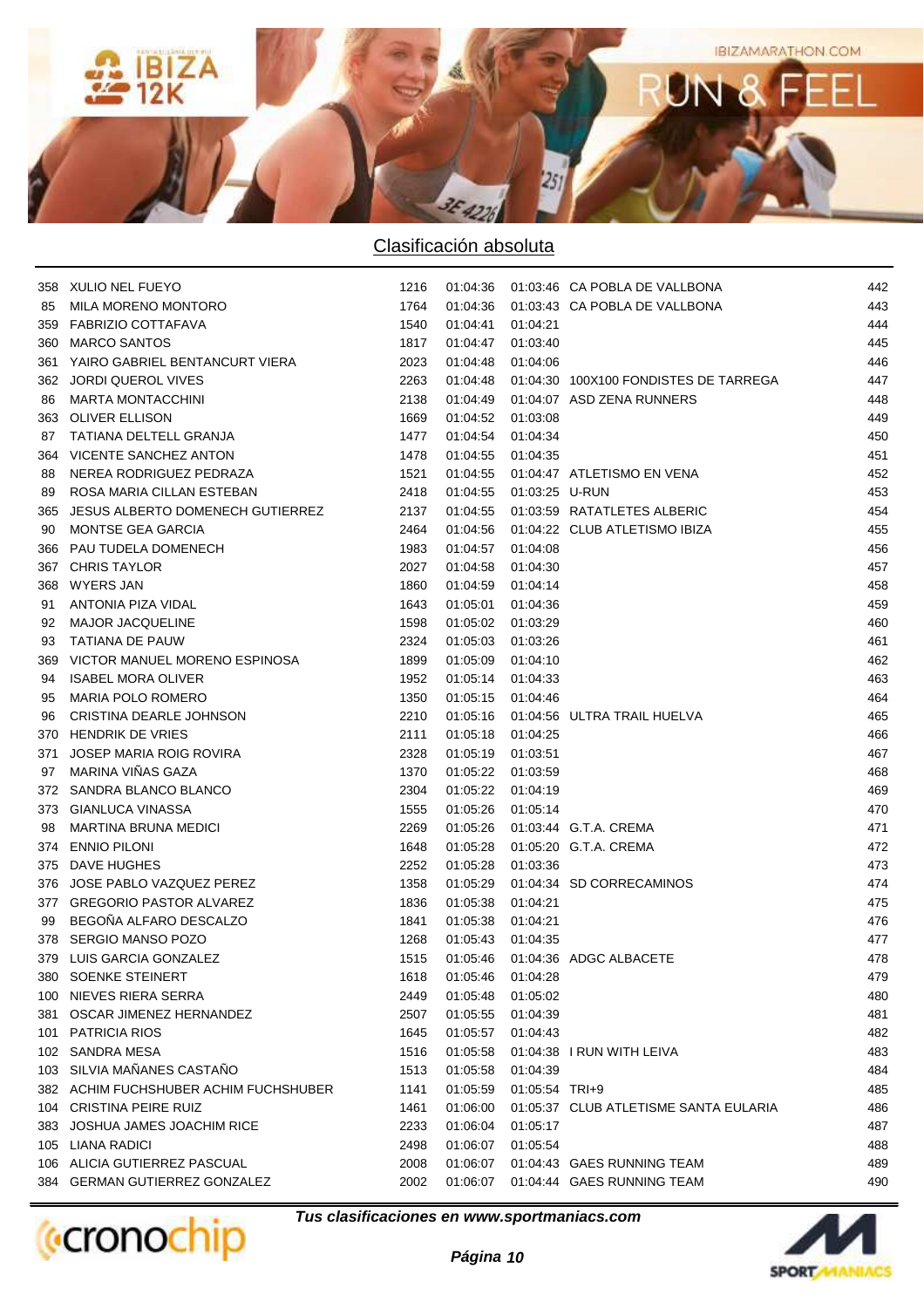

| 107 MARILO VALLE HERNANDEZ           | 1735 | 01:06:11 01:05:08 |                           |                                              | 491 |
|--------------------------------------|------|-------------------|---------------------------|----------------------------------------------|-----|
| 385 JAVIER PLASENCIA                 | 1501 |                   |                           | 01:06:13  01:05:09  EDWARDS ATHLETICS        | 492 |
| 108 EVA LUPION BUHIGAS               | 1496 | 01:06:13 01:04:54 |                           |                                              | 493 |
| 109 NURIA ROSALEÑ ROYO               | 2365 |                   |                           | 01:06:16  01:05:32  MES DE 10                | 494 |
| 386 ANTONIO ARANDA JIMENEZ           | 1914 | 01:06:17 01:04:53 |                           |                                              | 495 |
| 387 PAOLO POFFO                      | 2495 | 01:06:24          | 01:05:26                  |                                              | 496 |
| 388 ALBERTO MUÑOZ AMOR               | 1673 | 01:06:27          | 01:06:09                  |                                              | 497 |
| 110 LEYRE ALCALDE GORDO              | 1884 | 01:06:29          | 01:04:55                  |                                              | 498 |
| 389 LEON ANGEL MASSOLO ROMERO        | 2346 | 01:06:37          | 01:06:23                  |                                              | 499 |
| 111 TRACEY HUDSON                    | 2185 | 01:06:37          | 01:05:51                  |                                              | 500 |
| 390 ANGEL JOSE RUBIO GOMEZ           | 2353 | 01:06:39          | 01:06:08                  |                                              | 501 |
| 391 ALFREDO CASTILLO TORRES          | 1562 |                   | 01:06:39  01:05:58  U-RUN |                                              | 502 |
| 112 ORNELLA SCARSETTO                | 2370 |                   |                           | 01:06:42  01:06:13  OVUNQUE RUNNING          | 503 |
| 392 ALBERT JAN SMELT                 | 2062 | 01:06:43          |                           | 01:06:07 RUN2FORTY2                          | 504 |
| 393 OLIVER BENJAMIN GARCIA LIEBERT   | 2386 | 01:06:45          | 01:05:39                  |                                              | 505 |
| 113 LOLA MORENO GARIBO               | 1208 | 01:06:49          |                           | 01:06:36 SANUS VITAE TEAM                    | 506 |
| 114 MARGARITA FERNANDEZ MARTINEZ     | 1871 | 01:06:50          | 01:06:12                  |                                              | 507 |
| 394 DANIEL SEVILLA LORENZ            | 1637 | 01:06:52          | 01:06:08                  |                                              | 508 |
| 115 DAVINIA CHULIO FUSTER            | 1307 | 01:06:54          |                           | 01:06:36 GREEN POWER SPORTS TEAM             | 509 |
| 395 JOSE ANTONIO CARBONELL LOPEZ     | 1261 | 01:06:56          | 01:05:47                  |                                              | 510 |
| 116 VIR CHARNECO                     | 2194 | 01:06:56          | 01:06:27                  |                                              | 511 |
| 396 FRANCISCO JAVIER RICART ALANDES  | 2200 | 01:06:56          | 01:05:48                  |                                              | 512 |
| 117 ILARIA CEREDA                    | 1929 | 01:06:57 01:05:37 |                           |                                              | 513 |
| 118 ALMUDENA DIEZ MARTIN             | 1380 |                   |                           | 01:06:58  01:05:28  TRUEKE RUN CLUB          | 514 |
| 119 MARISA RUANO MARLASCA            | 1614 |                   |                           | 01:06:58  01:05:28  TRUEKE-RUN               | 515 |
| 120 TECLA GUARINO                    | 2026 | 01:06:59          | 01:06:18                  |                                              | 516 |
| 121 MARIA AMPARO RUIZ PEREZ          | 2005 |                   |                           | 01:07:02  01:06:23  GAES RUNNING TEAM        | 517 |
| 122 GEMMA BONET VIDAL                | 2391 |                   |                           | 01:07:04  01:06:13  ATHLETIC TRACK TARRAGONA | 518 |
| 123 MAPI BALLESTER                   | 1539 | 01:07:05 01:06:24 |                           |                                              | 519 |
| 124 AMALIA LLEDO GARCIA              | 2173 | 01:07:12 01:06:43 |                           |                                              | 520 |
| 397 XAVI CASAS                       | 1361 | 01:07:12 01:06:43 |                           |                                              | 521 |
| 398 JOSE A MARTINEZ MORENO           | 1965 | 01:07:18 01:06:00 |                           |                                              | 522 |
| 399 REMCO VANDERLINDEN               | 2501 | 01:07:18 01:05:26 |                           |                                              | 523 |
| 125 MARIA DEL CARMEN NAVARRO CANADAS | 2352 | 01:07:21          | 01:06:50                  |                                              | 524 |
| 126 DOLORES ORTIZ TOVAR              | 1417 | 01:07:25 01:06:47 |                           |                                              | 525 |
| 127 AIDA MARCET                      | 1796 | 01:07:27 01:06:06 |                           |                                              | 526 |
| 128 LORENA FERNANDEZ RUIZ            | 1873 | 01:07:29 01:07:02 |                           |                                              | 527 |
| 400 ALEJANDRO DIZ SOLER              | 2601 | 01:07:36          | 01:06:42                  |                                              | 528 |
| 401 JUAN MANUEL MONROIG CERDA        | 1897 | 01:07:37          |                           | 01:07:09 RUNNERS DE JESúS                    | 529 |
| 129 MONICA PEREZ SORIANO             | 2004 | 01:07:40          |                           | 01:07:01 GAES RUNNING TEAM                   | 530 |
| 130 ALEJANDRA BUENVARON MARTINEZ     | 2312 | 01:07:45          | 01:06:27                  |                                              | 531 |
| 131 LYDIA RUIZ JIMENEZ               | 1410 | 01:07:45          | 01:06:27                  |                                              | 532 |
| 402 JOSE LUIS MORAGUES ALBI          | 1651 | 01:07:47          |                           | 01:06:45 LLEBEIG - XABIA                     | 533 |
| 132 INES LLORET                      | 1369 | 01:07:48          |                           | 01:06:46 LLEBEIG - XABIA                     | 534 |
| 403 JAVIER RIBAS JIMENEZ             | 2451 | 01:07:49          |                           | 01:06:03 BASE SPORT IBIZA CLUB               | 535 |
| 133 JOZEFINA RAMKEMA                 | 2115 | 01:07:50          | 01:06:57                  |                                              | 536 |
| 404 ANTONIO TARAVILLA                | 1675 | 01:07:51          | 01:06:22                  |                                              | 537 |
| 134 GISELLE SANTORO                  | 2124 | 01:07:55          |                           | 01:06:25 I RUN WITH LEIVA                    | 538 |
| 135 PATRICIA CASTELLO IGLESIAS       | 1611 | 01:08:00          | 01:07:05                  |                                              | 539 |
|                                      |      |                   |                           |                                              |     |



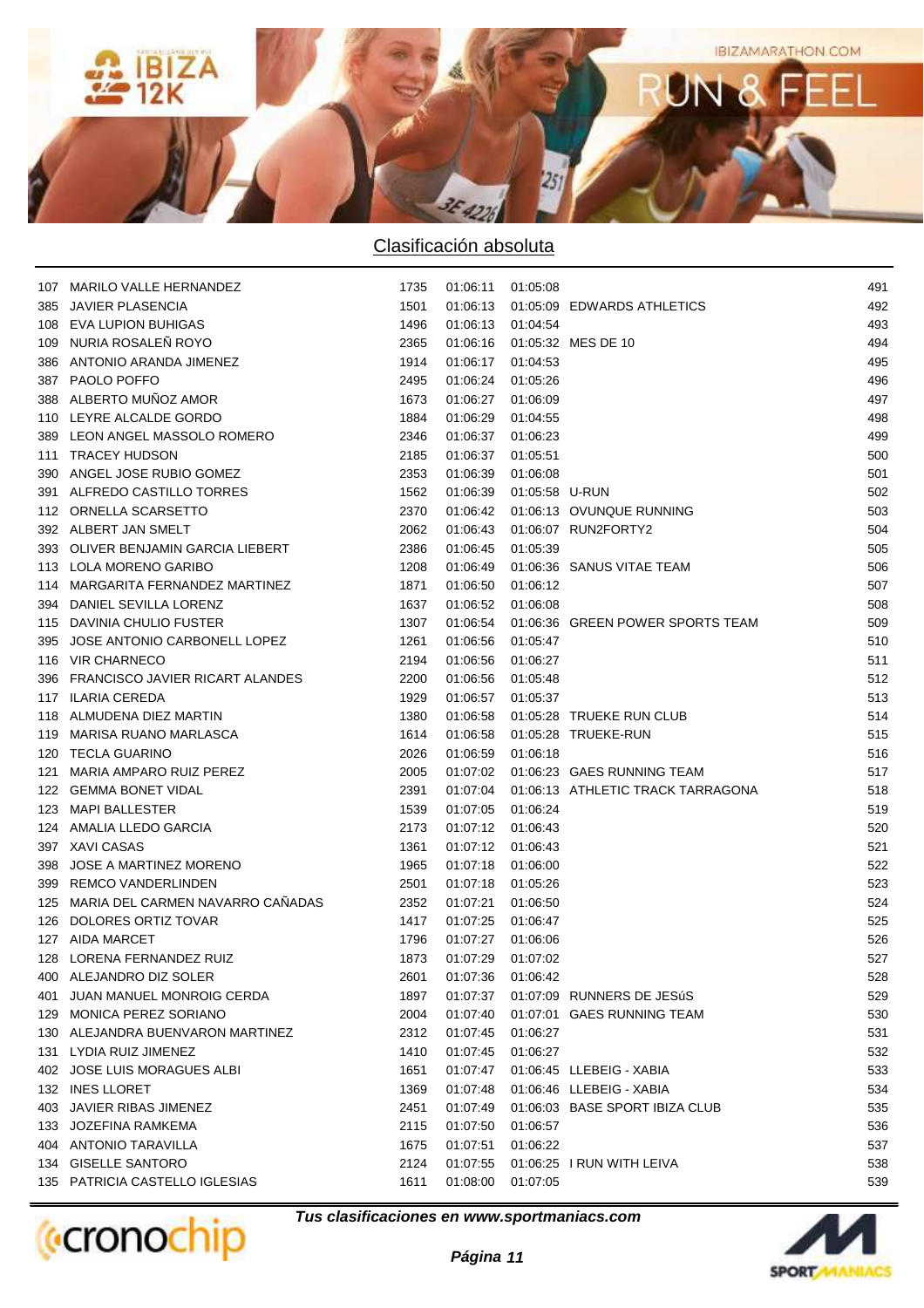

|     | 405 FABRIZIO MONTEVECCHI                  | 2509 | 01:08:05 01:07:45 |          |                                             | 540 |
|-----|-------------------------------------------|------|-------------------|----------|---------------------------------------------|-----|
| 136 | CORINNE VERMOT-DESROCHES                  | 2343 | 01:08:05          | 01:07:31 |                                             | 541 |
|     | 137 PAOLA PETRALIA                        | 1572 | 01:08:06          |          | 01:07:50 EUROPA SPORTING CLUB               | 542 |
| 138 | CARMEN ORDOÑEZ AGUILAR                    | 2368 | 01:08:06          | 01:07:20 |                                             | 543 |
| 139 | ALISON JAMES                              | 2133 | 01:08:07          | 01:06:52 |                                             | 544 |
|     | 140 MARINA VIDAL BALANZAT                 | 2295 | 01:08:12          |          | 01:07:13 CREATIVE FITNESS IBIZA             | 545 |
| 141 | <b>MARIA VICIEDO VENTURA</b>              | 2317 | 01:08:17          | 01:07:50 |                                             | 546 |
| 406 | FERNANDO GARCIA MARTINEZ                  | 1560 | 01:08:25          | 01:07:15 |                                             | 547 |
|     | 142 ALEXANDRA KOPPANYI                    | 1863 | 01:08:32          |          | 01:08:14 VLG MAXIMILIANSAU                  | 548 |
|     | 143 ALICIA GONZALEZ LOPEZ                 | 1869 |                   |          | 01:08:36  01:08:13  TIGERS RUNNING CLUB     | 549 |
| 144 | MARIA JOSE RODRIGUEZ SANCHEZ DE LA BLANCA | 1870 | 01:08:37          |          | 01:08:12 CLUB CORREDORES                    | 550 |
| 407 | <b>WILLEM ZWAAN</b>                       | 2055 | 01:08:44          |          | 01:08:06 RUN2FORTY2                         | 551 |
| 145 | ANA BELEN MORADO PARDO                    | 2382 | 01:08:48          | 01:08:02 |                                             | 552 |
| 146 | BELEN MARTORELL AGUADO                    | 1503 | 01:08:54          | 01:08:17 |                                             | 553 |
|     | 408 DAVID MUELA GONZALEZ                  | 1608 | 01:08:56          |          | 01:08:23 MACHURUNNERS                       | 554 |
|     | 147 YOLANDA LOPEZ REYES                   | 1609 |                   |          | 01:08:56  01:08:24  MACHURUNNERS            | 555 |
| 148 | SONIA MONROY BARRERA                      | 2145 | 01:08:56 01:08:23 |          |                                             | 556 |
| 409 | UMBERTO SIMONE FACCHI                     | 2268 | 01:08:56          |          | 01:07:13 G.T.A. CREMA                       | 557 |
| 149 | LIDIA ASENSIO MARTINEZ                    | 1489 | 01:08:57          | 01:07:38 |                                             | 558 |
|     | 410 JUAN ESPARRAGO                        | 2085 | 01:09:02          | 01:07:58 |                                             | 559 |
| 411 | <b>FEDERICO PIANEZZOLA</b>                | 2390 | 01:09:13          | 01:08:56 |                                             | 560 |
|     | 412 JAVIER AVILA GUARDO                   | 1947 | 01:09:14          | 01:08:13 |                                             | 561 |
|     | 150 LORENA PIANEZZOLA                     | 2389 | 01:09:20          | 01:09:02 |                                             | 562 |
|     | 413 MANUEL DE LETTERIIS                   | 2254 | 01:09:20          | 01:08:57 |                                             | 563 |
| 151 | <b>IRENE PIANEZZOLA</b>                   | 2388 | 01:09:21          | 01:09:04 |                                             | 564 |
|     | 152 BEATRIZ OLLERO BLANCO                 | 1467 | 01:09:23          |          | 01:08:49 JR BRUNELEC BENETUSSER             | 565 |
|     | 414 MICHAEL SCHOECK                       | 2096 | 01:09:25          |          | 01:07:52 MIKKELLER                          | 566 |
|     | 153 ANA LAGUNA HURTADO                    | 2161 | 01:09:28          | 01:07:45 |                                             | 567 |
|     | 415 EUSKO BASTERRETXEA ETXEBARRIA         | 2160 | 01:09:28          | 01:07:45 |                                             | 568 |
|     | 154 NURIA MARTINEZ LARA                   | 1758 | 01:09:28          |          | 01:08:26 LLEBEIG - XABIA                    | 569 |
|     | 155 LORENA MARTIN SACRISTAN               | 1681 | 01:09:35          | 01:09:08 |                                             | 570 |
|     | 156 RAFFAELLA STRACQUALURSI               | 1327 | 01:09:36          |          | 01:09:22 POLISPORTIVA CIOCIARA A. FAVA      | 571 |
|     | 157 ARACELI REDONDO FERNANDEZ             | 1847 | 01:09:38          | 01:08:29 |                                             | 572 |
|     | 158 LAURA JASPER                          | 1779 | 01:09:38          | 01:09:13 |                                             | 573 |
|     | 159 JULIA HERON                           | 2481 |                   |          | 01:09:42  01:09:10  Malvern Joggers         | 574 |
|     | 416 EMILIO SAEZ MALCEÑIDO                 | 2098 | 01:09:43          | 01:08:15 |                                             | 575 |
|     | 160 LOLY PEÑA BIOSCA                      | 1507 |                   |          | 01:09:47  01:09:35  CARRERASPOPULARES.COM   | 576 |
|     | 417 ANGEL MARTIN SANCHO                   | 1309 | 01:09:47          |          | 01:09:35 SANUS VITAE TEAM                   | 577 |
|     | 418 JOSE ISIDRO GOMEZ CUESTA              | 1506 | 01:09:49          |          | 01:09:37 CARRERASPOPULARES.COM              | 578 |
|     | 419 EMILIANO ESTEBAN GARCIA               | 2307 | 01:09:49          | 01:09:22 |                                             | 579 |
|     | 420 FERNANDO JOSE PEREZ GALAN             | 1610 | 01:09:49          |          | 01:08:19 RUNNING COMPANY                    | 580 |
| 161 | <b>BETTINA LORENZ</b>                     | 1856 | 01:09:50          | 01:09:06 |                                             | 581 |
|     | 162 OLYMPIA DE LA IGLESIA TUDELA          | 2001 | 01:09:50          |          | 01:08:10 C.E. TRILERCAVONS TERRES DE L'EBRE | 582 |
|     | 163 TERESA NAVARRO TARRASO                | 1298 | 01:09:54          | 01:09:15 |                                             | 583 |
| 421 | EDWIN HOEKSTRA                            | 2022 | 01:09:55          | 01:08:48 |                                             | 584 |
|     | 422 ALESSANDRO ANGLANO                    | 1938 | 01:09:55          | 01:08:26 |                                             | 585 |
|     | 164 SUSANA COSTA RIERA                    | 2342 | 01:09:56          | 01:09:03 |                                             | 586 |
|     | 165 ELENA GARCIA                          | 1954 | 01:09:56          | 01:08:32 |                                             | 587 |
| 166 | <b>BTISSAM BADISSI</b>                    | 1910 | 01:09:57          |          | 01:08:33 BEER RUNNERS                       | 588 |
|     |                                           |      |                   |          |                                             |     |



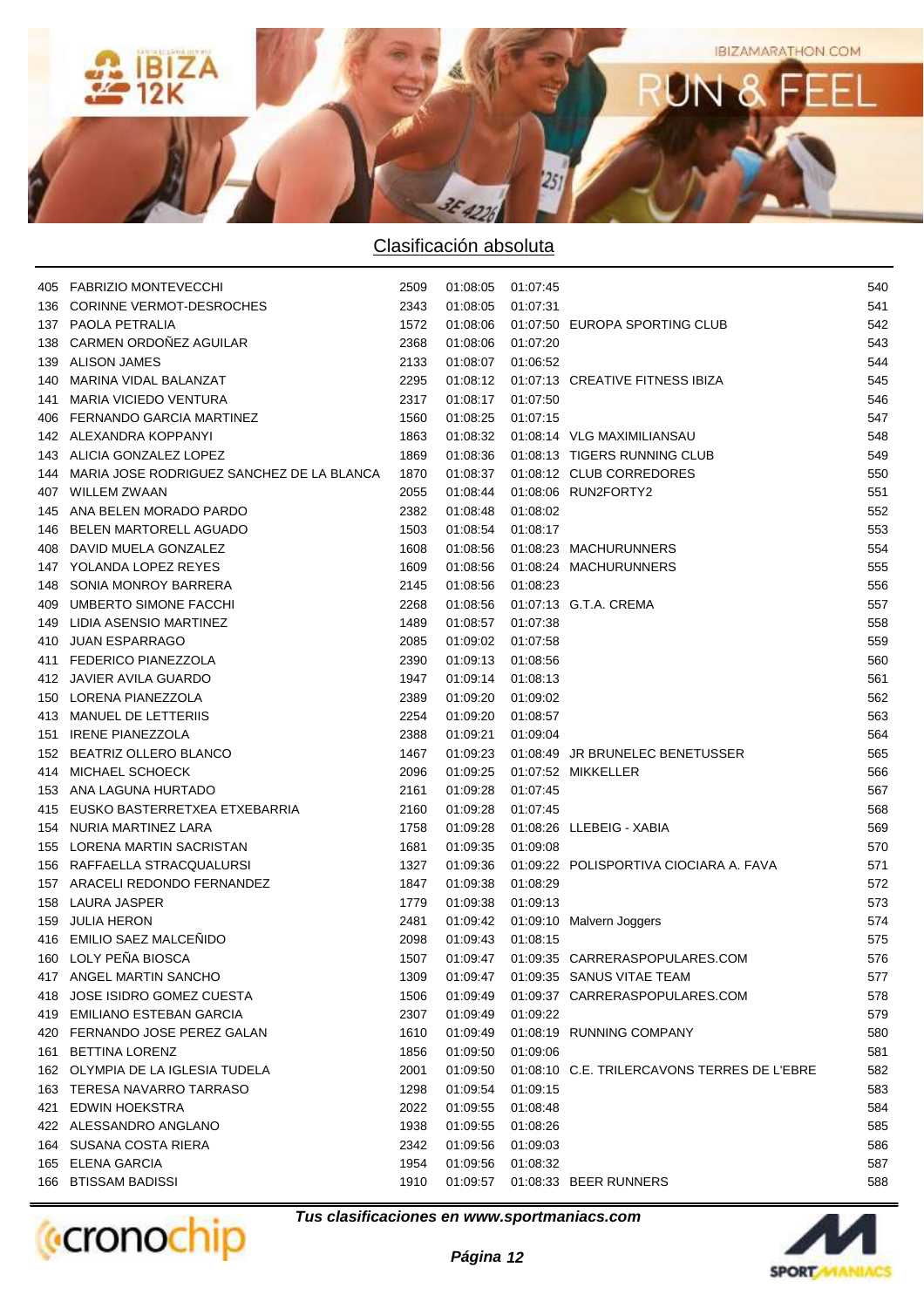

|     | 167 KELCI ALLMANN                        | 2241 | 01:10:06 01:09:39 |                            |                                                     | 589 |
|-----|------------------------------------------|------|-------------------|----------------------------|-----------------------------------------------------|-----|
| 168 | JEANINE KEIZER                           | 2469 | 01:10:06 01:09:30 |                            |                                                     | 590 |
|     | 423 JOSE MIGUEL GIL SANCHEZ              | 1584 |                   |                            | 01:10:07  01:08:35  ENJOY UP                        | 591 |
|     | 424 ANTONIUS OVERPELT                    | 2109 | 01:10:07 01:09:13 |                            |                                                     | 592 |
|     | 425 PETER BOUMA                          | 2058 |                   |                            | 01:10:12  01:08:49  RUN2FORTY2                      | 593 |
|     | 426 CARLOS DOMINGUEZ FERRER              | 2243 | 01:10:14 01:08:51 |                            |                                                     | 594 |
|     | 169 SILVIA PALAU PLANELLS                | 2242 | 01:10:14 01:08:51 |                            |                                                     | 595 |
|     | 170 PATRI PAZOS SANCHEZ                  | 1604 |                   |                            | 01:10:15  01:09:59  ESCUELA DEL CORREDOR PACO MILAN | 596 |
|     | 171 YOLANDA MARTINEZ GIMENO              | 1615 |                   |                            | 01:10:16  01:10:00  ESCUELA DEL CORREDOR PACO MILAN | 597 |
|     | 172 CLAUDIA GIL ABANCENS                 | 1585 | 01:10:18 01:08:46 |                            |                                                     | 598 |
|     | 173 SANDRA ALCOCER COLLADO               | 1981 | 01:10:19 01:10:01 |                            |                                                     | 599 |
|     | 174 PEPI GALVEZ CASADO                   | 2084 | 01:10:23 01:09:06 |                            |                                                     | 600 |
|     | 427 XAVIER CASTILLO MARTIN               | 1436 | 01:10:24 01:10:13 |                            |                                                     | 601 |
|     | 428 RIEß DR. ULRICH                      | 2387 | 01:10:26 01:09:33 |                            |                                                     | 602 |
|     | 175 PALOMA MERLO SANCHEZ                 | 1886 | 01:10:26 01:08:52 |                            |                                                     | 603 |
|     | 176 EVA PEREZ GOMEZ                      | 2176 | 01:10:30 01:08:40 |                            |                                                     | 604 |
|     | 429 SIDDHARTHA DEMIAN JENSEN             | 2236 | 01:10:32 01:09:43 |                            |                                                     | 605 |
|     | 177 ANN DAEMS                            | 1778 | 01:10:34 01:10:09 |                            |                                                     | 606 |
|     | 430 HARALD JASPER                        | 1780 | 01:10:34 01:10:10 |                            |                                                     | 607 |
|     | 431 MIGUEL ROBERTO RAMON                 | 1639 |                   |                            | 01:10:36  01:09:01  BETRAINING                      | 608 |
|     | 178 PETRONELA ELENA VISAN                | 2403 | 01:10:36 01:08:54 |                            |                                                     | 609 |
|     | 432 MARC AGUILAR                         | 2227 | 01:10:37 01:09:01 |                            |                                                     | 610 |
|     | 179 OLGA PLAZA FORCEN                    | 1482 | 01:10:37 01:10:21 |                            |                                                     | 611 |
|     | 180 CRISTINA HERNANDEZ BENACHES          | 2447 |                   |                            | 01:10:38  01:09:25  TRAINING PLANET                 | 612 |
|     | 433 PABLO CABRICANO SANCHEZ              | 1189 | 01:10:38 01:10:21 |                            |                                                     | 613 |
|     | 434 ANTONIO DE SANTIS                    | 2177 | 01:10:41          | 01:10:19                   |                                                     | 614 |
|     | 435 ANTONIO BERNAL GARCIA DE QUIROS      | 1543 | 01:10:44          |                            | 01:10:01 CLUB ATLETISME SANTA EULARIA               | 615 |
|     | 181 BRIDGET LEITCH                       | 2476 | 01:10:46          | 01:10:03                   |                                                     | 616 |
|     | 436 MEYVAERT MARC                        | 1801 | 01:10:49          | 01:10:04                   |                                                     | 617 |
|     | 182 NEREA CUCALA MORENO                  | 1903 | 01:10:50          | 01:09:07                   |                                                     | 618 |
|     | 437 IVAN GOMEZ VELA                      | 1889 | 01:10:51          |                            | 01:09:08 SANITAS                                    | 619 |
|     | 438 DYLAN BLUE ADEY-JONES                | 2234 | 01:10:53 01:10:04 |                            |                                                     | 620 |
|     | 439 EPIFANIO PEREZ DE VIÑASPRE CASTELLAR | 2049 | 01:10:55          | 01:10:19                   |                                                     | 621 |
|     | 183 BEATRIZ FERRERES FOLCH               | 2047 | 01:10:56          | 01:10:20                   |                                                     | 622 |
|     | 440 HANS-PETER LAUBIS                    | 1830 | 01:10:59 01:10:20 |                            |                                                     | 623 |
|     | 184 STEFANIA DIAMANTE                    | 1678 |                   | 01:11:05  01:10:57  A.S.D. |                                                     | 624 |
|     | 185 GRETA MOERMAN                        | 1880 | 01:11:05 01:10:37 |                            |                                                     | 625 |
|     | 441 FABRIZIO BIGONI                      | 1336 | 01:11:07          | 01:09:28                   |                                                     | 626 |
|     | 186 MARIBEL CHIVO YUSTE                  | 2079 | 01:11:08          | 01:09:34                   |                                                     | 627 |
|     | 442 CARLOS TORRES MARTINEZ               | 2080 | 01:11:08          | 01:09:34                   |                                                     | 628 |
|     | 443 AMADEO GOMEZ BALLESTER               | 1279 | 01:11:09          | 01:11:04                   |                                                     | 629 |
|     | 444 MARC GUILLEM MOYA                    | 2437 | 01:11:09          | 01:10:28 U-RUN             |                                                     | 630 |
|     | 187 DEBBI KRAMM SEVILLANO                | 1393 | 01:11:11          |                            | 01:10:20 ATHLETIC TRACK TARRAGONA                   | 631 |
|     | 188 LAURA GARCIA MAYO                    | 1405 | 01:11:12          | 01:10:50                   |                                                     | 632 |
|     | 189 MARTA RUIZ BATALLA                   | 1455 | 01:11:13          |                            | 01:10:22 ATHLETIC TRACK TARRAGONA                   | 633 |
|     | 190 DANIELLE VAN ZOEST-KULK              | 2051 | 01:11:16          |                            | 01:10:06 RUN2FORTY2                                 | 634 |
|     | 191 SILVIA FIDALGO HIDALGO               | 1379 | 01:11:17          | 01:09:46                   |                                                     | 635 |
|     | 192 EVA PIÑAS MUÑOZ                      | 2348 | 01:11:17          | 01:10:55                   |                                                     | 636 |
|     | 445 EDUARDO MIQUEL VALLEJO               | 1460 | 01:11:19          | 01:09:44                   |                                                     | 637 |
|     |                                          |      |                   |                            |                                                     |     |



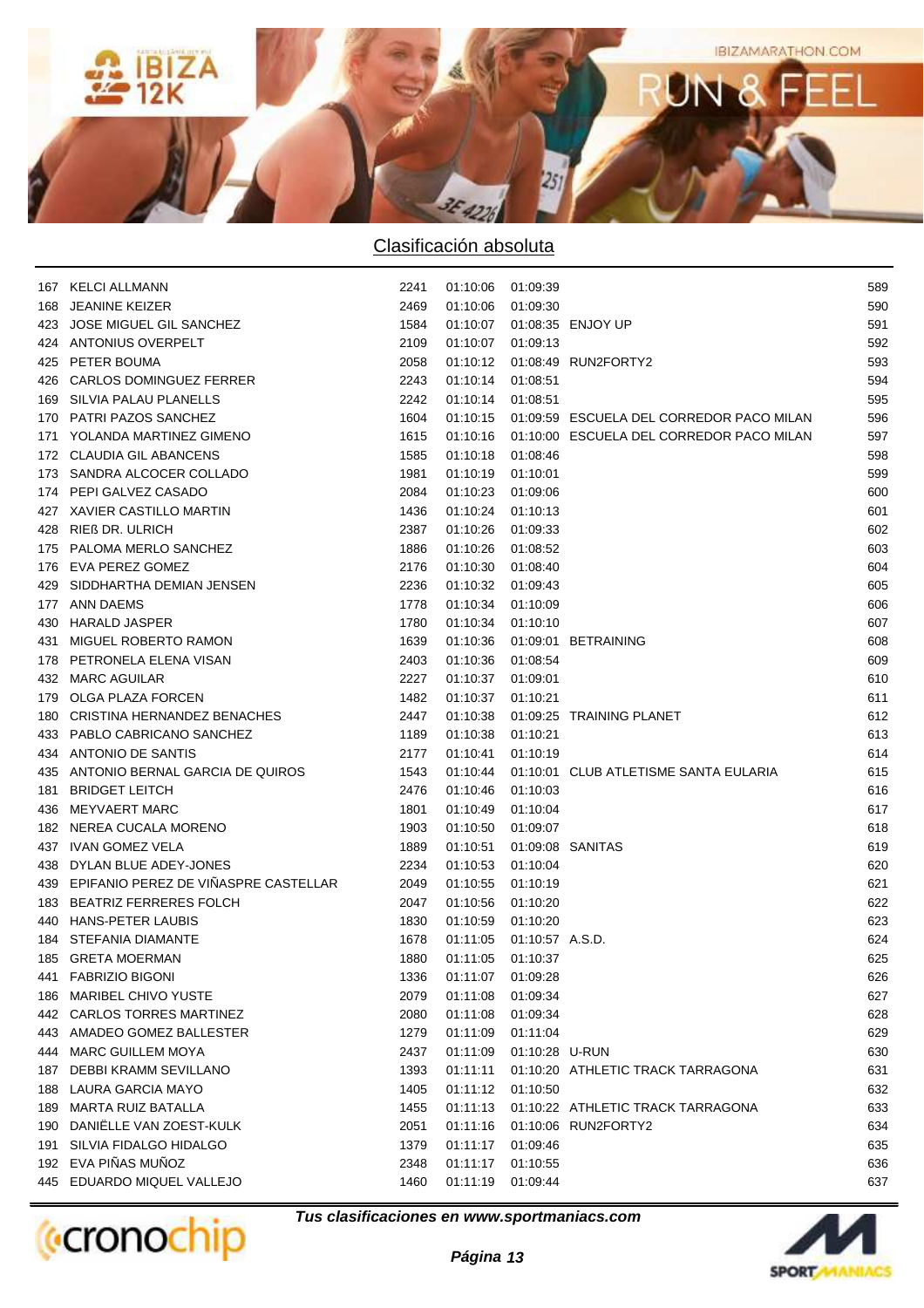

|     | 446 DANIEL SCHAEFER               | 2367 | 01:11:21          |          | 01:10:06 CLUB ATLETISME SANTA EULARIA | 638 |
|-----|-----------------------------------|------|-------------------|----------|---------------------------------------|-----|
| 193 | JOANNA WILSON                     | 1531 | 01:11:21          | 01:11:04 |                                       | 639 |
|     | 194 PAULINE DENICOURT             | 2239 | 01:11:23          | 01:10:33 |                                       | 640 |
| 195 | MAGRIT STEPHANIE                  | 2213 | 01:11:23          | 01:10:33 |                                       | 641 |
|     | 447 LEBLANC REMI                  | 2186 | 01:11:23          | 01:10:34 |                                       | 642 |
|     | 448 FERNANDO MARTINEZ SAMPEDRO    | 2568 | 01:11:31          | 01:10:57 |                                       | 643 |
| 449 | <b>GIOVANNI SANTODONAT</b>        | 2499 | 01:11:32          | 01:11:18 |                                       | 644 |
| 196 | JENNIE BUDDINGTON                 | 2261 | 01:11:34          | 01:11:00 |                                       | 645 |
|     | 450 MATTEO CEREDI                 | 1575 | 01:11:35          |          | 01:10:40 ATLETICA CESENATICO          | 646 |
| 451 | <b>GEOFFREY BUDDINGTON</b>        | 1644 | 01:11:35          | 01:11:01 |                                       | 647 |
|     | 452 PEDRO COSTA PLANELLS          | 1687 | 01:11:36          | 01:10:13 |                                       | 648 |
|     | 197 ANOUCHKA DE PAUW              | 2323 | 01:11:41          | 01:10:02 |                                       | 649 |
| 198 | JACQUELINE BOHMER-LAUBIS          | 1829 | 01:11:42          | 01:11:03 |                                       | 650 |
|     | 199 MARIELLA BENELLI              | 1529 | 01:11:43          | 01:10:00 |                                       | 651 |
|     | 200 MARIBEL FERNANDEZ MORENO      | 2381 | 01:11:43          | 01:10:53 |                                       | 652 |
| 201 | MARIA MARTI MONTAÑA               | 2383 | 01:11:43          | 01:10:53 |                                       | 653 |
|     | 202 KATHERINE ZIMMERMANN          | 2598 | 01:11:46          | 01:11:08 |                                       | 654 |
|     | 453 JOHN WILLIAMS                 | 2454 | 01:11:48          | 01:10:03 |                                       | 655 |
|     | 454 RAFAEL GUALLAR DE RUFINO      | 1194 | 01:11:51          | 01:10:54 |                                       | 656 |
|     | 455 RICHARD LEONARD SIMMONDS      | 2591 | 01:11:54          | 01:10:10 |                                       | 657 |
| 203 | DECKER ILONA                      | 1500 | 01:11:57          | 01:11:12 |                                       | 658 |
|     | 204 MARIA ANGELES REY CORONADO    | 2453 | 01:12:00 01:11:17 |          |                                       | 659 |
| 205 | PILAR G CLAPES                    | 1117 | 01:12:01          |          | 01:11:02 CREATIVE FITNESS IBIZA       | 660 |
| 206 | MARTA INFANTES HIDALGO            | 1595 | 01:12:02          | 01:11:35 |                                       | 661 |
| 207 | MARTA MENGUAL ESCRIVA             | 1561 | 01:12:04          | 01:10:54 |                                       | 662 |
| 208 | AARDEN-TABAK LIA                  | 1933 | 01:12:09          | 01:11:21 |                                       | 663 |
| 456 | <b>GIANLUCA TANDOI</b>            | 2553 | 01:12:11          | 01:10:38 |                                       | 664 |
| 457 | JORGE NAVARRO DOLS                | 2011 | 01:12:15          |          | 01:10:39 RUNNING MIRAMON              | 665 |
| 209 | NEREA MATILLA VECINO              | 2012 | 01:12:15          |          | 01:10:40 RUNNING MIRAMON              | 666 |
| 210 | <b>CRISTINA LLOPIS BELENGUER</b>  | 2090 | 01:12:17          | 01:11:33 |                                       | 667 |
| 458 | ANDRZEJ KOZIEJ                    | 1832 | 01:12:22          | 01:10:51 |                                       | 668 |
| 459 | FABIO VIRGINIO                    | 1337 | 01:12:24          | 01:10:45 |                                       | 669 |
|     | 460 CRISTIAN KONSTANTINIDIS GARAY | 2170 | 01:12:26          | 01:11:19 |                                       | 670 |
| 211 | VIMA DELGADO GOMEZ                | 1991 | 01:12:27          | 01:11:35 |                                       | 671 |
|     | 461 KLAUS NEIDHART                | 1848 | 01:12:30          | 01:11:52 |                                       | 672 |
|     | 212 MARIA ISABEL GONZALEZ NAVARRO | 2257 | 01:12:30          | 01:11:42 |                                       | 673 |
|     | 462 RUBEN RAMIS BIELSA            | 1594 | 01:12:31          | 01:12:26 |                                       | 674 |
|     | 463 FRANCISCO LARREY CARCELLER    | 2360 | 01:12:34          | 01:11:36 |                                       | 675 |
| 464 | BRIAN HERNANDEZ VIGUERA           | 2247 | 01:12:37          | 01:11:33 |                                       | 676 |
| 213 | <b>GHIZLANE ASSOU</b>             | 1828 | 01:12:39          | 01:11:37 |                                       | 677 |
| 465 | <b>LUCAS MOLINIER</b>             | 2477 | 01:12:40          | 01:11:38 |                                       | 678 |
| 214 | MIRJAM MADHURI TAMBOER            | 2053 | 01:12:43          |          | 01:11:32 RUN2FORTY2                   | 679 |
|     | 466 RAMON ANGUITA AGUILAR         | 1696 | 01:12:46          | 01:12:16 |                                       | 680 |
| 467 | JONATHAN HERNANDEZ VIGUERA        | 2250 | 01:12:48          | 01:11:43 |                                       | 681 |
| 468 | PACO PEREZ PEREZ                  | 2485 | 01:12:51          | 01:11:29 |                                       | 682 |
|     | 215 MARIA GARCIA SANCHEZ          | 1505 | 01:12:53          |          | 01:12:21 HELP & RUN                   | 683 |
|     | 216 MªCARMEN GIMENO LOPEZ         | 1504 | 01:12:53          |          | 01:12:21 HELP & RUN                   | 684 |
|     | 469 XAVIER DOMENECH MARTI         | 2224 | 01:12:54          | 01:12:05 |                                       | 685 |
|     | 470 DANIEL DUATO MOLLERA          | 2275 | 01:12:55          | 01:12:36 |                                       | 686 |
|     |                                   |      |                   |          |                                       |     |



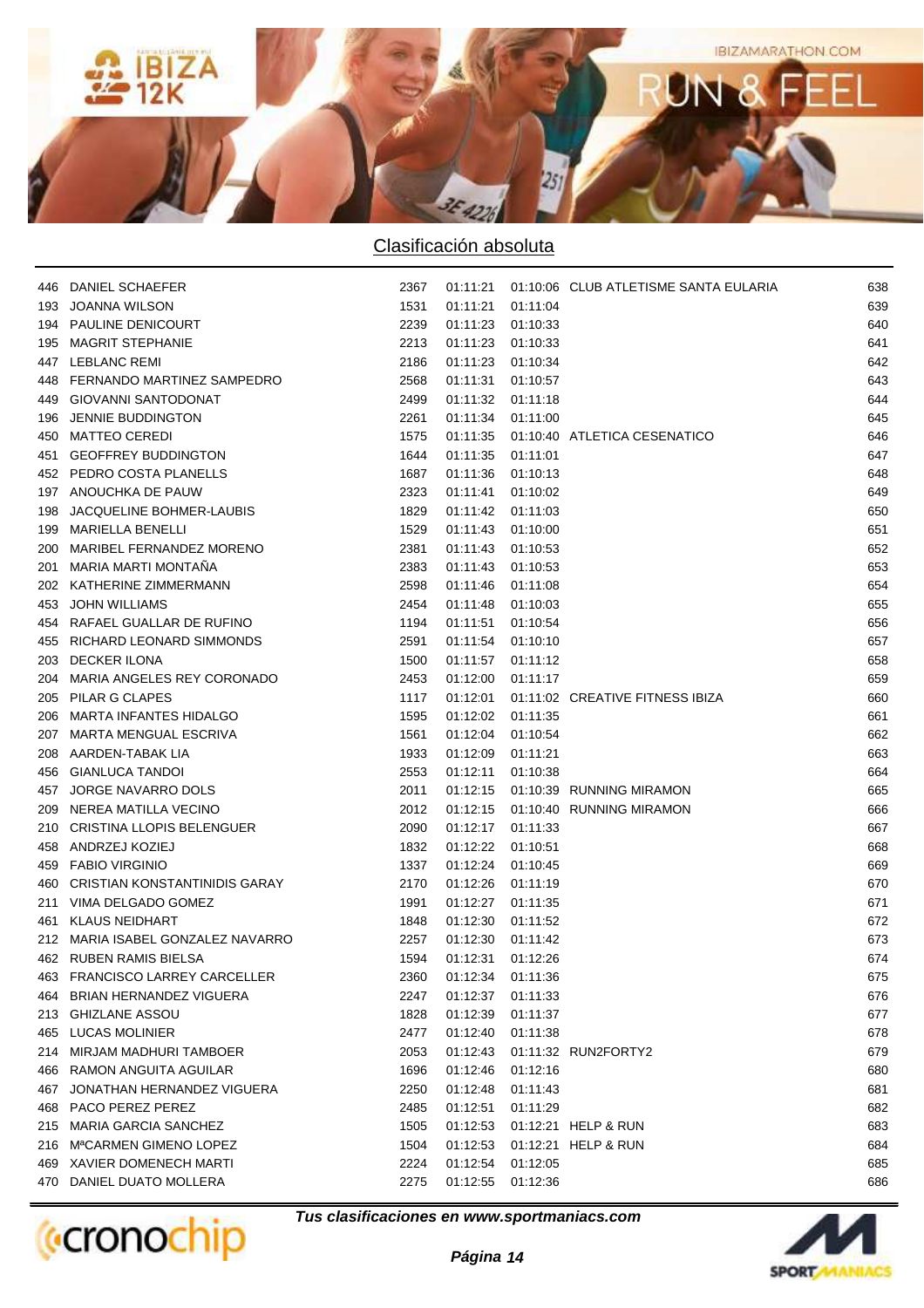

|     | 471 ZANNIER ANDREA                     | 2128 | 01:12:58 01:12:00 |          |                                                 | 687 |
|-----|----------------------------------------|------|-------------------|----------|-------------------------------------------------|-----|
|     | 472 JUAN PABLO QUINTERO LOPEZ          | 2421 | 01:13:03          | 01:11:05 |                                                 | 688 |
|     | 473 GABRIEL POLI                       | 1626 | 01:13:08 01:12:36 |          |                                                 | 689 |
|     | 474 VICENTE MASOT TORRES               | 1746 |                   |          | 01:13:10  01:11:56  BENI-CORRE POC A POC        | 690 |
|     | 475 VICENTE GARCIA SANFELIU            | 1754 |                   |          | 01:13:11  01:11:56  BENI-CORRE POC A POC        | 691 |
| 217 | ROCIO RECIO VERDUGO                    | 2335 |                   |          | 01:13:12  01:12:38  EIVIATLETISME CLUB ESPORTIU | 692 |
| 218 | LAURA AÑIBARRO JUAN                    | 2484 | 01:13:13 01:12:54 |          |                                                 | 693 |
|     | 219 ANA LOPEZ VARELA                   | 1697 | 01:13:13 01:12:55 |          |                                                 | 694 |
| 220 | <b>ESTHER BERNAL LOPEZ</b>             | 1783 | 01:13:16 01:12:58 |          |                                                 | 695 |
|     | 476 JUAN PABLO GALLEGO PEREZ           | 1586 | 01:13:17          | 01:11:24 |                                                 | 696 |
| 477 | ROBERTO PEDRON                         | 2282 | 01:13:20          | 01:12:23 |                                                 | 697 |
| 478 | <b>GIORGIO PILOTTI</b>                 | 2280 | 01:13:20          | 01:12:21 |                                                 | 698 |
| 221 | <b>MARTA GARRIGA</b>                   | 1838 | 01:13:22 01:11:58 |          |                                                 | 699 |
| 222 | <b>GEORGINA WITHERS</b>                | 2219 | 01:13:23          | 01:11:56 |                                                 | 700 |
| 223 | <b>MARTA CALVO SANCHEZ</b>             | 2416 | 01:13:25          | 01:12:09 |                                                 | 701 |
|     | 224 PATRICIA TUR JUAN                  | 2362 | 01:13:26          | 01:12:38 |                                                 | 702 |
| 225 | MAGDALENA FERNANDEZ FLECHA             | 1588 | 01:13:27          | 01:13:00 |                                                 | 703 |
| 226 | MIRIAM RAMIREZ TORNERO                 | 2215 | 01:13:27          | 01:12:40 |                                                 | 704 |
| 227 | <b>MALFAIT SELENA</b>                  | 1355 | 01:13:28          | 01:13:02 |                                                 | 705 |
| 228 | HILDE DE VOS                           | 2361 | 01:13:29          | 01:13:03 |                                                 | 706 |
| 229 | DIANA TEREKHOVA                        | 2344 | 01:13:30 01:12:04 |          |                                                 | 707 |
| 479 | IVAN GILLI                             | 1894 | 01:13:35          | 01:11:40 |                                                 | 708 |
|     | 480 MARK SEDDON                        | 1600 | 01:13:36 01:11:53 |          |                                                 | 709 |
|     | 230 MARIA ANGELES MORENO BARNES        | 1658 | 01:13:38 01:13:23 |          |                                                 | 710 |
|     | 231 M <sup>a</sup> PILAR LOPEZ TARAZON | 1548 |                   |          | 01:13:43  01:12:56  NOSOTRAS DEPORTISTAS        | 711 |
| 481 | CHRISTIAN SEBASTIAN LEON               | 1546 | 01:13:44          | 01:12:56 |                                                 | 712 |
|     | 482 SIMONE MURA                        | 2279 | 01:13:50          | 01:12:52 |                                                 | 713 |
|     | 232 GYPSY WESTWOOD                     | 1855 | 01:13:53          | 01:13:03 |                                                 | 714 |
|     | 233 TANIA OSORIO SILVA                 | 2322 | 01:13:53          | 01:13:23 |                                                 | 715 |
|     | 234 LAURA UNDERWOOD                    | 2305 | 01:13:55 01:12:10 |          |                                                 | 716 |
|     | 483 JOSE CANTERO GONZALEZ              | 1670 |                   |          | 01:13:58 01:13:36 CLUB ATLETISME SANTA EULARIA  | 717 |
|     | 235 ANA ISABEL MOZO ROBLES             | 1940 | 01:13:59          | 01:12:58 |                                                 | 718 |
|     | 484 CARLOS HERNANDEZ RAMON             | 1749 |                   |          | 01:14:00  01:12:50  BENI-CORRE POC A POC        | 719 |
|     | 236 ANA MARIA SORIANO COLLADO          | 1748 |                   |          | 01:14:01  01:12:52  BENI-CORRE POC A POC        | 720 |
|     | 485 JAVIER BARRACHINA LOPEZ            | 1320 | 01:14:01          | 01:12:26 |                                                 | 721 |
|     | 486 LAMBERTUS GERARDUS THEODORUS PRONK | 2064 | 01:14:09          |          | 01:12:26 RUN2FORTY2                             | 722 |
|     | 237 LUISA BONET TEMPLETON              | 2376 | 01:14:12 01:13:01 |          |                                                 | 723 |
| 238 | GABRIELA VASQUEZ ALAVA                 | 2432 | 01:14:14          | 01:13:38 |                                                 | 724 |
| 239 | <b>INMA GIMENEZ ROS</b>                | 2329 | 01:14:14          |          | 01:12:55 CLOCKWORK RUNNING                      | 725 |
|     | 487 FELIX REBOLLO SANCHEZ              | 1915 | 01:14:16          | 01:13:21 |                                                 | 726 |
|     | 240 CINZIA TEGLIA                      | 1549 | 01:14:17          | 01:14:08 |                                                 | 727 |
| 241 | MAR GARROFE PUJOL                      | 2073 | 01:14:20          | 01:13:24 |                                                 | 728 |
|     | 488 HUMBERT VIDAL CODINA               | 1447 | 01:14:21          |          | 01:13:24 CERCLE SABADELLES                      | 729 |
|     | 242 LOLA HIDALGO SANCHEZ               | 1197 | 01:14:23          |          | 01:13:30 CA POBLA DE VALLBONA                   | 730 |
|     | 243 LOLA TOLEDO MORENO                 | 1204 | 01:14:25          |          | 01:13:32 CA POBLA DE VALLBONA                   | 731 |
|     | 244 VICTORIA CASTELLANO BARRACHINA     | 1629 | 01:14:27          | 01:13:40 |                                                 | 732 |
|     | 245 VICTORIA BARRACHINA BELLO          | 1630 | 01:14:27          | 01:13:40 |                                                 | 733 |
|     | 246 MARTA MARTINEZ HERRERA             | 1744 | 01:14:28          | 01:12:52 |                                                 | 734 |
|     | 247 MARTA FERRER SANCHEZ               | 1812 | 01:14:28          | 01:13:48 |                                                 | 735 |
|     |                                        |      |                   |          |                                                 |     |



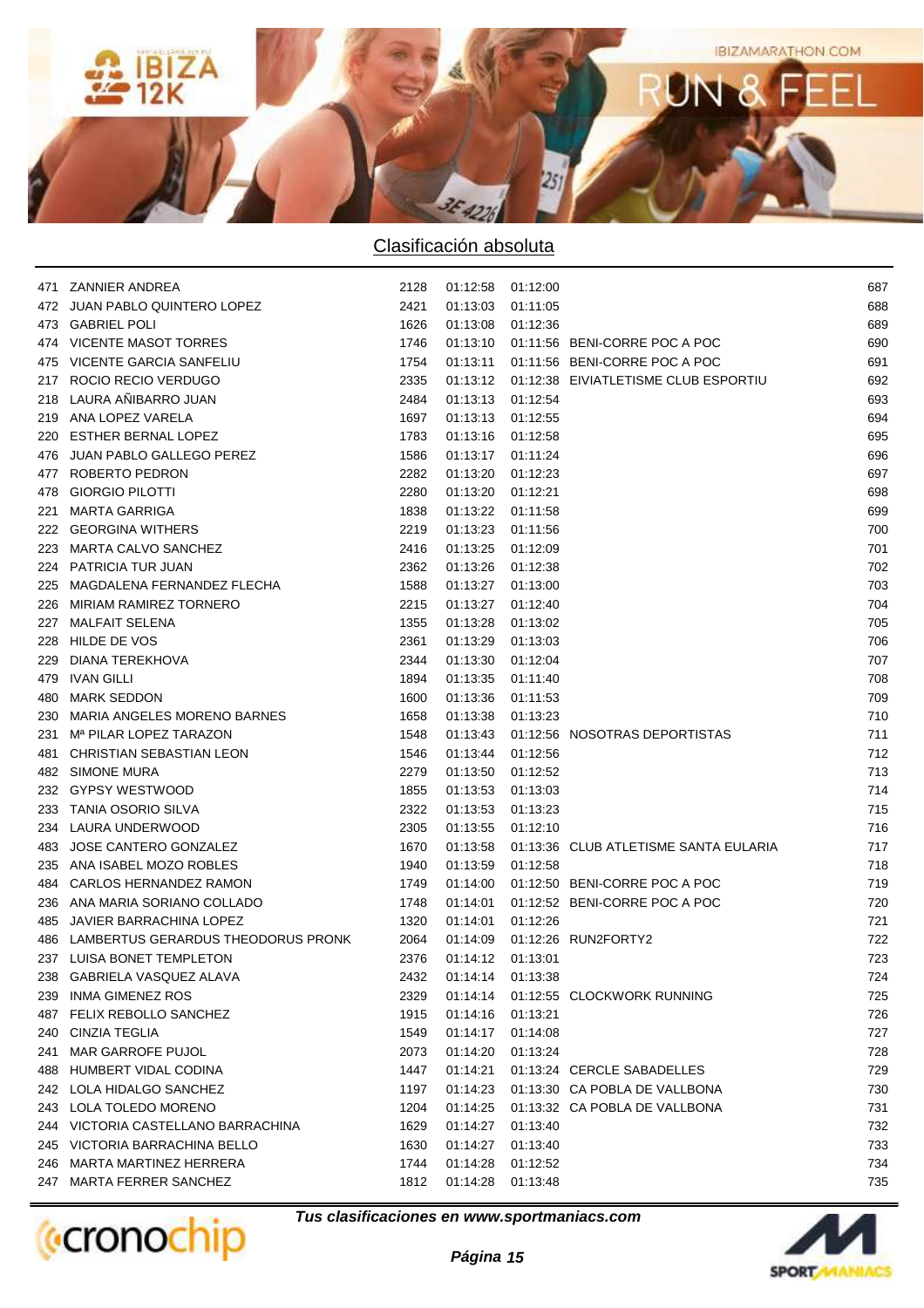

|     | 248 SARAY RESCALVO RODA             | 1972 | 01:14:28 01:13:00 |          |                                             | 736 |
|-----|-------------------------------------|------|-------------------|----------|---------------------------------------------|-----|
| 249 | LUCIA FERRER SANCHEZ                | 1811 | 01:14:28          | 01:13:48 |                                             | 737 |
| 489 | <b>JORGE MARTINEZ HUERTA</b>        | 1971 | 01:14:28          | 01:13:01 |                                             | 738 |
| 490 | JESUS ALBERTO PEÑARRUBIA MARTINEZ   | 1976 | 01:14:29          | 01:13:03 |                                             | 739 |
| 250 | <b>BELEN TEMPORAL GARCIA</b>        | 1973 | 01:14:29          | 01:13:02 |                                             | 740 |
| 491 | DAVID BLANCO MARTINEZ               | 1975 | 01:14:29          | 01:13:01 |                                             | 741 |
| 492 | <b>JOSE SALVADOR HUERTA</b>         | 1977 | 01:14:29          | 01:13:04 |                                             | 742 |
| 251 | LAURA NAVARRO CALVO                 | 1974 | 01:14:30          | 01:13:04 |                                             | 743 |
| 252 | <b>ISABEL CANTO OLIVARES</b>        | 1907 | 01:14:30          | 01:13:52 |                                             | 744 |
| 253 | BEATRIZ LOPEZ MERINO                | 1917 | 01:14:31          | 01:13:52 |                                             | 745 |
| 254 | ROCIO VARGAS MARTINEZ               | 1661 | 01:14:31          | 01:13:49 |                                             | 746 |
| 255 | RAQUEL RUIZ PRADILLO                | 2285 | 01:14:31          | 01:13:48 |                                             | 747 |
| 256 | MARIA DOLORES SANTILLANA CAMPOS     | 2006 | 01:14:31          |          | 01:13:52 GAES RUNNING TEAM                  | 748 |
| 257 | DINEKE BOLTJES-GRAVE                | 1800 |                   |          | 01:14:35  01:13:26  RUNNERS OOST GRONINGEN  | 749 |
| 258 | <b>KIM GHYSELINCK</b>               | 2397 | 01:14:36          | 01:12:59 |                                             | 750 |
| 259 | <b>CRISTINA BORNES RIBES</b>        | 1305 | 01:14:42          | 01:14:20 |                                             | 751 |
| 493 | <b>ANTONINO FURNARI</b>             | 1536 | 01:14:42          | 01:14:20 |                                             | 752 |
| 260 | LAURA GONZALEZ GOMEZ                | 2363 | 01:14:43          |          | 01:13:25 CLOCKWORK RUNNING                  | 753 |
| 261 | MIRIAM ROMAN DIEZ                   | 2035 | 01:14:44          | 01:13:43 |                                             | 754 |
| 494 | ZURIÑE HERNANDO GOMEZ               | 474  | 01:14:46          | 01:13:45 |                                             | 755 |
| 262 | <b>GISELLA PESSIA</b>               | 2293 | 01:14:47          |          | 01:13:51 LIRI RUNNERS                       | 756 |
| 263 | MARIA JOSE MARTIN CARDONA           | 2131 |                   |          | 01:14:49  01:14:20  GD PRESUNTOS TRIATLETAS | 757 |
| 264 | <b>JESSICA MANZATA</b>              | 1265 |                   |          | 01:14:51  01:14:43  X  BIONIC RUNNING TEAM  | 758 |
| 495 | <b>FABRIZIO MARIO</b>               | 1264 | 01:14:51          |          | 01:14:43 X BIONIC RUNNING TEAM              | 759 |
| 265 | CARMINA TORMO MULLOR                | 1816 |                   |          | 01:14:52 01:14:13 CA SAFOR DELIKIA SPORT    | 760 |
| 496 | KICO JORDA FORNES                   | 1815 |                   |          | 01:14:52  01:14:13  CA SAFOR DELIKIA SPORT  | 761 |
| 497 | PETER CONTESINI                     | 1125 |                   |          | 01:14:52  01:14:52  X-BIONIC RUNNING TEAM   | 762 |
| 498 | LAURENS COEVERT                     | 2110 | 01:14:53 01:13:58 |          |                                             | 763 |
| 266 | <b>CHARLOTTE BROWN</b>              | 1359 | 01:14:54          | 01:13:57 |                                             | 764 |
| 267 | <b>EMMA DE VRIES</b>                | 1360 | 01:14:55 01:13:58 |          |                                             | 765 |
| 268 | <b>MARTINE VAN BEEK</b>             | 2266 | 01:14:56          | 01:13:56 |                                             | 766 |
| 269 | SANDRA LOPEZ MINGUEZ                | 2429 | 01:14:56          | 01:14:22 |                                             | 767 |
|     | PAULA HARMKE DE VRIES               | 2065 |                   |          | 01:14:57  01:13:45  RUN2FORTY2              | 768 |
| 270 | <b>GUADALUPE TADEO LOPEZ</b>        | 1607 |                   |          | 01:14:57  01:13:38  MARIA TONIANOS          | 769 |
| 271 |                                     |      |                   |          |                                             |     |
| 272 | SOPHIE BEECHEY<br>OLGA HERREROS COB | 1760 | 01:15:02 01:14:02 |          | 01:15:00  01:13:13  COMMANDO FIT IBIZA      | 770 |
| 273 |                                     | 1835 | 01:15:02 01:13:50 |          |                                             | 771 |
|     | 274 ELISA MARTIN DE FRANCISCO MURGA | 1953 |                   |          |                                             | 772 |
|     | 275 ANGELA GARCIA CHECA             | 1795 | 01:15:03          |          | 01:14:22 CA ELS COIXOS                      | 773 |
| 276 | <b>MARIA HERMOSO GARCIA</b>         | 2359 | 01:15:08          | 01:14:19 |                                             | 774 |
| 277 | SANDRA LOPEZ CANO                   | 1514 | 01:15:09          | 01:14:49 |                                             | 775 |
| 278 | MARI CARMEN GUERRERO ESCUTIA        | 1509 | 01:15:10          | 01:14:49 |                                             | 776 |
| 279 | NURIA LORENTE CANO                  | 1508 | 01:15:12          | 01:14:51 |                                             | 777 |
| 280 | LUCIA MARTINEZ PEREZ                | 1878 | 01:15:12          | 01:14:48 |                                             | 778 |
| 499 | ALBERTO SOLIMAN                     | 1289 | 01:15:14          | 01:14:47 |                                             | 779 |
| 281 | MARILO COSTA CLIMENT                | 2311 | 01:15:15          | 01:13:55 |                                             | 780 |
| 500 | CARLOS IBAÑEZ GUTIERREZ             | 2142 | 01:15:15          | 01:14:12 |                                             | 781 |
| 282 | BELEN CALOMARDE ALAMAR              | 2414 | 01:15:15          | 01:14:24 |                                             | 782 |
|     | 501 ALEJANDRO MARTINEZ LOPEZ        | 2136 | 01:15:16          | 01:14:12 |                                             | 783 |
| 283 | <b>BERTA PLA MORENO</b>             | 2410 | 01:15:16          | 01:14:24 |                                             | 784 |



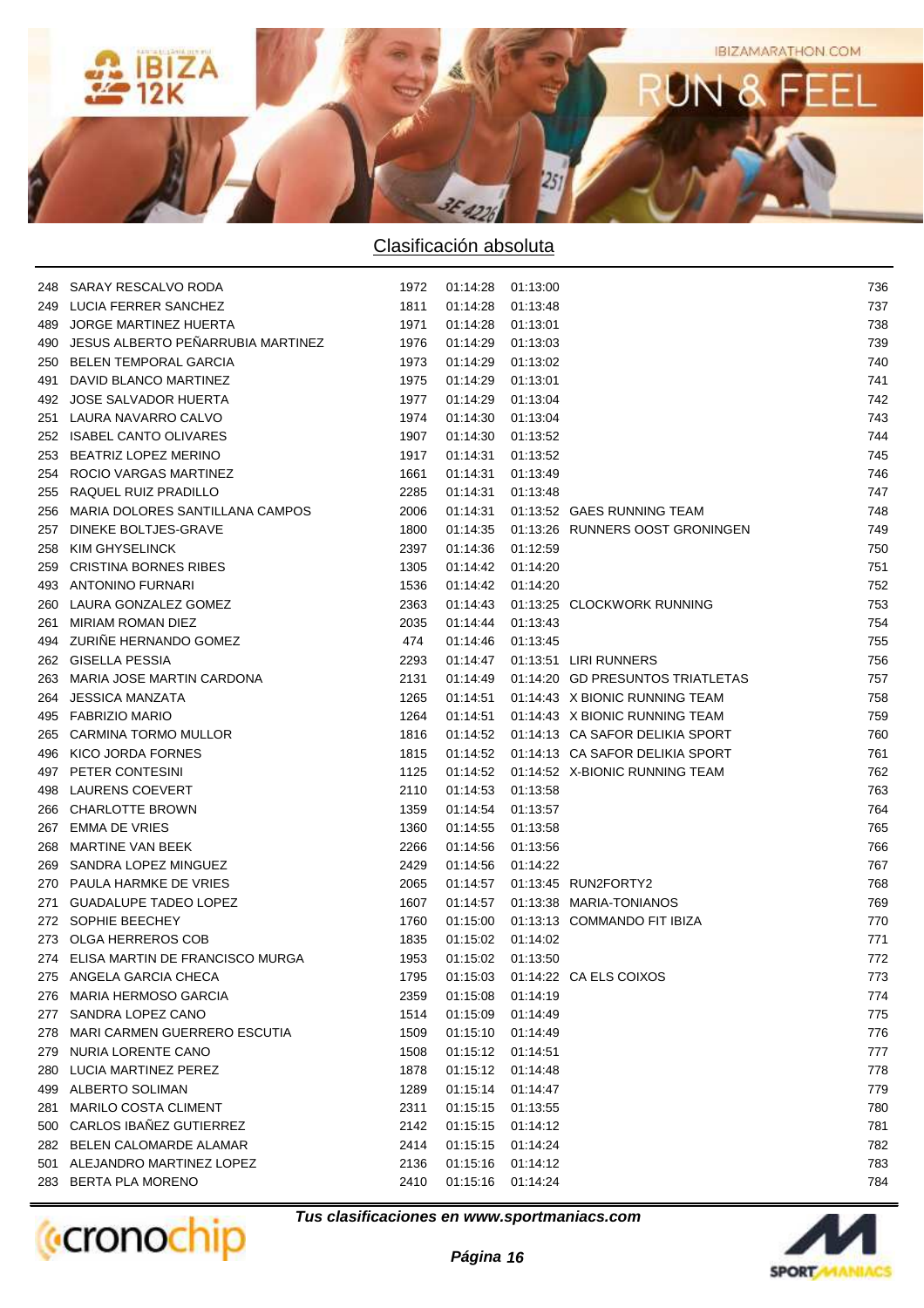

|     | 502 CHRISTOPHER RYAN                    | 1655 | 01:15:16 01:14:13           |          |                                          | 785 |
|-----|-----------------------------------------|------|-----------------------------|----------|------------------------------------------|-----|
|     | 284 CLAUDIA SALVADOR MARGAIX            | 1602 |                             |          | 01:15:21  01:14:23  GAES RUNNING TEAM    | 786 |
|     | 285 NEUS TORTAJADA CELDA                | 1603 |                             |          | 01:15:22  01:14:24  CE POBLA             | 787 |
| 286 | CYNTHIA CIOTTI                          | 1872 | 01:15:27 01:14:58           |          |                                          | 788 |
|     | 287 PAM HUDSON                          | 2184 | 01:15:31                    | 01:14:45 |                                          | 789 |
|     | 288 BOEHME ANJA                         | 1782 |                             |          | 01:15:34  01:13:50  AYYO TEAM ESSEN      | 790 |
|     | 289 MARIA LUISA MARQUES MARTINEZ        | 1751 |                             |          | 01:15:37  01:14:29  BENI-CORRE POC A POC | 791 |
|     | 290 MARIA DE LAS NIEVES FAUSTINO LAZARO | 2401 | 01:15:40 01:14:19           |          |                                          | 792 |
|     | 503 FRANCISCO JAVIER MARTIN CUEVAS      | 2402 | 01:15:40 01:14:20           |          |                                          | 793 |
| 291 | <b>JOHANNA RIJNSBURGER</b>              | 2067 | 01.15.41                    |          | 01:14:29 RUN2FORTY2                      | 794 |
|     | 504 AMOS LUCAS                          | 1936 | 01:15:42  01:13:48  12H20   |          |                                          | 795 |
|     | 505 JAVIER AVELLANEDA SARRIO            | 2193 | 01:15:44 01:14:00           |          |                                          | 796 |
|     | 506 ALEXANDER VAN DOMBURG               | 2327 | 01:15:44 01:14:06           |          |                                          | 797 |
|     | 292 LOLI GIL GARRIDO                    | 2192 | 01:15:44 01:14:00           |          |                                          | 798 |
|     | 293 MICHELLE REID                       | 2147 | 01:15:44 01:14:39           |          |                                          | 799 |
|     | 294 ELIZABETH CURRIE                    | 2271 | 01:15:45 01:14:32           |          |                                          | 800 |
|     | 295 MARIA DOLORES GONZALEZ MARTINEZ     | 1567 | 01:15:45 01:14:14           |          |                                          | 801 |
|     | 507 JOSE MARTIN CAMINO SANCHEZ          | 1566 | 01:15:45 01:14:14           |          |                                          | 802 |
| 296 | JOSEFINA VAN DEN BERG                   | 2117 | 01:15:52 01:14:59           |          |                                          | 803 |
|     | 297 KONSTANZE SCHOEPS                   | 1535 | 01:15:52 01:15:27           |          |                                          | 804 |
| 298 | DEBORA HAMPEL-VAN KAPEL                 | 1485 | 01:15:57 01:14:49           |          |                                          | 805 |
|     | 299 KIRSTEN YOUNG                       | 2272 | 01:16:00 01:14:48           |          |                                          | 806 |
|     | 508 DENIS HAJDAREVIK                    | 2590 | 01:16:07 01:14:22           |          |                                          | 807 |
|     | 509 DEKUYPER GUIDO                      | 1418 | 01:16:08 01:14:35           |          |                                          | 808 |
|     | 300 MAES CARMEN                         | 2105 | 01:16:08 01:14:35           |          |                                          | 809 |
|     | 510 TONI PEREZ AGUDO                    | 2171 | 01:16:12  01:14:14  TRIJASA |          |                                          | 810 |
|     | 511 JOSE FRANCISCO PERIAÑEZ ROSA        | 2180 | 01:16:12 01:16:12           |          |                                          | 811 |
|     | 301 BEVERLEY HOWES                      | 1708 | 01:16:13 01:15:02           |          |                                          | 812 |
|     | 512 SCOTT HOWES                         | 1709 | 01:16:14 01:15:02           |          |                                          | 813 |
|     | 513 JON SENRA DEARLE                    | 2209 | 01:16:19 01:15:58           |          |                                          | 814 |
|     | 302 KRISTEN SCHOECK                     | 2097 | 01:16:20 01:14:47           |          |                                          | 815 |
|     | 303 LOUISE NEVITT NEVITT                | 1928 | 01:16:22 01:15:17           |          |                                          | 816 |
|     | 304 MANNS MELANIE                       | 2417 | 01:16:28                    | 01:15:14 |                                          | 817 |
|     | 305 ELISA CROVATO                       | 2281 | 01:16:31                    | 01:15:32 |                                          | 818 |
|     | 514 PABLO RAHOLA SALA                   | 2150 | 01:16:32 01:15:31           |          |                                          | 819 |
|     | 306 ESTHER ARNAU REQUENA                | 1526 | 01:16:35 01:15:54           |          |                                          | 820 |
|     | 515 JOSE MILLET PEREZ                   | 1528 | 01:16:36 01:15:55           |          |                                          | 821 |
|     | 307 NOLLET PATRICIA                     | 1859 | 01:16:40                    | 01:16:40 |                                          | 822 |
|     | 308 YOLY TENORIO ALVAREZ                | 1601 | 01:16:42                    |          | 01:15:33 LA SANSI                        | 823 |
|     | 309 ESTHER JOOSTEN                      | 2121 | 01:16:43                    | 01:15:16 |                                          | 824 |
|     | 310 LETICIA MARTINEZ MARTINEZ           | 2154 | 01:16:44                    | 01:15:07 |                                          | 825 |
|     | 311 MARINA CABAU TORRES                 | 2074 | 01:16:45                    | 01:14:54 |                                          | 826 |
|     | 516 AGUSTIN SOTOS ESCRIBANO             | 2075 | 01:16:45                    | 01:14:54 |                                          | 827 |
|     | 312 ELISA CAMPANI                       | 1958 | 01:16:46                    | 01:15:16 |                                          | 828 |
|     | 313 ANNIKA KLEMM                        | 2212 | 01:16:47                    | 01:15:54 |                                          | 829 |
|     | 314 REYES RODRIGUEZ ESCALANTE           | 1363 | 01:16:48                    |          | 01:16:30 CLUB ATLETISME SANTA EULARIA    | 830 |
|     | 315 SONIA IBAÑEZ CARRASCOSA             | 1263 | 01:16:49                    |          | 01:15:02 ELS CARAGOLETS                  | 831 |
|     | 517 PEDRO CASTILLO DEL AMO              | 1262 | 01:16:49                    |          | 01:15:02 ELS CARAGOLETS                  | 832 |
|     | 316 LLARA GEDDES GEDDES                 | 1992 | 01:16:50                    | 01:16:02 |                                          | 833 |



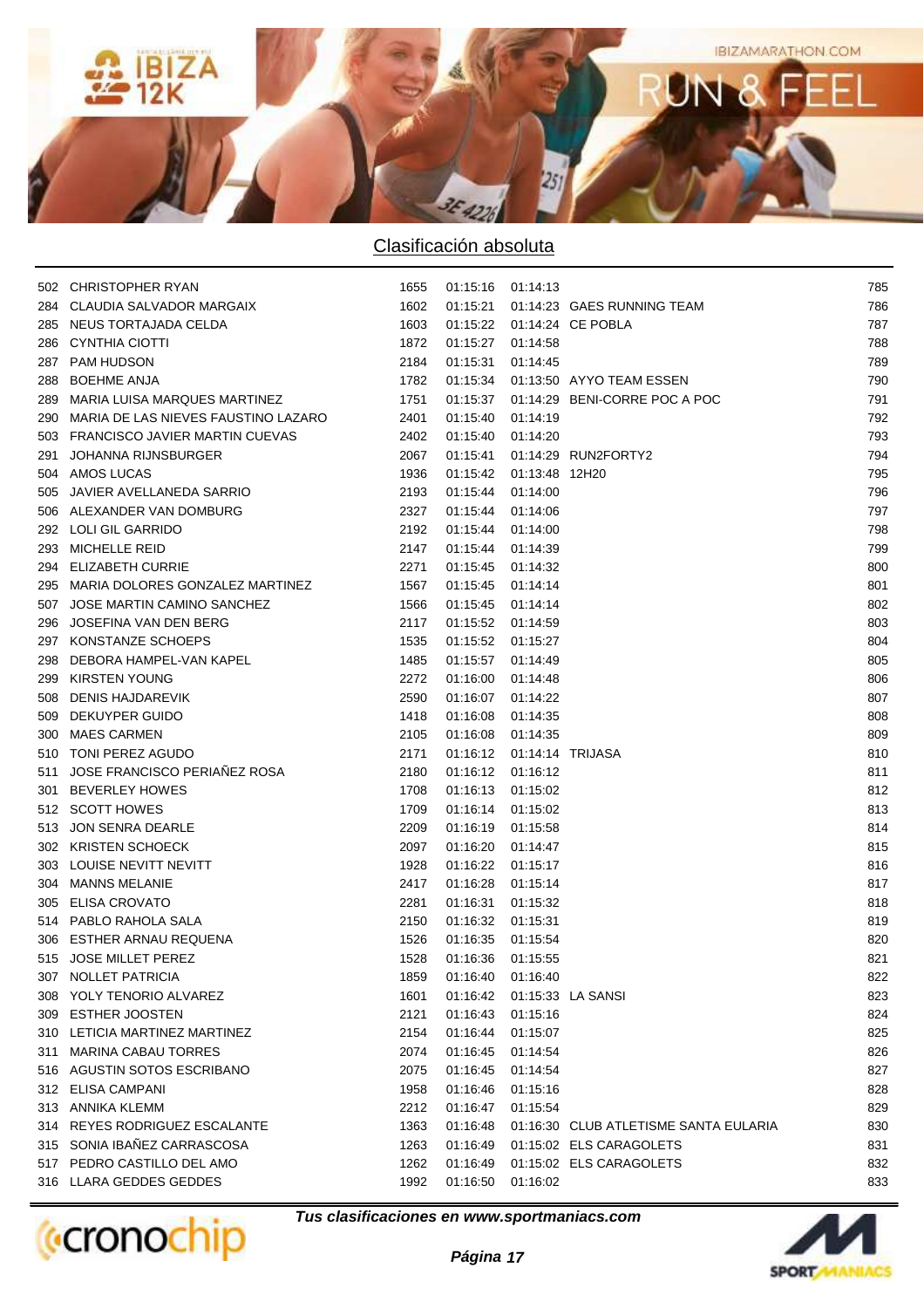

|     | 518 RAUL MARTINEZ DEFEZ                   | 1842 | 01:16:56 01:15:39 |                           |                                              | 834 |
|-----|-------------------------------------------|------|-------------------|---------------------------|----------------------------------------------|-----|
|     | 317 MARIA BELEN LINARES ALONSO-VILLAVERDE | 2260 | 01:16:58 01:16:11 |                           |                                              | 835 |
|     | 318 SONIA VAZQUEZ COMPAÑ                  | 2358 |                   |                           | 01:17:00  01:15:59  CD NEVER STOP RUNNING    | 836 |
|     | 319 EVA FERNANDEZ PIGEM                   | 2508 | 01:17:01 01:15:32 |                           |                                              | 837 |
|     | 320 ANTONIA MARI IRTEGA                   | 2398 |                   | 01:17:02  01:15:32  U-RUN |                                              | 838 |
| 321 | <b>ERICA FARINELLA</b>                    | 1338 | 01:17:03 01:15:24 |                           |                                              | 839 |
|     | 322 INMA CORRESA                          | 2218 | 01:17:05 01:15:39 |                           |                                              | 840 |
|     | 323 IOLANDA CABRER TUR                    | 2308 |                   | 01:17:12  01:16:01  URUN  |                                              | 841 |
|     | 519 JOSE MARIA MADRID GIL                 | 2089 |                   |                           | 01:17:24 01:16:59 RUNNERS CIUTAT DE VALENCIA | 842 |
|     | 324 MARIA ROGACKA-RZEPKA                  | 2325 | 01:17:27 01:16:27 |                           |                                              | 843 |
|     | 520 JAMAL AATIF BEN AMAR                  | 2265 | 01:17:27 01:16:26 |                           |                                              | 844 |
| 521 | JOSE ENRIQUE AROCA NAVARRO                | 2413 | 01:17:31 01:16:33 |                           |                                              | 845 |
|     | 522 CESAR CALVILLO GALAN                  | 1155 |                   |                           | 01:17:35   01:16:59   TROTALLUNATICS         | 846 |
|     | 523 DAN LAURICOURT                        | 2232 | 01:17:37 01:16:47 |                           |                                              | 847 |
|     | 325 LAURA GARCIA LUNA                     | 1458 |                   |                           | 01:17:37    01:17:01    TROTALLUNATICS       | 848 |
|     | 326 MARIA JOSE MUÑOZ MARTINEZ             | 1274 | 01:17:40          | 01:16:59                  |                                              | 849 |
|     | 524 IVAN FABRA SORIANO                    | 1737 | 01:17:41          | 01:16:28                  |                                              | 850 |
|     | 327 BELEN ROJAS                           | 1736 | 01:17:41          | 01:16:29                  |                                              | 851 |
|     | 525 EDUARDO FERNANDO SOLANO GUISBERT      | 2017 | 01:17:42 01:17:07 |                           |                                              | 852 |
|     | 328 MARIA LOURDES SANCHEZ RACERO          | 2016 | 01:17:43          | 01:17:08                  |                                              | 853 |
|     | 526 SOUTAER WIM                           | 1301 | 01:17:47 01:16:10 |                           |                                              | 854 |
|     | 527 JOSUE MOLINA ACEBES                   | 1988 | 01:17:52 01:16:46 |                           |                                              | 855 |
|     | 329 CELIA BALLESTEROS GARCIA              | 1987 | 01:17:52 01:16:46 |                           |                                              | 856 |
|     | 330 PAZ MARTIN MARTINEZ                   | 2492 |                   |                           | 01:17:56  01:17:20  CDT GET GOING            | 857 |
|     | 331 JESSICA TAPIADOR ALVAREZ              | 1596 |                   |                           | 01:17:58  01:17:30  CLUB ATLETISMO NOVES     | 858 |
|     | 332 MALGORZATA LOSIECZKA                  | 1563 | 01:17:58 01:16:17 |                           |                                              | 859 |
|     | 528 MARCO BONETTE                         | 2480 | 01:18:00          | 01:16:07                  |                                              | 860 |
|     | 529 SAMUEL DAVID PATIÑO MAYOR             | 2205 | 01:18:00          | 01:16:21                  |                                              | 861 |
|     | 333 NANCY VAN STEENKISTE                  | 1961 | 01:18:13 01:17:44 |                           |                                              | 862 |
|     | 530 LEOPOLDO BRUNI                        | 1956 | 01:18:17          | 01:17:08                  |                                              | 863 |
| 531 | JESUS MARTIN CAPILLA                      | 1551 | 01:18:19          | 01:16:50                  |                                              | 864 |
|     | 532 DAVE LE BLANC                         | 1622 | 01:18:26          | 01:17:52                  |                                              | 865 |
|     | 334 NINA DE JONG                          | 1620 | 01:18:26          | 01:17:53                  |                                              | 866 |
|     | 533 ROD ELLINGTON                         | 1251 | 01:18:27          | 01:16:44                  |                                              | 867 |
|     | 335 SOPHIA ELLINGTON                      | 1250 | 01:18:27 01:16:44 |                           |                                              | 868 |
|     | 534 MATTEO MENNINI                        | 1685 |                   |                           | 01:18:28  01:18:03  BRESCISHOP               | 869 |
|     | 535 OLIVIER POMMARES                      | 1580 | 01:18:35 01:17:30 |                           |                                              | 870 |
|     | 336 ILSE DIERCKX                          | 1808 | 01:18:39          |                           | 01:17:32 DINAMI RUNNING                      | 871 |
|     | 337 CLAUDIA BEENS                         | 1807 | 01:18:40          |                           | 01:17:32 DINAMI RUNNING                      | 872 |
|     | 338 BLANCA MILIAN HERNANDEZ               | 1868 | 01:18:44          | 01:17:47                  |                                              | 873 |
|     | 339 PAULA FERNANDEZ DOPICO                | 2589 | 01:18:47          | 01:17:49                  |                                              | 874 |
|     | 536 LUIS DURA CATALA                      | 2588 | 01:18:47          | 01:17:49                  |                                              | 875 |
|     | 340 BEATRIZ ARENAS CRESPO                 | 1738 | 01:18:52          |                           | 01:18:52 ELS CARAGOLETS                      | 876 |
| 341 | MARCELINA MARSZALKIEWICZ                  | 1978 | 01:18:53          | 01:17:12                  |                                              | 877 |
| 537 | SERGIO GONZALEZ CURIEL                    | 1823 | 01:18:54          |                           | 01:17:06 ELS CARAGOLETS                      | 878 |
| 538 | JONAS NAVARRO TARANCON                    | 1799 | 01:18:55          | 01:17:35                  |                                              | 879 |
| 539 | ANDREA DI RENZO                           | 2283 | 01:19:04          | 01:18:05                  |                                              | 880 |
|     | 342 IULIA GEORGIANA MATEI                 | 1802 | 01:19:10          |                           | 01:18:17 SPARTRIANS                          | 881 |
|     | 540 JONATAN ROMERO MUNOZ                  | 1803 | 01:19:10          |                           | 01:18:17 SPARTRIANS                          | 882 |
|     |                                           |      |                   |                           |                                              |     |



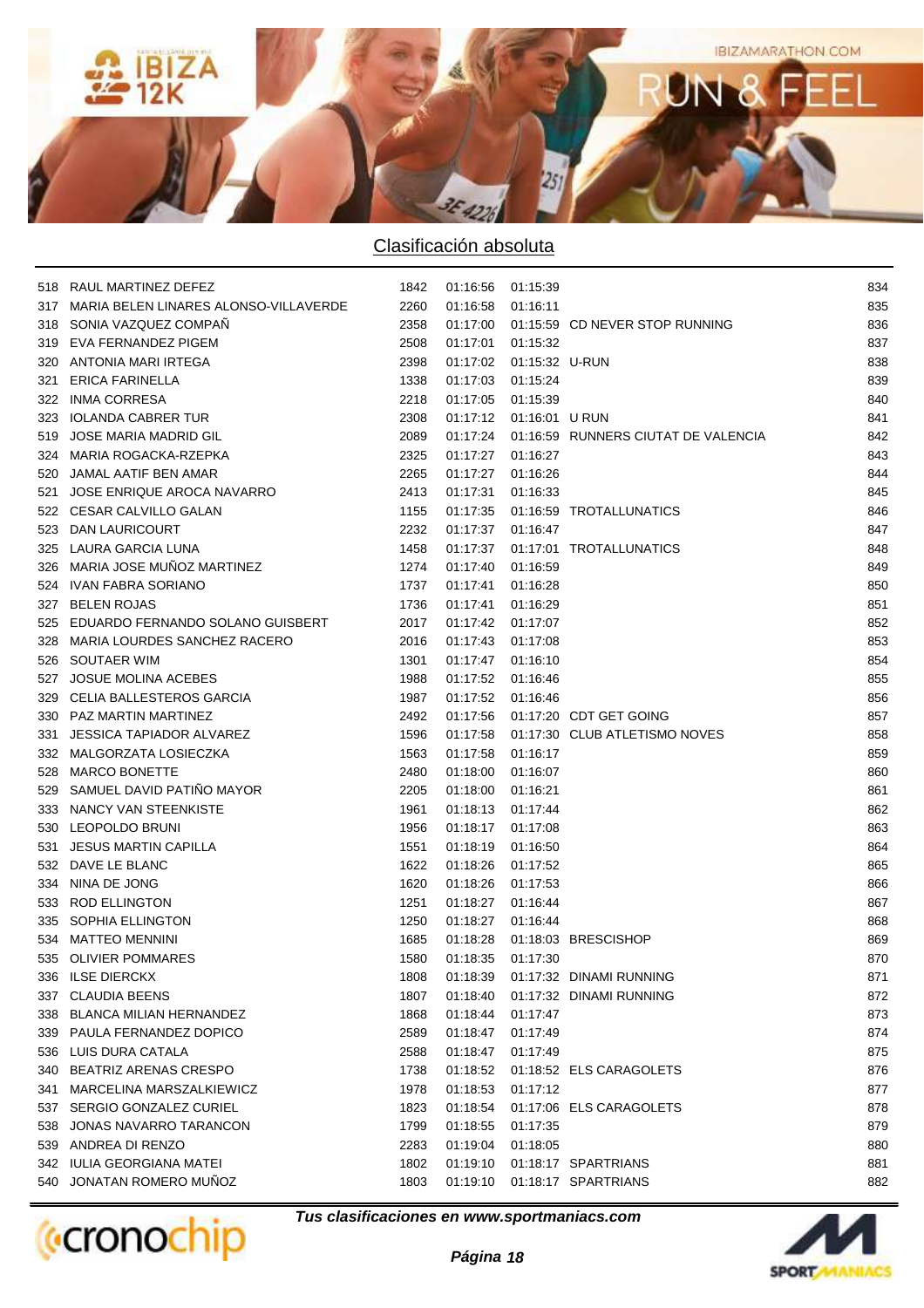

|     | 343 SUSANA MOREJON HUERTA                | 1926 | 01:19:10 01:18:17 |              |                                                     | 883 |
|-----|------------------------------------------|------|-------------------|--------------|-----------------------------------------------------|-----|
|     | 344 MARIA DUATO MOLLERA                  | 2273 | 01:19:13          | 01:18:54     |                                                     | 884 |
| 541 | <b>CARLOS RIADO SANCHO</b>               | 2274 | 01:19:15          | 01:18:56     |                                                     | 885 |
| 345 | <b>ISABEL SANCHO</b>                     | 1556 | 01:19:19          | 01:18:25     |                                                     | 886 |
| 346 | TIZIANA LUPI                             | 1439 | 01:19:19          |              | 01:18:45 G.S. BUTTARELLI - CESOLE (IT)              | 887 |
|     | 542 MANUEL INFANTE SUAREZ                | 2284 | 01:19:20          | 01:18:26     |                                                     | 888 |
|     | 347 LAURA PEREZ GARCIA                   | 1925 | 01:19:21          | 01:18:27     |                                                     | 889 |
|     | 543 THEO LAM                             | 1362 | 01:19:21          | 01:18:39     |                                                     | 890 |
| 544 | RAUL CALDERON CHECA                      | 1924 | 01:19:21          | 01:18:28     |                                                     | 891 |
| 348 | <b>GEMMA ESPINOSA</b>                    | 2277 | 01:19:22          | 01:18:28     |                                                     | 892 |
|     | 349 AMPARO MONTORO                       | 1557 | 01:19:22          | 01:18:26     |                                                     | 893 |
|     | 545 PEDRO DELNEGRO                       | 2461 | 01:19:39          | 01:17:52     |                                                     | 894 |
|     | 350 BEKKA RAWKINS                        | 1941 | 01:19:42          | 01:17:51     |                                                     | 895 |
| 351 | <b>ESTER PIQUERAS ARRIAGA</b>            | 2330 | 01:19:44          |              | 01:18:24 CLOCKWORK RUNNING                          | 896 |
|     | 352 CRISTINA GOMEZ-PANTOJA               | 2582 | 01:19:48          | 01:18:12     |                                                     | 897 |
|     | 546 IAN BURROWS                          | 1721 | 01:19:48          |              | 01:17:58 WIDNES RUNNING CLUB                        | 898 |
| 547 | <b>JAVIER MATOSES ORTELLS</b>            | 2043 | 01:19:50          | 01:18:14     |                                                     | 899 |
|     | 353 RAISA DAAMEN                         | 2448 | 01:20:01          | 01:18:36     |                                                     | 900 |
| 548 | <b>MARCO MAZZOLLI</b>                    | 2487 | 01:20:03          | 01:19:37     |                                                     | 901 |
|     | 549 ANDREW JONES                         | 1664 | 01:20:05          | 01:18:37     |                                                     | 902 |
|     | 550 ALEJANDRO GALERA SANZ                | 1559 | 01:20:10          | 01:18:36     |                                                     | 903 |
|     | 354 ADRIANA RODRIGUEZ RECASENS           | 1564 | 01:20:10          | 01:18:37     |                                                     | 904 |
|     | 355 CRISTINA FERNANDEZ VALENCIA KETTUNEN | 2130 | 01:20:10          | 01:19:25     |                                                     | 905 |
| 551 | POL IMAZ GODINA                          | 1558 | 01:20:10          | 01:18:37     |                                                     | 906 |
|     | 552 MIGUEL PUEYO MOR                     | 1419 | 01:20:11          | 01:18:37 DIR |                                                     | 907 |
|     | 553 CORNELIS NELEN                       | 2106 | 01:20:15          | 01:19:19     |                                                     | 908 |
|     | 356 ELISABETH VAN DER ZEE                | 2113 | 01:20:15          | 01:19:19     |                                                     | 909 |
|     | 357 MARGARETHA DE WILDT                  | 2108 | 01:20:15          | 01:19:21     |                                                     | 910 |
|     | 358 LEYRE JULIAN ANDRADE                 | 1942 | 01:20:19          | 01:19:18     |                                                     | 911 |
|     | 554 CARLOS SURIA PALOP                   | 2404 | 01:20:22          | 01:18:57     |                                                     | 912 |
|     | 359 LIDIA CARBONELL CATALA               | 2405 | 01:20:23          | 01:18:58     |                                                     | 913 |
|     | 360 MERCEDES JIMENEZ SANCHEZ             | 2220 | 01:20:31          | 01:18:57     |                                                     | 914 |
|     | 361 NURIA MARIA ANAYA GONZALEZ           | 1949 | 01:20:37          |              | 01:19:21 TRILOBIKE                                  | 915 |
|     | 362 LAURA GARDNER                        | 2088 | 01:20:38          | 01:19:20     |                                                     | 916 |
|     | 555 BOLLE LUC                            | 1905 |                   |              | 01:20:43  01:20:22  PELIKAANRUNNERS ENAME (BELGIUM) | 917 |
|     | 556 WOUTER TIMMERS                       | 1605 | 01:20:47          | 01:20:11     |                                                     | 918 |
|     | 557 XULIO FEIJOO PEREZ                   | 2167 | 01:20:47          | 01:19:09     |                                                     | 919 |
|     | 363 PATRICIA SAURA RODRIGUEZ             | 1818 | 01:20:50          | 01:19:54     |                                                     | 920 |
|     | 364 CHEVILLARD BRIGITTE                  | 1927 | 01:20:52          | 01:20:18     |                                                     | 921 |
| 365 | <b>ESTHER COTILLAS CASTELLANO</b>        | 1593 | 01:20:53          | 01:20:47     |                                                     | 922 |
|     | 366 CLAUDIA LA NEVE                      | 1810 | 01:20:56          | 01:19:39     |                                                     | 923 |
| 558 | <b>VICENT RUIZ PASTOR</b>                | 1700 | 01:20:59          | 01:19:36     |                                                     | 924 |
| 367 | ARACELI GOMEZ CABANES                    | 2425 | 01:20:59          | 01:19:35     |                                                     | 925 |
| 368 | <b>KIRSTEN BECKMANN</b>                  | 1934 | 01:21:02          | 01:19:20     |                                                     | 926 |
| 559 | <b>JERZY OSSOLINSKI</b>                  | 1935 | 01:21:02          | 01:19:21     |                                                     | 927 |
| 560 | <b>IGNACIO VICENTE</b>                   | 1930 | 01:21:03          | 01:19:13     |                                                     | 928 |
|     | 369 LARA CARREÑO FERRERES                | 2466 | 01:21:05          | 01:20:02     |                                                     | 929 |
| 561 | JAIME ORTUÑO DEVESA                      | 2187 | 01:21:05          |              | 01:21:05 CA LLEBEIG XABIA                           | 930 |
|     | 562 JAVIER MIRAGALL CASELLES             | 2452 | 01:21:05          | 01:20:02     |                                                     | 931 |
|     |                                          |      |                   |              |                                                     |     |



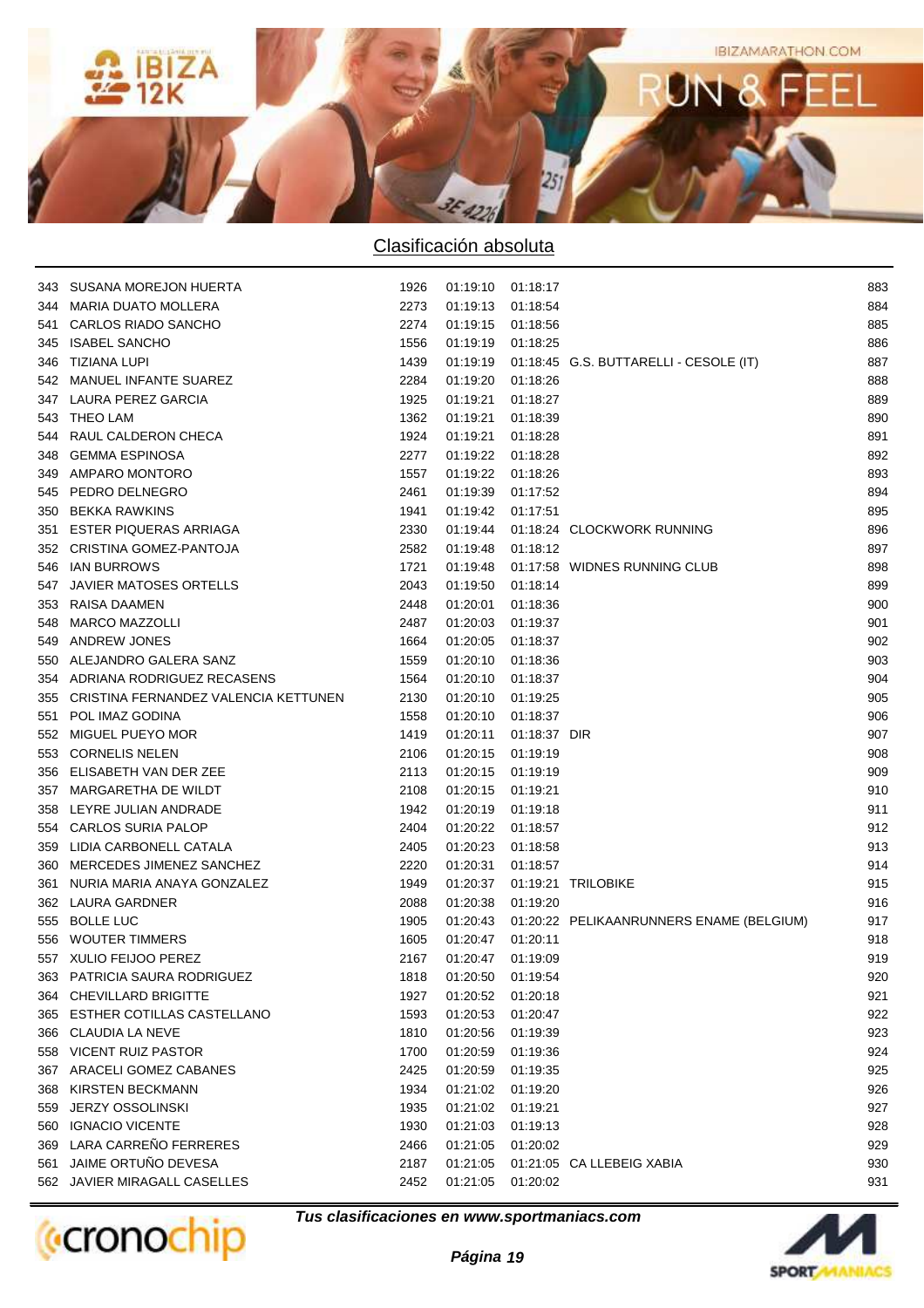

|     | 370 PATRICIA WRIGHT                   | 1724 | 01:21:07 01:19:58          |          |                                           | 932 |
|-----|---------------------------------------|------|----------------------------|----------|-------------------------------------------|-----|
| 371 | PETRA DIJKSTRA                        | 1773 | 01:21:16 01:20:48          |          |                                           | 933 |
|     | 372 ANNA GARCIA CARO                  | 1784 | 01:21:17 01:20:17          |          |                                           | 934 |
|     | 373 JOHANNA CEVALLOS MASTARRENO       | 1785 | 01:21:17 01:20:17          |          |                                           | 935 |
|     | 563 ANDRES GREGORIO GALINDO           | 2371 | 01:21:19 01:19:57          |          |                                           | 936 |
|     | 374 SONIA MORENO NUÑEZ                | 1473 |                            |          | 01:21:19   01:19:57   FRONTAL RUNNERS     | 937 |
|     | 564 SHAUN MCHUGH                      | 2253 | 01:21:26 01:19:59          |          |                                           | 938 |
|     | 565 ANDRES GUERRERO RODRIGUEZ         | 1425 | 01:21:31 01:20:54          |          |                                           | 939 |
|     | 375 JESSICA CUENCA LLANOS             | 2178 | 01:21:31 01:20:55          |          |                                           | 940 |
|     | 566 FRANCISCO JAVIER PALMA PALMA      | 2385 | 01:21:39 01:20:32          |          |                                           | 941 |
|     | 376 CRISTINA GHEOCULESCU              | 2103 | 01:21:46 01:21:39          |          |                                           | 942 |
|     | 377 CLARE CHRESTIEN                   | 1876 | 01:21:48 01:20:34          |          |                                           | 943 |
|     | 378 REBECCA NORTON                    | 1946 | 01:21:48 01:20:34          |          |                                           | 944 |
|     | 379 HAYLEY SMALL                      | 1945 | 01:21:48 01:20:35          |          |                                           | 945 |
|     | 567 FERMIN MUÑOZ SERRANO              | 2309 |                            |          | 01:21:55  01:21:07  VERROS DE SES SALINES | 946 |
|     | 380 MADONNA MOROCHO REY               | 2225 | 01:21:56 01:21:15          |          |                                           | 947 |
|     | 568 JOSE VAZQUEZ TATO                 | 2226 | 01:21:58 01:21:16          |          |                                           | 948 |
|     | 381 BO VAN DEN BERG                   | 2162 | 01:22:11 01:20:36          |          |                                           | 949 |
|     | 569 PETER VAN DEN BERG                | 2163 | 01:22:12 01:20:37          |          |                                           | 950 |
|     | 570 PAOLO GALLERINI                   | 1163 |                            |          | 01:22:12  01:21:03  TRAVELMARATHON        | 951 |
|     | 382 VERONICA SCAPIN                   | 1411 |                            |          | 01:22:13  01:21:04  TRAVELMARATHON        | 952 |
|     | 383 ALISON CLARE                      | 2586 | 01:22:21 01:21:05          |          |                                           | 953 |
|     | 384 BROUTOUX MONIQUE                  | 1734 | 01:22:22 01:20:43          |          |                                           | 954 |
|     | 385 SILVIA RUEDA SANCHEZ              | 2267 | 01:22:23 01:21:35          |          |                                           | 955 |
|     | 386 MACARENA HERMOSO GARCIA           | 1652 | 01:22:23 01:21:31          |          |                                           | 956 |
|     | 387 MARIA DEL PILAR GARROTE ACHUCARRO | 1888 | 01:22:23 01:21:06          |          |                                           | 957 |
|     | 388 MERCEDES BANCORA HERNAN           | 2270 | 01:22:24  01:21:34  CDCEBE |          |                                           | 958 |
|     | 571 ALBERTO CAMARA CLAVERIA           | 1887 | 01:22:25 01:21:07          |          |                                           | 959 |
|     | 389 MARIA MARTIN GRAU                 | 1911 | 01:22:29 01:21:13          |          |                                           | 960 |
|     | 572 EDWIN BURGGRAAF                   | 2056 |                            |          | 01:22:30  01:20:46  RUN2FORTY2            | 961 |
|     | 573 JAVIER MARTIN GARCIA              | 2081 | 01:22:33 01:20:59          |          |                                           | 962 |
|     | 574 FONTAINE LIONEL                   | 1820 | 01:22:33                   | 01:21:52 |                                           | 963 |
|     | 390 CRISTINA PLAZA DE LAS HERAS       | 2082 | 01:22:33 01:20:59          |          |                                           | 964 |
|     | 391 REMLI NAEMA                       | 1931 | 01:22:33 01:21:52          |          |                                           | 965 |
|     | 392 LAURA PASCUAL LLABRES             | 1995 | 01:22:34 01:21:04          |          |                                           | 966 |
|     | 393 ANOUSKA LAGRAND                   | 2338 | 01:22:37 01:21:31          |          |                                           | 967 |
|     | 394 SABRINA WEHSE                     | 2337 | 01:22:37 01:21:31          |          |                                           | 968 |
|     | 395 MANUELA BRENDOLAN                 | 2217 | 01:22:38                   |          | 01:21:42 TRAVELMARATHON                   | 969 |
|     | 575 MARCO ANGLANO                     | 1115 | 01:22:41                   | 01:21:13 |                                           | 970 |
|     | 396 MARTINE SCHLETTE                  | 1857 | 01:22:47                   | 01:22:26 |                                           | 971 |
|     | 397 CLAUDINE TOMATALA                 | 2052 |                            |          | 01:22:50  01:21:40  RUN2FORTY2            | 972 |
|     | 576 ALESSANDRO BONETTE                | 2479 | 01:22:51                   | 01:20:58 |                                           | 973 |
|     | 577 DANIEL MAXIMUM JOYEUX             | 1195 | 01:22:51                   | 01:21:36 |                                           | 974 |
|     | 398 VICTORIA FERNANDEZ MAHIQUES       | 1510 | 01:22:52 01:21:37          |          |                                           | 975 |
|     | 578 FEDERICO ANDRES BAIXAULI          | 2411 | 01:22:58                   | 01:21:26 |                                           | 976 |
|     | 399 ANA LOPEZ LUBER                   | 2129 | 01:22:58                   | 01:21:27 |                                           | 977 |
|     | 400 MARIA BANKRAS                     | 2054 |                            |          | 01:23:03  01:22:27  RUN2FORTY2            | 978 |
|     | 401 MARIE-LOTTE VERBEY                | 2153 | 01:23:04                   | 01:21:49 |                                           | 979 |
|     | 402 JANET SELLIS                      | 2152 | 01:23:04                   | 01:21:50 |                                           | 980 |
|     |                                       |      |                            |          |                                           |     |



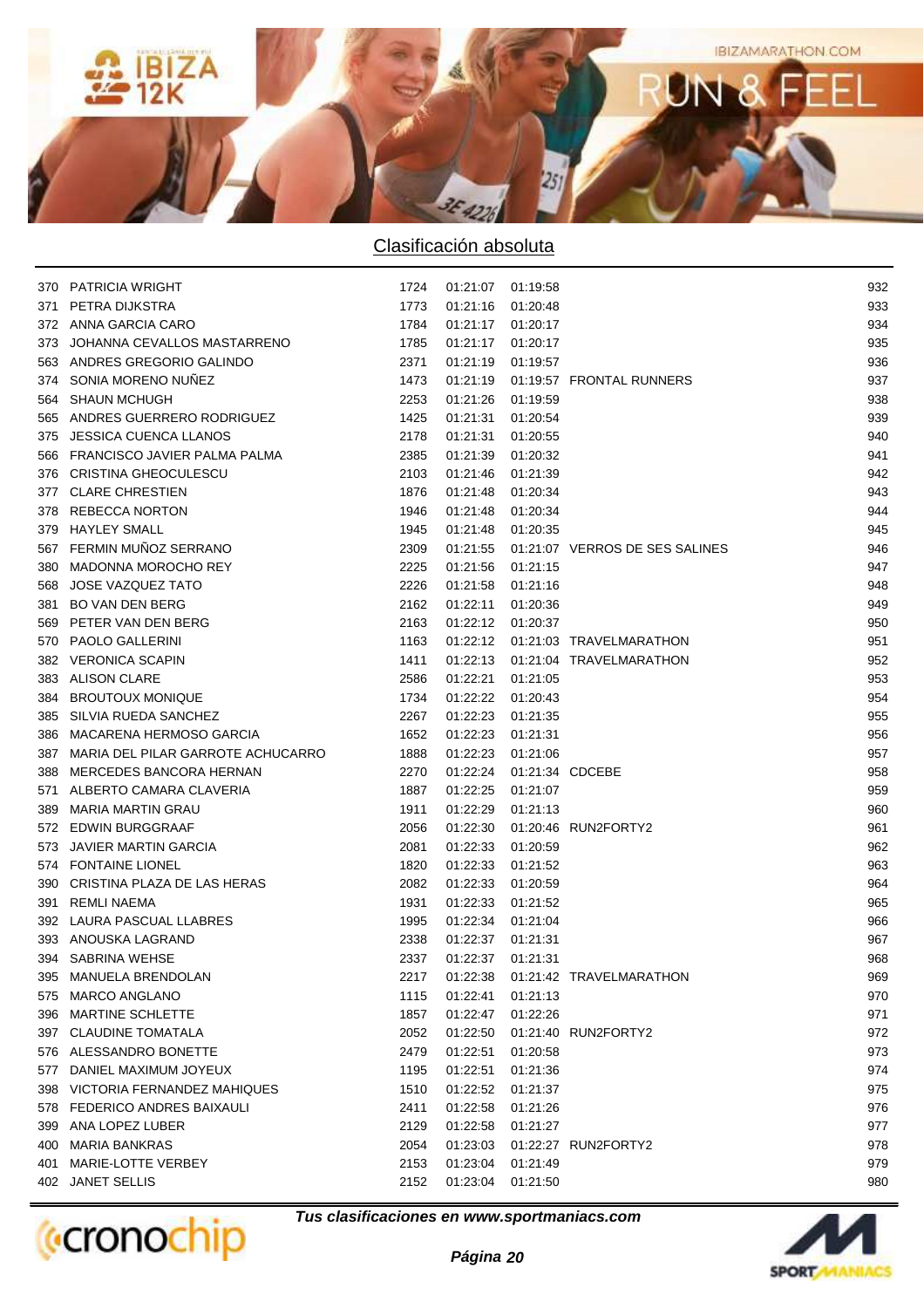

| 403 DANIELE PIRES DO ESPIRITO SANTO        | 1193 | 01:23:07 01:22:55 |          |                                      | 981  |
|--------------------------------------------|------|-------------------|----------|--------------------------------------|------|
| 404 CRISTINA BUDI VILALTELLA               | 1252 | 01:23:15 01:22:52 |          |                                      | 982  |
| 405 MARTA PONS CASANOVA                    | 1102 | 01:23:15 01:22:52 |          |                                      | 983  |
| 406 ALISON OVERTON                         | 2313 | 01:23:19 01:21:40 |          |                                      | 984  |
| 407 FRANCESCA ELIZABETH SHAW               | 2471 | 01:23:20 01:22:56 |          |                                      | 985  |
| 408 MICHELE FISHER                         | 1676 | 01:23:21 01:21:42 |          |                                      | 986  |
| 409 CHIARA VENTURA                         | 1957 | 01:23:21 01:22:10 |          |                                      | 987  |
| 410 MARCELA TALERO                         | 2581 | 01:23:25 01:22:04 |          |                                      | 988  |
| 411 CRISTINA FERREIRO PAREJA               | 2040 | 01:23:30 01:22:25 |          |                                      | 989  |
| 412 NURIA ALVAREZ                          | 1797 | 01:23:37 01:22:16 |          |                                      | 990  |
| 413 GERHARD BERKMAN                        | 1790 | 01:23:37 01:23:06 |          |                                      | 991  |
| 414 ROSANA CRESPO                          | 2093 | 01:23:38 01:22:54 |          |                                      | 992  |
| 415 NURIA MARTINEZ                         | 2038 | 01:23:47 01:23:04 |          |                                      | 993  |
| 416 ITZIAR OYARZABAL                       | 2259 | 01:23:47 01:22:30 |          |                                      | 994  |
| 417 NORA-EDITH YANOVSKY MARTI              | 2331 | 01:23:53 01:22:25 |          |                                      | 995  |
| 579 FILIPPO FRANCESCHETTI                  | 2127 | 01:23:53 01:22:56 |          |                                      | 996  |
| 418 BEATRIZ HERRANZ MAYOR                  | 2077 | 01:23:59 01:23:31 |          |                                      | 997  |
| 419 AMY QUINN                              | 2069 | 01:24:04 01:22:18 |          |                                      | 998  |
| 420 VALENTINA VALENTE                      | 1776 | 01:24:31 01:22:53 |          |                                      | 999  |
| 421 SARAH BLACKMAN                         | 2095 | 01:24:31 01:23:17 |          |                                      | 1000 |
| 422 SAMANTHA WORWOOD                       | 1882 | 01:24:32 01:23:18 |          |                                      | 1001 |
| 580 ANDREA CORBELLINO                      | 1849 | 01:24:39 01:24:14 |          |                                      | 1002 |
| 423 SONIA ALCOLEA RUIZ                     | 2229 | 01:24:49 01:24:05 |          |                                      | 1003 |
| 424 ISLHEY DANNE ARANO BECERRA             | 1908 |                   |          | 01:24:50  01:24:06  CORRESOLIDARIS   | 1004 |
| 581 GONZALO SAGNIER GUIMON                 | 2078 | 01:24:50 01:23:35 |          |                                      | 1005 |
| 425 FRANCA MINERVA                         | 1106 | 01:25:03 01:24:33 |          |                                      | 1006 |
| 426 MARIA CALABUIG JIMENEZ                 | 1997 |                   |          |                                      | 1007 |
| 427 REBECA BELENGUER AMOR                  |      |                   |          |                                      | 1008 |
| 582 FRANCISCO ROCATI SILVESTRE             | 1996 |                   |          |                                      | 1009 |
|                                            | 1998 |                   |          |                                      |      |
| 428 NAT GUILLEM<br>429 LUCIA TORREÑO MATEU | 1399 |                   |          | 01:25:17  01:24:25  ALAMEDA TRAINING | 1010 |
|                                            | 2286 | 01:25:17 01:23:56 |          |                                      | 1011 |
| 583 ARTURO GRAU BARBERA                    | 2287 | 01:25:17 01:23:55 |          |                                      | 1012 |
| 430 MARIA MARTIN GONZALEZ                  | 2202 | 01:25:21 01:23:39 |          |                                      | 1013 |
| 431 ANA GARCIA CHECA                       | 1794 |                   |          | 01:25:30  01:24:49  CA ELS COIXOS    | 1014 |
| 432 INES LOPEZ CORRAL                      | 2144 |                   |          | 01:25:42  01:24:13  BAIXADORES       | 1015 |
| 433 BEATRIZ SANCHEZ MELLADO                | 1851 | 01:25:51 01:25:00 |          |                                      | 1016 |
| 584 DANIEL SINOPOLI                        | 1733 | 01:25:57 01:25:23 |          |                                      | 1017 |
| 585 EMILIO GUILLOT VILLEGAS                | 1865 | 01:26:00          | 01:24:21 |                                      | 1018 |
| 586 FERNANDO GARCIA MERINO                 | 1470 | 01:26:04          |          | 01:25:47 TRACA PLAYA                 | 1019 |
| 434 BRENDA KLOP                            | 1726 | 01:26:05          | 01:24:42 |                                      | 1020 |
| 435 RUTH MARCE RAPELA                      | 2278 | 01:26:06          | 01:24:36 |                                      | 1021 |
| 587 ADRIAN AVENTIN GRACIA                  | 1240 | 01:26:08          | 01:24:22 |                                      | 1022 |
| 436 LAURA JORGE MARTINEZ                   | 1239 | 01:26:09          | 01:24:23 |                                      | 1023 |
| 437 ALEJANDRA MARIA ONTAÑON ALVAREZ        | 1864 | 01:26:10          | 01:24:31 |                                      | 1024 |
| 438 CARLOTTA DI SANTO                      | 2474 | 01:26:13          | 01:24:38 |                                      | 1025 |
| 588 MIGUEL HERRAIZ SANCHIS                 | 2345 | 01:26:21          | 01:24:55 |                                      | 1026 |
| 439 MARIA AMPARO PEREZ SIERRA              | 1840 | 01:26:26          | 01:25:07 |                                      | 1027 |
| 440 LORENA DE LA MADRID DESCALZO           | 1843 | 01:26:27          | 01:25:08 |                                      | 1028 |
| 441 ALBA CALZADO PEREZ                     | 2203 | 01:26:29          | 01:24:49 |                                      | 1029 |



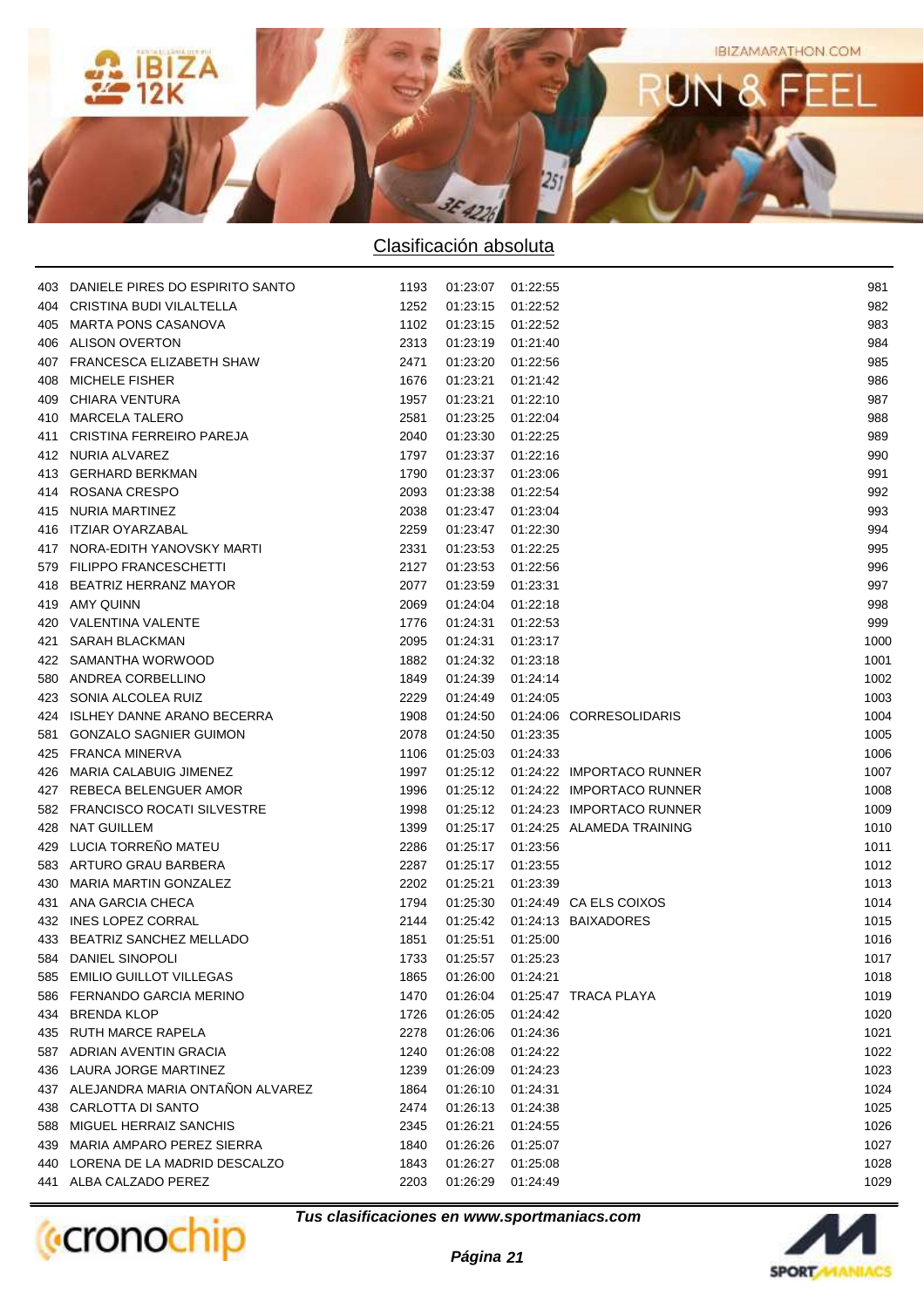

|     | 442 AIDA RAMON CAMPILLO                   | 1495 | 01:26:31 01:25:54 |          |                                          | 1030 |
|-----|-------------------------------------------|------|-------------------|----------|------------------------------------------|------|
|     | 443 ELENA SANCHEZ SANCHEZ                 | 1922 | 01:26:32 01:25:53 |          |                                          | 1031 |
|     | 589 JAMIE JONG                            | 2315 | 01:26:45 01:25:37 |          |                                          | 1032 |
|     | 590 CHARLES GUNARATNAM                    | 2314 | 01:26:45 01:25:38 |          |                                          | 1033 |
|     | 444 JESSICA HUIZER                        | 1833 | 01:26:50 01:25:45 |          |                                          | 1034 |
|     | 445 JESSICA MCCABE                        | 1879 | 01:26:57 01:25:44 |          |                                          | 1035 |
| 591 | <b>BAYARD RAYMOND</b>                     | 2172 | 01:27:01 01:26:17 |          |                                          | 1036 |
|     | 446 ELIANA CORTÉS VARÓN                   | 2594 | 01:27:01 01:26:08 |          |                                          | 1037 |
|     | 447 ANNA PINTO                            | 2135 |                   |          | 01:27:03  01:25:50  BARLETTA SPORTIVA    | 1038 |
|     | 592 VICTOR GARCIA CUENCA                  | 2068 | 01:27:12 01:26:10 |          |                                          | 1039 |
|     | 448 MARIIA POPOVA                         | 1527 | 01:27:15 01:26:38 |          |                                          | 1040 |
|     | 593 MATTHEW VICTOR FORD                   | 2472 | 01:27:18 01:26:53 |          |                                          | 1041 |
|     | 449 LAURA CHORRO DIEGEZ                   | 2290 | 01:27:22 01:26:01 |          |                                          | 1042 |
|     | 450 SARA GUAZO LAHOZ                      | 2292 | 01:27:22 01:26:02 |          |                                          | 1043 |
|     | 451 TERESA GARCIA                         | 1980 | 01:27:35 01:25:53 |          |                                          | 1044 |
|     | 452 BIANCA RAFFANTI                       | 1413 |                   |          | 01:27:35   01:26:26   TRAVELMARATHON     | 1045 |
|     | 594 STEFANO VINATTIERI                    | 1342 | 01:27:37 01:25:49 |          |                                          | 1046 |
|     | 595 GIANNI CRISTIANI                      | 1347 | 01:27:39 01:25:49 |          |                                          | 1047 |
|     | 596 XAVIER BRUALLA GIMENO                 | 2175 | 01:27:40 01:26:38 |          |                                          | 1048 |
|     | 453 ANGELICA CANDIA CABALLERO             | 1119 | 01:27:48 01:26:11 |          |                                          | 1049 |
|     | 597 ANTONIO CALVO SANCHO                  | 2249 | 01:27:48 01:26:12 |          |                                          | 1050 |
|     | 454 WERNER HELENE                         | 2174 | 01:27:50 01:26:33 |          |                                          | 1051 |
|     | 455 TARA HALL                             | 2140 | 01:27:55 01:26:51 |          |                                          | 1052 |
|     | 456 JUSTINE BARROWCLOUGH                  | 2139 |                   |          | 01:27:55   01:26:51   VEGAN RUNNERS UK   | 1053 |
|     | 457 ELISABET ROTLLAN DURAN                | 2168 | 01:28:02 01:26:30 |          |                                          | 1054 |
|     | 458 MARIA DEL MAR BOSCH                   | 1837 | 01:28:06 01:26:42 |          |                                          | 1055 |
|     | 459 CAROLINE LEYLAND                      | 2143 | 01:28:11 01:27:06 |          |                                          | 1056 |
|     | 460 MARIA GEMA MARTIN GONZALEZ            | 2201 | 01:28:12 01:26:31 |          |                                          | 1057 |
|     | 461 NURIA CASTRO GARCIA                   | 2204 | 01:28:13 01:26:31 |          |                                          | 1058 |
|     | 598 PHIL HALL                             | 2141 | 01:28:13 01:27:08 |          |                                          | 1059 |
|     | 462 CRISTINA MOYA                         | 2037 | 01:28:27 01:27:43 |          |                                          | 1060 |
|     | 463 TERESA CASTELLAR FORTEA               | 2036 | 01:28:27 01:27:44 |          |                                          | 1061 |
|     | 464 KATHRYN UNTERBERGER                   | 1404 | 01:28:32 01:27:26 |          |                                          | 1062 |
|     | 465 ELSA COMPANY RUA                      | 1831 | 01:28:36 01:27:34 |          |                                          | 1063 |
|     | 466 ERNA AAL                              | 2107 | 01:29:06 01:28:11 |          |                                          | 1064 |
|     | 467 VANESSA FRISON                        | 1821 | 01:29:07 01:28:13 |          |                                          | 1065 |
|     | 468 MIRELLA DI SIMONE                     | 2255 | 01:29:46 01:27:57 |          |                                          | 1066 |
|     | 469 CHARLOTTE HOWARTH                     | 1893 | 01:29:57 01:28:10 |          |                                          | 1067 |
|     | 470 M <sup>a</sup> JOSE ORENES SANCHEZ    | 2102 | 01:30:17          | 01:29:38 |                                          | 1068 |
|     | 471 ELVIRA VILAR FAULI                    | 1732 | 01:30:23          |          | 01:29:48 ATLETISMO BENETUSSER            | 1069 |
|     | 472 AYELEN TECCA SUAREZ                   | 1674 | 01:30:39          | 01:29:11 |                                          | 1070 |
|     | 473 GEERTJE WILTINK                       | 2059 | 01:30:59          |          | 01:29:45 RUN2FORTY2                      | 1071 |
|     | 474 ANA PILAR RAMIREZ LARA                | 1474 | 01:31:05          |          | 01:29:43 FRONTAL RUNNERS                 | 1072 |
|     | 475 PILAR MORA LOPEZ                      | 2228 | 01:31:07          | 01:30:28 |                                          | 1073 |
|     | 599 TONI OTAL ROMERO                      | 1986 | 01:31:14          | 01:29:35 |                                          | 1074 |
|     | 476 ANA SELLENS MARTINEZ                  | 1985 | 01:31:14          | 01:29:36 |                                          | 1075 |
|     | 477 CRISTINA LAÍN LAFUENTE                | 2593 | 01:31:14          | 01:29:19 |                                          | 1076 |
|     | 600 ÁNGEL RUIZ                            | 2592 | 01:31:15          | 01:29:20 |                                          | 1077 |
|     | 478 MARIA DE LOS ANGELES MARQUES MARTINEZ | 1753 |                   |          | 01:31:16  01:30:07  BENI-CORRE POC A POC | 1078 |
|     |                                           |      |                   |          |                                          |      |

**Tus clasificaciones en www.sportmaniacs.com**

**(**cronochip



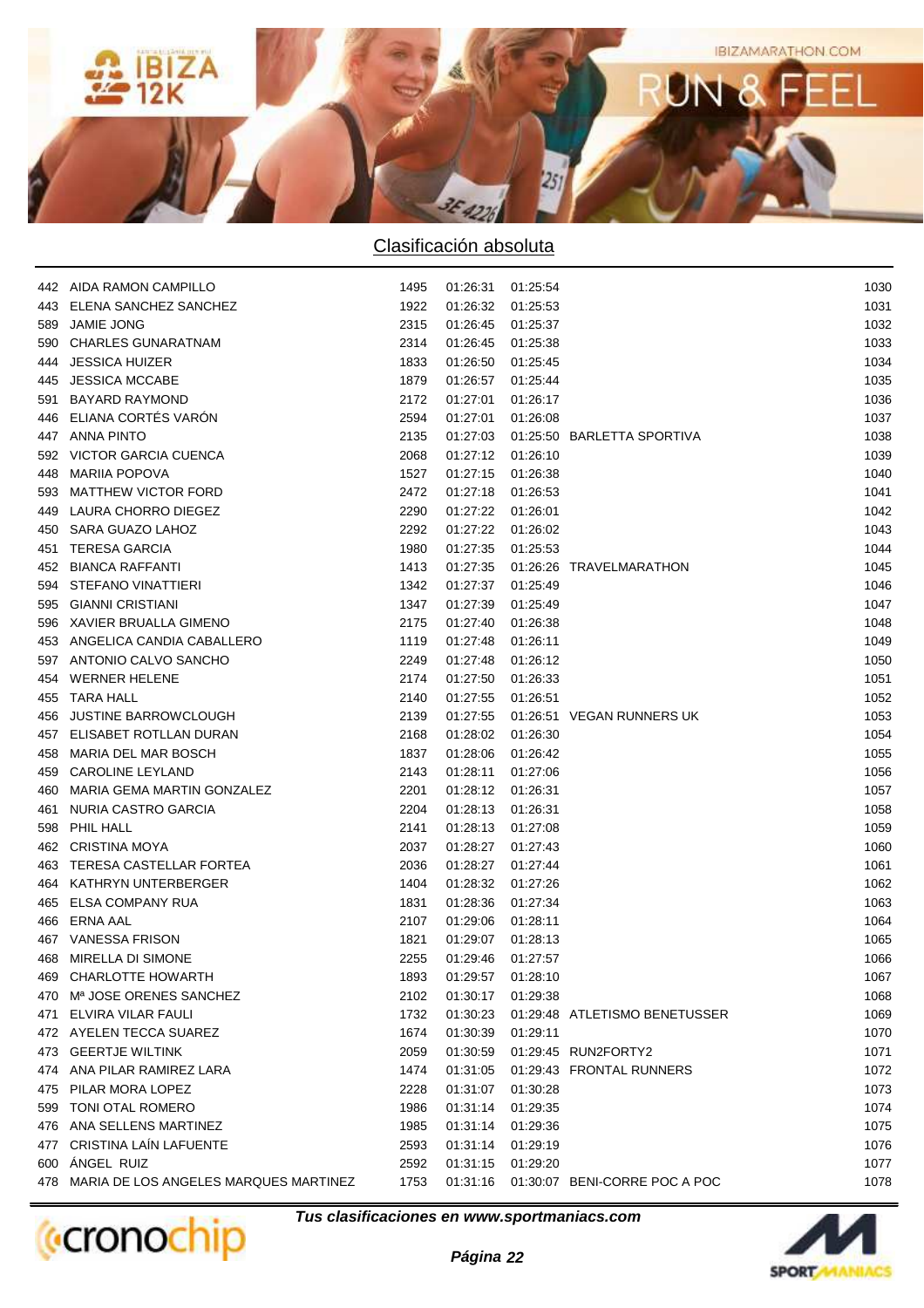

| 601 JULIO RODRIGUEZ RUEDAS            | 1752 |                   |          | 01:31:17  01:30:06  BENI-CORRE POC A POC            | 1079 |
|---------------------------------------|------|-------------------|----------|-----------------------------------------------------|------|
| 602 WILLEM KUIPERS                    | 2120 | 01:31:26 01:30:27 |          |                                                     | 1080 |
| 603 CHARLES VAN DOMBURG               | 2326 | 01:31:30 01:29:52 |          |                                                     | 1081 |
| 604 PATRICK EBBS                      | 2211 |                   |          | 01:31:40  01:29:50  COMMANDO FIT IBIZA              | 1082 |
| 479 JOANNE SKERL                      | 2318 | 01:31:40 01:30:16 |          |                                                     | 1083 |
| 480 LINZI WHITEMAN                    | 2319 | 01:31:41 01:30:17 |          |                                                     | 1084 |
| 481 SARA MAZZARINI                    | 1162 | 01:31:46 01:30:27 |          |                                                     | 1085 |
| 482 MERCEDES JHONTE ALICEA            | 2020 | 01:31:51          | 01:31:25 |                                                     | 1086 |
| 605 ANGELO TANZI                      | 1210 | 01:31:58 01:30:38 |          |                                                     | 1087 |
| 483 CAROL BLANES                      | 1180 |                   |          | 01:32:05  01:30:30  CENTRE EXCURSIONISTA ALCOI      | 1088 |
| 484 NADIA NARDI                       | 1686 | 01:32:05 01:31:40 |          |                                                     | 1089 |
| 485 ASCENSION FELICIDAD PUJANTE MUÑOZ | 2399 | 01:32:08 01:31:24 |          |                                                     | 1090 |
| 486 ANDREA JORGE MARTINEZ             | 1241 | 01:32:08 01:30:22 |          |                                                     | 1091 |
| 487 ARIENE LYDIA RIJLAARSDAM          | 2063 |                   |          | 01:32:35   01:30:51   RUN2FORTY2                    | 1092 |
| 488 LAURA SALVI                       | 2595 | 01:32:40 01:32:40 |          |                                                     | 1093 |
| 489 SELINA AVERY                      | 2169 |                   |          | 01:32:58  01:31:14  GIRLS GO RUNNING                | 1094 |
| 606 ALVARO FERNANDEZ BERNABE          | 2298 | 01:33:06 01:31:12 |          |                                                     | 1095 |
| 490 LAURA MADRUEÑO                    | 2297 | 01:33:22 01:31:28 |          |                                                     | 1096 |
| 607 ANTONIO DI ZAZZO                  | 2288 |                   |          | 01:33:45   01:33:31   POLISPORTIVA CIOCIARA A. FAVA | 1097 |
| 491 ENZA MARIELLA D'AGUANNO           | 2291 |                   |          | 01:33:45   01:33:31   POLISPORTIVA CIOCIARA A. FAVA | 1098 |
| 492 CINZIA DI STEFANO                 | 1970 | 01:33:51 01:33:04 |          |                                                     | 1099 |
| 493 BENEDETTA DELLE FRATTE            | 2132 |                   |          | 01:33:52  01:33:08  ENDURANCE TRAINING              | 1100 |
| 494 LINDA BURGGRAAF-FREIJSER          | 2057 |                   |          | 01:34:19  01:32:35  RUN2FORTY2                      | 1101 |
| 495 JENNIFER KOLL-MANIKOWSKI          | 1839 |                   |          | 01:34:21  01:32:26  FRIESDORFER RENNSCHNECKEN       | 1102 |
| 496 CARMEN MARIA OREA FRANCES         | 1805 | 01:34:37 01:33:11 |          |                                                     | 1103 |
| 497 ALBA TUR GARCIA                   | 2340 | 01:34:37 01:33:09 |          |                                                     | 1104 |
| 608 JOSE AGUAS FRANCES                | 1804 |                   |          | 01:34:37   01:33:12   TOPRUN TEAM BY METAESPORT     | 1105 |
| 609 ADRIAN HAWLEY                     | 2264 |                   |          | 01:34:42  01:33:01  SWIMEASE                        | 1106 |
| 498 SHAUNA COOK ROSSIER               | 2441 |                   |          | 01:34:43  01:34:25  LA FOULEE GLANDOISE             | 1107 |
| 499 RAQUEL MENARGUES HERNANDEZ        | 2166 | 01:34:44 01:32:54 |          |                                                     | 1108 |
| 500 DIANA CHONG YONG                  | 2122 | 01:34:44 01:33:18 |          |                                                     | 1109 |
| 610 JOSE LUIS COSTA MARTINEZ          | 2165 | 01:34:45 01:32:55 |          |                                                     | 1110 |
| 501 NICOLETA SAVA                     | 2301 | 01:35:13 01:33:32 |          |                                                     | 1111 |
| 502 BEGOÑA ETCHEVERRY GIADROSICH      | 2041 | 01:35:36 01:34:30 |          |                                                     | 1112 |
| 503 CAROLINA WELTI                    | 1248 | 01:35:37 01:34:38 |          |                                                     | 1113 |
| 504 ISABELLE SHILLING                 | 1959 | 01:35:47 01:34:09 |          |                                                     | 1114 |
| 505 MARIA JOSE FRANCO LOPEZ           | 2189 |                   |          | 01:35:53  01:35:20  LOVER TRAINING TEAM             | 1115 |
| 611 PABLO MONREAL MONTALVO            | 2190 | 01:35:53          |          | 01:35:20 LOVER TRAINING TEAM                        | 1116 |
| 506 KERRI FRENCH                      | 1765 | 01:36:37          | 01:34:52 |                                                     | 1117 |
| 507 ISABEL ORENES SANCHEZ             | 2101 | 01:36:43          | 01:36:04 |                                                     | 1118 |
| 508 ELENA MARIA ROIG JONES            | 1116 | 01:36:58          | 01:35:33 |                                                     | 1119 |
| 509 NICOLE SEATON                     | 1932 | 01:37:04          | 01:35:19 |                                                     | 1120 |
| 612 BART JANSSEUNE                    | 1772 | 01:37:10          | 01:36:41 |                                                     | 1121 |
| 510 SUSANA POVEDA GONZALEZ            | 2276 | 01:37:26          | 01:37:07 |                                                     | 1122 |
| 613 LUCAS PARDO GARCES                | 2332 | 01:38:04          | 01:36:06 |                                                     | 1123 |
| 511 FATIMA CANCHO TERRON              | 2333 | 01:38:04          | 01:36:08 |                                                     | 1124 |
| 512 MONIQUE MARIA DE GRAAFF           | 2060 | 01:38:41          |          | 01:36:57 RUN2FORTY2                                 | 1125 |
| 513 OLGA GERARDA DE GRAAFF            | 2061 | 01:38:41          |          | 01:36:56 RUN2FORTY2                                 | 1126 |
| 514 MARIA VAN DER ZEE                 | 2112 | 01:39:00          | 01:38:01 |                                                     | 1127 |
|                                       |      |                   |          |                                                     |      |